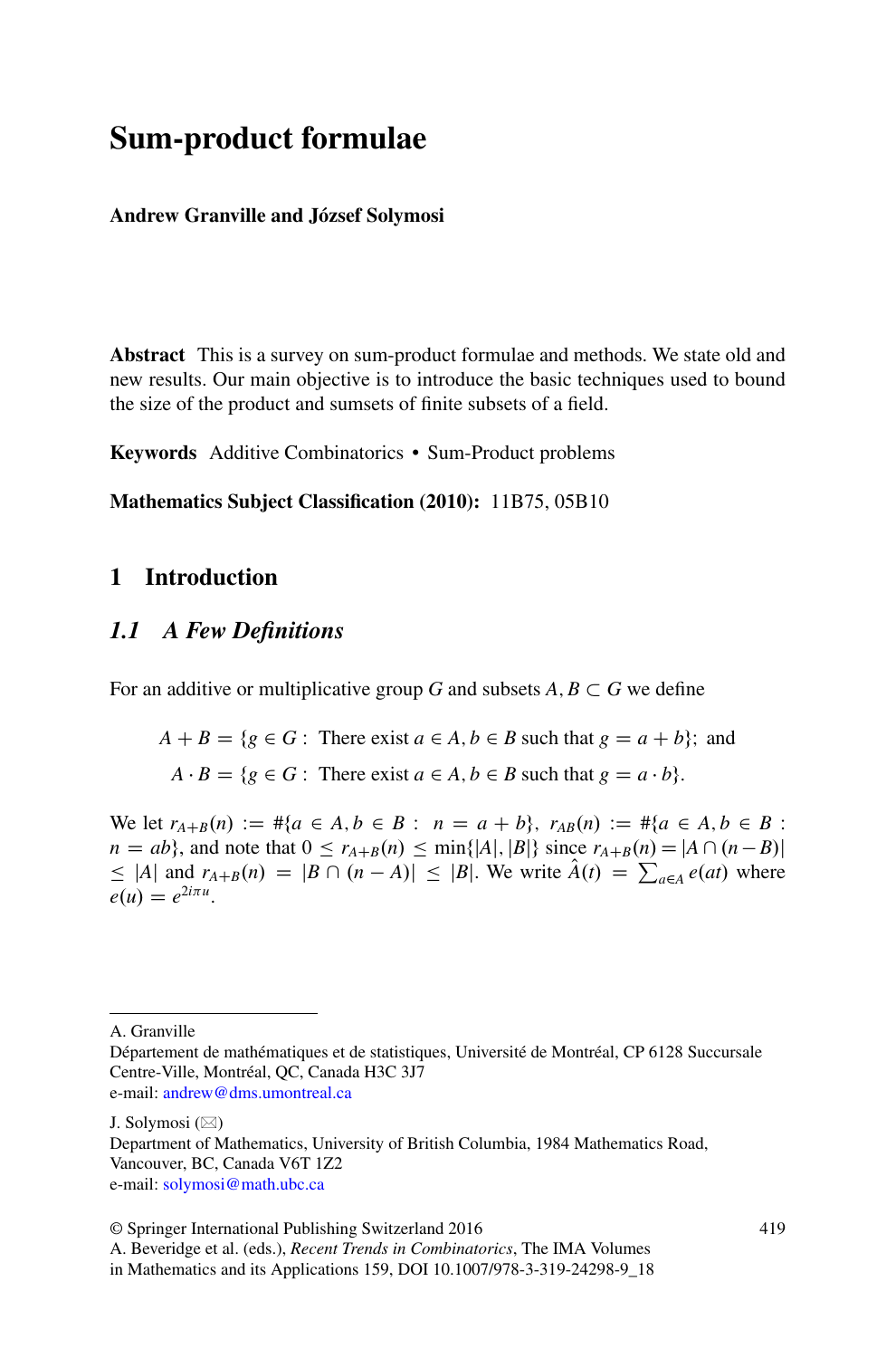## *1.2 Multiplication Tables*

We learnt to multiply by memorizing the multiplication tables; that is, we wrote down a table with the rows and columns indexed by the integers between 1 and *N* and the entries in the table were the row entry times the column entry.<sup>1</sup> Paul Erdős presumably learnt his multiplication tables rather more rapidly than the other students, and was left wondering: How many distinct integers are there in the *N*-by-*N* multiplication table? Note that if we take  $A = \{1, 2, ..., N\}$ , then we are asking how big is  $A \cdot A$ ? Or, more specifically, since the numbers in the *N*-by-*N* multiplication table are all  $\lt N^2$ , what proportion of the integers up to  $N^2$ actually appear in the table? That is,

Does  $|A \cdot A|/N^2$  tend to a limit as  $N \to \infty$ ?

Erd $\delta$ s showed that the answer is, yes, and that the limit is  $\delta$ . His proof comes straight from "The Book".<sup>[2](#page-1-1)</sup> Erdős's proof is based on the celebrated result of Hardy and Ramanujan that "almost all" positive integers  $n \leq N$  have  $\sim \log \log N$  (not necessarily distinct) prime factors (here "almost all" means for all but  $o(N)$  values of  $n \leq N$ : Hardy and Ramanujan's result implies that "almost all" products *ab* with  $a, b \le N$  have  $\sim 2 \log \log N$  prime factors, whereas "almost all" integers  $\le N^2$  have  $\sim$  log log( $N^2$ )  $\sim$  log log *N* prime factors! The result follows from comparing these two statements.

#### *1.3 The Motivating Conjectures*

In fact one can show that  $\left|A \cdot A\right|$  is large whenever *A* is an arithmetic progression or, more generally, when *A* is a generalized arithmetic progression of not-too-large dimension. [3](#page-1-2)

This led Erdős and Szemerédi to the conjecture that for any  $\epsilon > 0$ , there exists  $c_{\epsilon} > 0$  such that for any finite set of integers *A*,

<span id="page-1-3"></span>
$$
|A + A| + |A \cdot A| \ge c_{\epsilon} |A|^{2 - \epsilon}.
$$
 (1)

$$
C := \{a_0 + a_1n_1 + a_2n_2 + \cdots + a_kn_k : 0 \le n_j \le N_j - 1 \text{ for } 1 \le j \le k\},\
$$

where  $N_1, N_2, \ldots, N_k$  are integers  $\geq 2$ . This generalized arithmetic progression is said to have dimension *k* and volume  $N_1N_2 \ldots N_k$ ; and is proper if its elements are distinct.

<span id="page-1-0"></span><sup>&</sup>lt;sup>1</sup>A.G.: In my primary school we took  $N = 12$  which was the basic multiple needed for understanding U.K. currency at that time.

<span id="page-1-1"></span> ${}^{2}$ Erdős claimed that the Supreme Being kept a book of all the best proofs, and only occasionally would allow any mortal to glimpse at "The Book."

<span id="page-1-2"></span><sup>&</sup>lt;sup>3</sup>A generalized arithmetic progression is the image of a lattice, that is: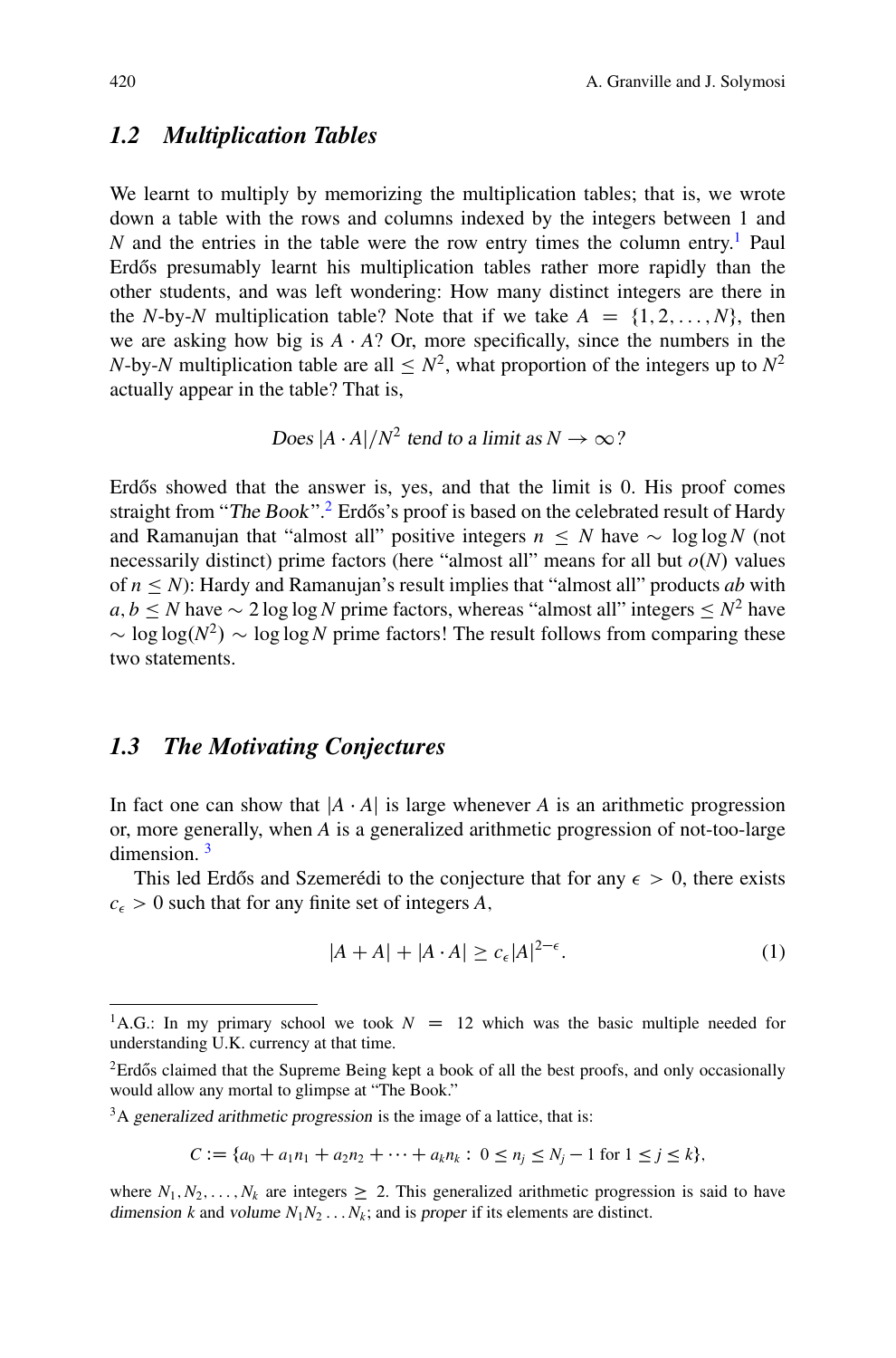Even more, one can conjecture that if  $|A| = |B| = |C|$  then

<span id="page-2-0"></span>
$$
|A + B| + |A \cdot C| \ge c_{\epsilon} |A|^{2 - \epsilon}.
$$
 (2)

The above conjectures might hold for complex numbers even. Perhaps the most general version is

Either 
$$
|A + B| \gg (|A||B|)^{1-\epsilon}
$$
 or  $|A \cdot C| \gg (|A||C|)^{1-\epsilon}$ 

with no restrictions on the sizes of  $A, B$ , and  $C$ . The thinking in these conjectures is that if  $A + B$  is small then *A* must be "structured," more precisely that it must look like a largish subset of a generalized arithmetic progression, and similarly if *AC* is small then log *A* must look like a largish subset of a generalized arithmetic progression, and that these two structures are incompatible.

#### **2 Sum-Product for Real Numbers**

#### *2.1 Results Via Discrete Geometry*

The second author proved [\(2\)](#page-2-0) for  $\epsilon = 8/11$  $\epsilon = 8/11$  $\epsilon = 8/11$  [\[29\]](#page-32-0) (see Theorem 1 below). We now prove [\(2\)](#page-2-0) for  $\epsilon = 3/4$ . We begin by stating the

**Szemerédi–Trotter Theorem.** *We are given a set C of m curves in* R<sup>2</sup> *such that*

- *Each pair of curves meet in*  $\leq \kappa_1$  *points;*
- *Any pair of points lie on*  $\lt$   $\kappa_2$  *curves.*

*For any given set*  $\mathscr P$  *of n points, there are*  $\leq m + 4\kappa_2 n + 4\kappa_1 \kappa_2^{1/3} (mn)^{2/3}$  *pairs*  $(\pi, \gamma)$  with point  $\pi \in \mathcal{P}$  lying on curve  $\gamma \in \mathcal{C}$ .

Székely provided a gorgeous proof of this result, straight from The Book, via geometric and random graph theory [\[27\]](#page-32-1). From this Elekes elegantly deduced the following in [\[7\]](#page-31-0):

**Theorem 1.** *If A*, *B*,  $C \subset \mathbb{R}$ *, then* 

<span id="page-2-1"></span>
$$
|A + B| + |A \cdot C| \ge \frac{1}{2} (|A| - 1)^{3/4} (|B||C|)^{1/4}.
$$
 (3)

*Proof.* If  $|A + B||A \cdot C| \geq (\frac{1}{2^4}|B||C|)^2$ , then at least one of  $|A + B|$  and  $|A \cdot C|$  is  $\geq \frac{1}{2^4} |B||C|$ , and they are both  $\geq |A|$ , so that their product is  $\geq \frac{1}{2^4} |A|^3 |B||C|$ . Hence

$$
|A + B| + |A \cdot C| \ge \frac{1}{2}|A|^{3/4} (|B||C|)^{1/4},
$$

which implies the result. Hence we may assume that  $|A + B||A \cdot C| < \frac{1}{2^8}(|B||C|)^2$ .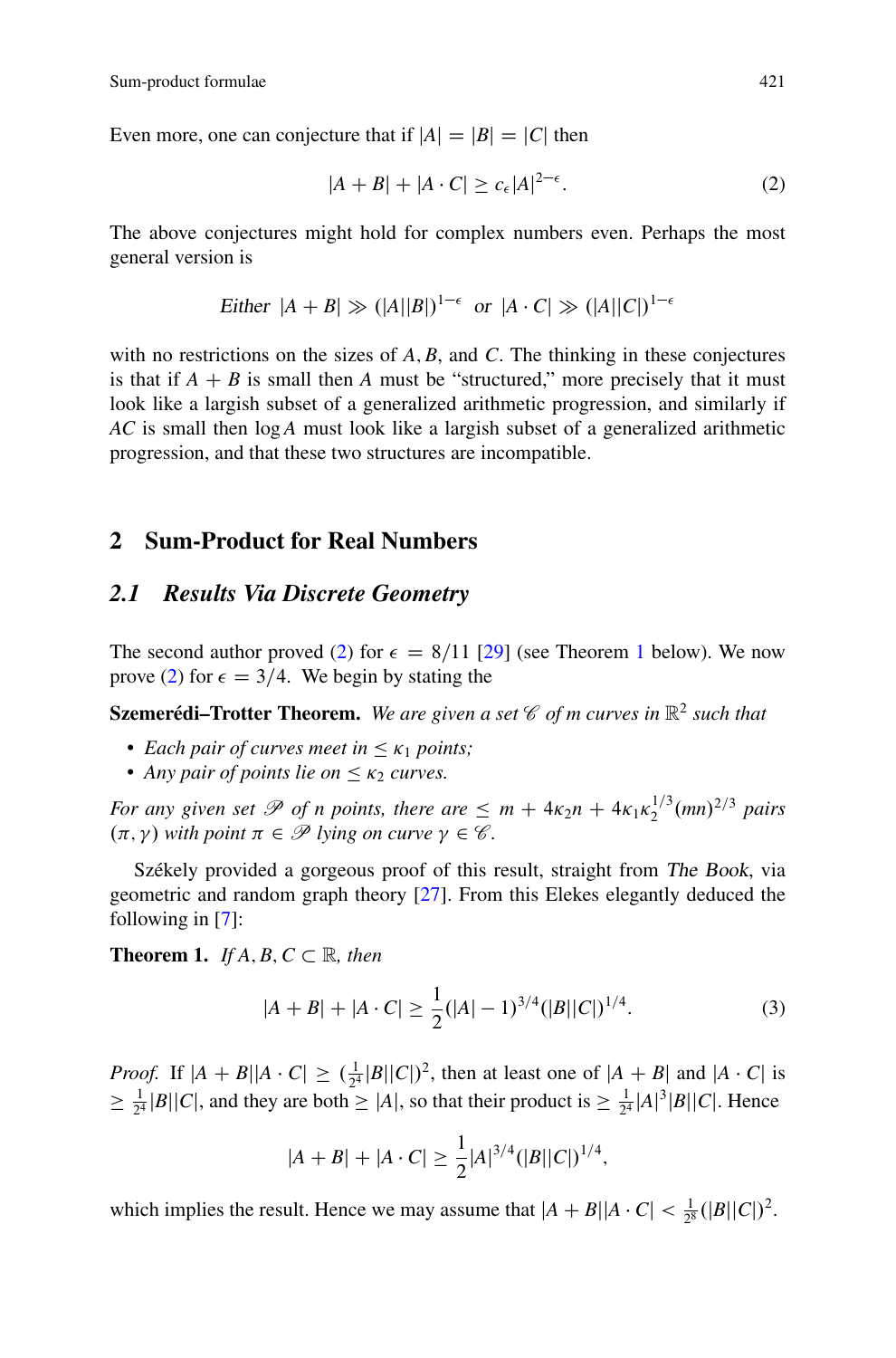:

Let  $\mathcal{P}$  be the set of points  $(A + B) \times (A \cdot C)$ ; and  $\mathcal{C}$  the set of lines  $y = c(x - b)$ where  $b \in B$  and  $c \in C$ . In the Szemerédi–Trotter Theorem we have  $\kappa_1 = \kappa_2 = 1$ with

$$
m = |B||C| \text{ and } n \le N := |A + B| |A \cdot C|,
$$

since the set of points is  $\bigcup_{a \in A} (a + B, aC)$ . For fixed  $b \in B$  and  $c \in C$ , all of the points  $\{(a + b, ac) : a \in A\}$  in  $\mathcal P$  lie on the line  $y = c(x - b)$ , so that

$$
\#\{(\pi,\gamma): \pi \in \mathscr{P} \text{ on } \gamma \in \mathscr{C}\} \ge |A|m.
$$

Substituting this into the Szemerédi–Trotter Theorem we obtain

$$
(|A| - 1)m \le 4n + 4(mn)^{2/3} \le 4N + 4(mN)^{2/3}.
$$

We assumed that  $N < m^2/2^8$ , so that  $N < (mN)^{2/3}/2^{8/3} < (2^{2/3} - 1)(mN)^{2/3}$ , and hence  $(|A| - 1)m^{1/3} \leq 4(2N)^{2/3}$ . This implies that  $N > (|A| - 1)^{3/2}(|B||C|)^{1/2}/16$ .  $\Box$ 

**Corollary 2.1.** *If*  $A \subset \mathbb{R}$ *, then* 

$$
|A + A| + |A \cdot A| \ge \frac{1}{2} |A|^{5/4}.
$$

Next we give an argument that improves this. It is still not the best result currently known in the direction of [\(1\)](#page-1-3) but it only uses the Szemerédi–Trotter Theorem which has several advantages. The most important advantage is that incidence bounds between points and lines on a plane over any field *K* provide sum-product bounds in *K*: Even better, the point set where the incidence bounds are needed have a special Cartesian product structure. For example, on the complex plane,  $\mathbb{C}^2$ , it is quite easy to give a Szemerédi-Trotter type bound (with the same exponents) for lines and points of a Cartesian product like  $(A + B) \times (A \cdot C)$  above. The incidence bound for this special case appeared in [\[28\]](#page-32-2). Another example is Vinh's work [\[32\]](#page-32-3) who used a Szemerédi-Trotter type bound to obtain a different proof of Garaev's sum-product estimate in finite fields (see Theorem [4](#page-13-0) below).

**Theorem 2.**  $[29]$  If  $A, B, C, D \subset \mathbb{R}$  with  $0 \notin C$ , then

<span id="page-3-0"></span>
$$
|A/C||A+B||C+D| \gg (|A||C|)^{3/2}(|B||D|)^{1/2} \min \left\{1, \frac{|A/C|}{|B||D|}\right\}^{1/4}
$$

Part of this follows from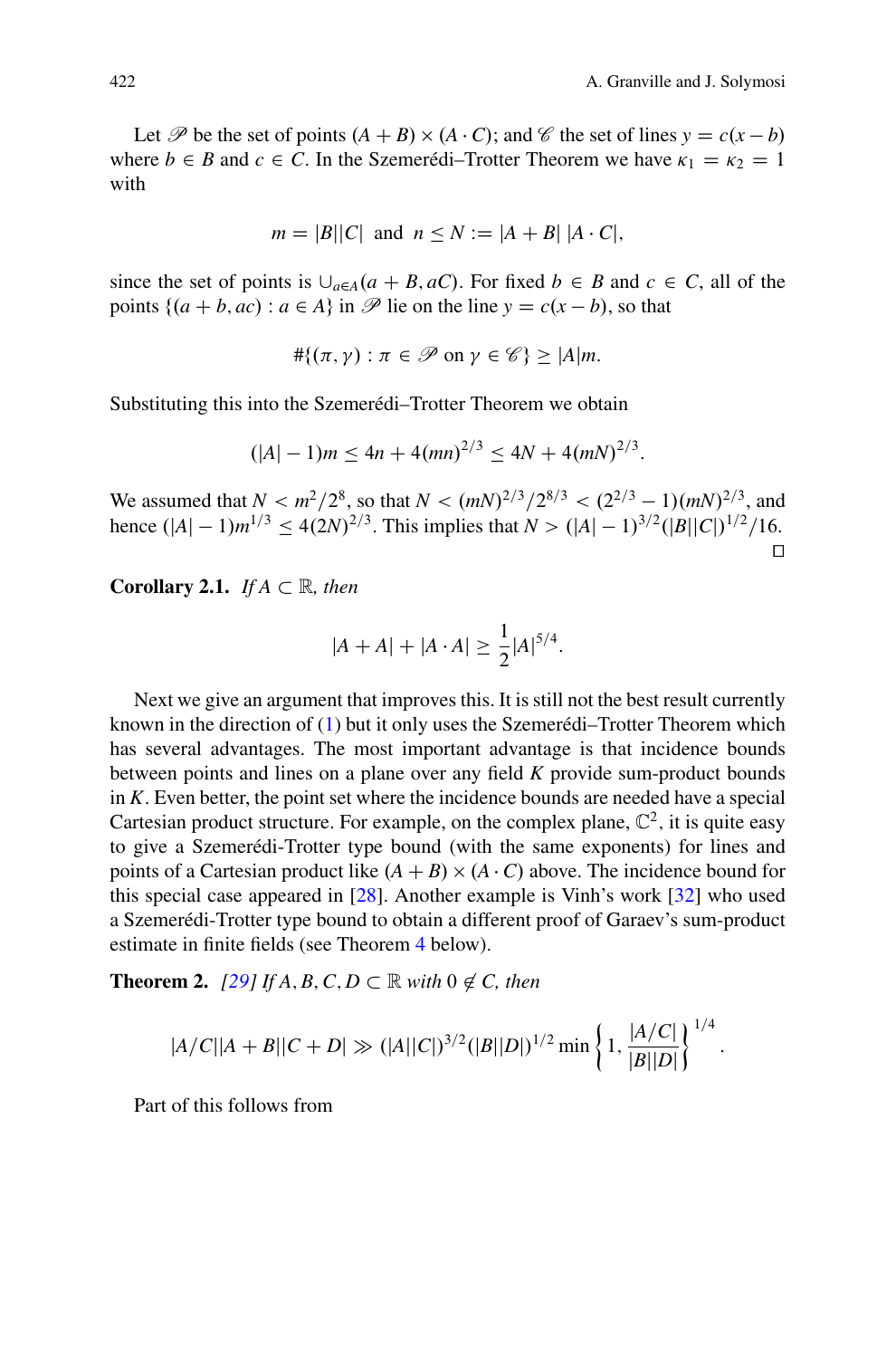**Theorem 3.** *If A*, *B*, *C*, *D*  $\subset \mathbb{R}$  *with* 0  $\notin C$  *and*  $|A/C| \leq |B||D|$ *, then* 

<span id="page-4-0"></span>
$$
|A/C|^3 (|A + B||C + D|)^4 > \frac{1}{2 \cdot 10^{10}} (|A||C|)^6 (|B||D|), \tag{4}
$$

*and*

$$
|AC|^3(|A+B||C+D|)^4 \ge \frac{1}{10^9} \frac{(|A||C|)^6(|B||D|)}{\log^3(4\min\{|A|,|C|\})}.
$$

We note some consequences:

**Corollary 2.2.** *If A*,  $C \subset \mathbb{R}$  *with*  $0 \notin C$ *, then* 

<span id="page-4-1"></span>
$$
|A/C|^3 |A + C|^8 > \frac{1}{2 \cdot 10^{10}} (|A||C|)^7
$$
 (5)

*and*

$$
|AC|^3 |A + C|^8 \ge \frac{1}{10^9} \frac{(|A||C|)^7}{\log^3(4 \min\{|A|, |C|\})}.
$$

*Hence*

$$
|AA|^3 |A+A|^8 \gg \frac{|A|^{14}}{\log^3(4|A|)};
$$

*in particular if*  $|A + A| \le \kappa |A|$ *, then*  $|AA| \gg \kappa^{-8/3}|A|^2 / \log(4|A|)$ *.* 

**Remark.** If  $A = \{1, ..., N\}$ , then  $|AA| \approx N^2/(\log N)^{\delta}(\log \log N)^{3/2}$  for some  $\delta = 1 - \frac{1 + \log \log 2}{\log 2} = 0.08607...$  Hence some power of log in the denominator in this last result is unavoidable.

*Proof of Theorem [3.](#page-4-0)* Let *V*(*k*) denote the set of  $m \in C/A$  for which  $2^k \leq r_{C/A}(m)$  $2^{k+1}$ , for  $k = 0, 1, 2, \ldots$  Consider  $\mathcal{C} = \mathcal{C}_k$  the set of lines  $y = mx + e$  with  $m \in V(k)$ which contain at least one point  $(x, y) \in B \times D$ . Each  $(x, y) \in B \times D$  lies on exactly *|V(k)|* lines of  $\mathcal{C}_k$  (as may be seen by taking  $e = b - dm$  for each  $m \in V(k)$ ), so that

$$
|V(k)||B||D| \leq |\mathscr{C}_k| + 4|B||D| + 4(|\mathscr{C}_k||B||D|)^{2/3}
$$

by the Szemerédi–Trotter Theorem. Hence either  $|V(k)| \le 14$  or  $\frac{11}{15}|V(k)||B||D| \le$  $|\mathscr{C}_k|$  + 4( $|\mathscr{C}_k||B||D|$ )<sup>2/3</sup> which implies that

$$
|\mathscr{C}_k| \ge \min\{\frac{1}{4}|V(k)||B||D|, \frac{1}{27}|V(k)|^{3/2}(|B||D|)^{1/2}\}.
$$

Now  $|V(k)| \le |C/A| \le |B||D|$  so that  $|\mathscr{C}_k| \ge \frac{1}{27} |V(k)|^{3/2} (|B||D|)^{1/2}$ .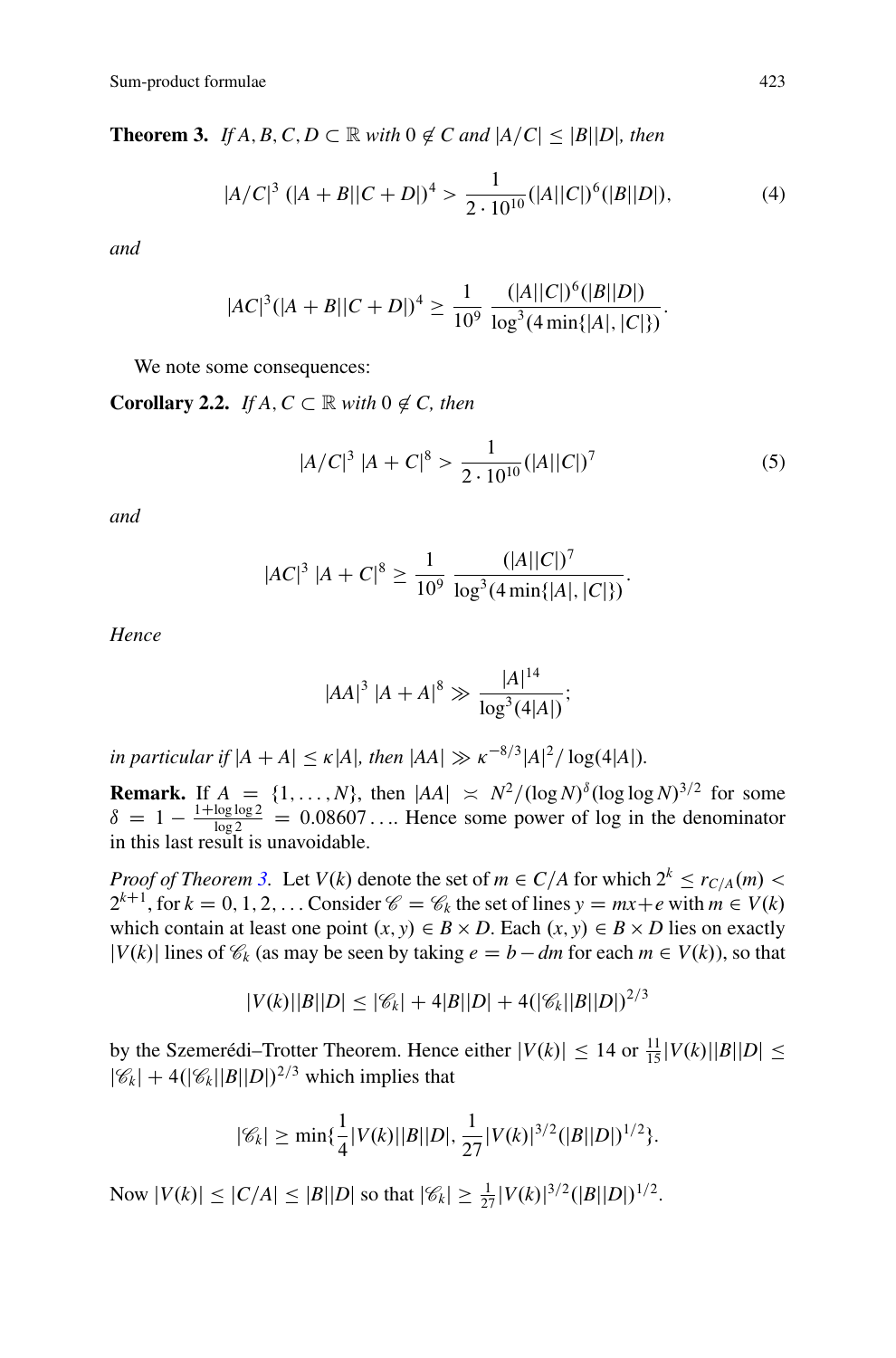Now consider the set of points  $(A + B) \times (C + D)$ . If  $y = mx + e$  is a line in  $\mathcal{C}_k$  containing the point  $(b, d)$ , then it also contains the points  $(a + b, c + d)$ whenever  $c/a = m$  with  $a \in A, c \in C$ . Hence each such line contains at least  $2^k$ points from  $(A + B) \times (C + D)$  and the Szemerédi–Trotter Theorem then yields  $2^{k}|\mathscr{C}_{k}| \leq |\mathscr{C}_{k}| + 4|A + B||C + D| + 4(|\mathscr{C}_{k}||A + B||C + D|)^{2/3}$ . Hence

$$
(2k - 1)|\mathscr{C}_k| \le \max\{80|A + B||C + D|, 4.2\left(|\mathscr{C}_k||A + B||C + D|\right)^{2/3}\}
$$

which implies that

$$
|\mathscr{C}_k| \le 80 \max \left\{ \frac{|A+B||C+D|}{(2^k-1)}, \frac{(|A+B||C+D|)^2}{(2^k-1)^3} \right\} = 80 \frac{(|A+B||C+D|)^2}{(2^k-1)^3},
$$

where this last inequality follows since  $r_{C/A}(m) \le \min\{|A|, |C|\}$  which implies that

$$
(2k - 1)2 < rC/A(m)2 \le |A||C| \le |A + B||C + D|.
$$

Combining the deductions at the end of the last two paragraphs gives

<span id="page-5-0"></span>
$$
|V(k)| \le 6^2 10^{2/3} \frac{(|A+B||C+D|)^{4/3}}{(2^k-1)^2 (|B||D|)^{1/3}}.
$$
 (6)

Therefore

$$
\sum_{r_{C/A}(m)\geq 2^{K}} r_{C/A}(m) \leq \sum_{k\geq K} \sum_{m\in V(k)} 2^{k+1} \leq 335 \sum_{k\geq K} \frac{2^{k}}{(2^{k}-1)^{2}} \cdot \frac{(|A+B||C+D|)^{4/3}}{(|B||D|)^{1/3}}
$$

$$
\leq 670 \frac{2^{K}}{(2^{K}-1)^{2}} \cdot \frac{(|A+B||C+D|)^{4/3}}{(|B||D|)^{1/3}},
$$

and this is  $\leq \frac{1}{2}|A||C|$  provided  $2^{K} \geq 671(|A+B||C+D|)^{4/3}/(|A||C|)(|B||D|)^{1/3}$ . So select the smallest  $K$  for which this holds, so that

$$
\frac{1}{2}|A||C| \leq \sum_{r_{C/A}(m) < 2^K} \frac{r_{C/A}(m) < 2^K|C/A| < 1342|C/A|}{(|A||C|)(|B||D|)^{1/3}},
$$

and the first result follows.

Let us also note that, by the Cauchy–Schwarz inequality

$$
(|A||C|)^{2} = \left| \sum_{n} r_{AC}(n) \right|^{2} \leq |AC| \sum_{n} r_{AC}(n)^{2} = |AC| \sum_{m} r_{C/A}(m)^{2} \leq 4|AC| \sum_{k} V(k)2^{2k}.
$$

By [\(6\)](#page-5-0), and the fact that  $2^k \le r_{C/A}(m) \le \min\{|A|, |C|\}$  we deduce the second result.  $\Box$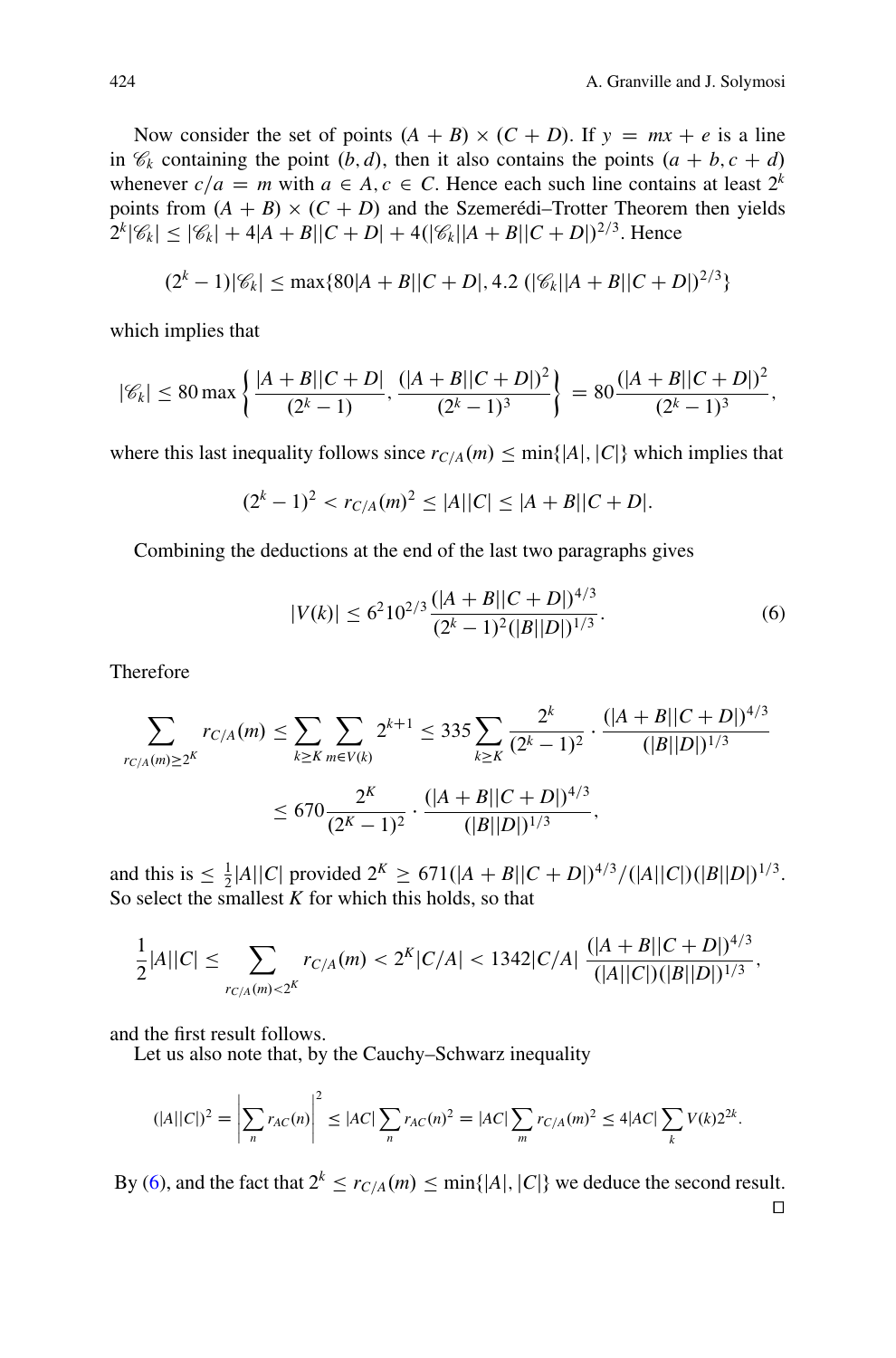*Proof of Theorem [2](#page-3-0) when*  $|C/A| > |B||D|$ . We may assume that

$$
|A + B||C + D| \le (|A||C|)^{3/2}/(118(|B||D|)^{1/2}),
$$

else we obtain the result by multiplying through by  $|A/C|^{3/4}$  >  $(|B||D|)^{3/4}$ . In the proof of Theorem [3](#page-4-0) we note that if  $V(k) > |B||D|$  then

$$
V(k) \le \frac{4|\mathscr{C}_k|}{|B||D|} \le 320 \frac{(|A+B||C+D|)^2}{(2^k-1)^3|B||D|},
$$

so we obtain  $\sum_{r \in A} (m) \le 2^k r \cdot r^2 / A(m) \ge \frac{1}{2} |A| |C|$  provided

$$
2^K \gg \max\left\{\frac{(|A+B||C+D|)^{4/3}}{(|A||C|)(|B||D|)^{1/3}}, \frac{|A+B||C+D|}{(|A||B||C||D|)^{1/2}}\right\} \asymp \frac{|A+B||C+D|}{(|A||B||C||D|)^{1/2}},
$$

the last equality following from our assumption, and the result follows as in the proof of Theorem [3.](#page-4-0)  $\Box$ 

## *2.2 Some Easier Ideas*

The multiplicative energy of two finite sets *A*; *B* is defined as

$$
E_{\times}(A, B) = #\{a_1, a_2 \in A, b_1, b_2 \in B : a_1b_1 = a_2b_2\} = \sum_{a,b \in B} |aA \cap bA|.
$$

By the Cauchy–Schwarz inequality we have  $E_x(A, B)^2 \le E_x(A, A)E_x(B, B)$ . We also can write

$$
E_{\times}(A,B) = \sum_{m} r_{AB}(m)^{2} = \sum_{n} r_{A/B}(n)^{2} = \sum_{n} r_{A/A}(n) r_{B/B}(n),
$$

and hence, by the Cauchy–Schwarz inequality

<span id="page-6-0"></span>
$$
(|A||B|)^{2} = \left(\sum_{m} r_{AB}(m)\right)^{2} \le |AB| \sum_{m} r_{AB}(m)^{2} = |AB|E_{\times}(A,B). \tag{7}
$$

Similarly  $(|A||B|)^2 \le |A/B|E_x(A, B)$ . Finally, if  $A_1 \cap A_2 = \emptyset$ , then  $r_{(A_1 \cup A_2)B}(n) =$  $r_{A_1B}(n) + r_{A_2B}(n)$  and so, by the Cauchy–Schwarz inequality,

<span id="page-6-1"></span>
$$
E_{\times}(A_1 \cup A_2, B) = \sum_{m} r_{(A_1 \cup A_2)B}(m)^2
$$
  
\n
$$
\leq 2 \sum_{m} (r_{A_1B}(n)^2 + r_{A_2B}(n)^2) = 2(E_{\times}(A_1, B) + E_{\times}(A_2, B)).
$$
 (8)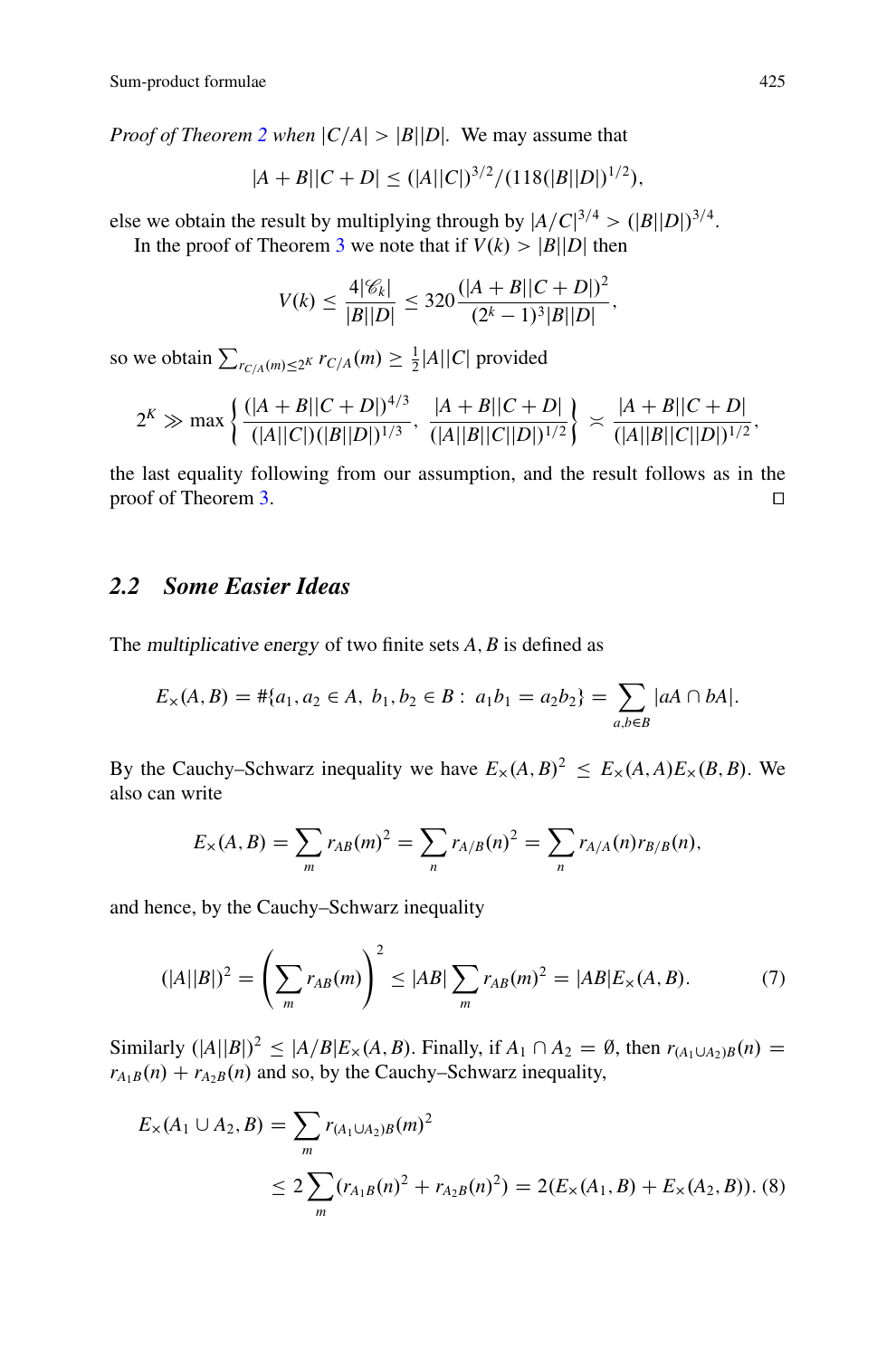**Proposition 2.3.** (Solymosi, [\[30\]](#page-32-4)) *If A and B are finite sets of real numbers, not containing* f0g*, then*

<span id="page-7-1"></span><span id="page-7-0"></span>
$$
E_{\times}(A, B) \le 12|A + A||B + B|\log(3\min\{|A|, |B|\}),\tag{9}
$$

*and hence, by* [\(7\)](#page-6-0)*,*

$$
|A + A||B + B| \min\{|A/B|, |AB|\} \ge (|A||B|)^2 / (12 \log(3 \min\{|A|, |B|\}).
$$

**Remarks.** Note that there are examples with  $0 \in A \cup B$  where this bound cannot hold. For example, if  $0 \in B$ , then  $E_x(A, B) \geq #{a, a' \in A : a0 = 0 = a'0} =$  $|A|^2$  whereas the bound in Proposition [2.3](#page-7-0) is smaller than  $|A|^2$  if *A* and *B* are both arithmetic progressions with  $|B| \ll |A| / \log |A|$ .

Note also that this bound is, more-or-less, best possible in any example with  $|A + A| \ll |A|$  and  $|B + B| \ll |B|$  since, trivially,  $E_{\times}(A, B) \ge |A||B|$ .

*Proof.* We begin by proving this result when *A* and *B* are both finite sets of positive real numbers. Let  $m := min\{|A|, |B|\}$ . If  $m = 1$ , then  $E_{\times}(A, B) = max\{|A|, |B|\}$  and the result is easy, so we may assume  $m > 2$ .

Let  $R_{B/A}(\ell) = \{(a, b) \in A \times B : b = \ell a\}$  which has size  $r_{B/A}(\ell)$ , and note that  $r_{B/A}(\ell) \leq m$ . Let  $L_k := \{ \ell : 2^k \leq r_{B/A}(\ell) < 2^{k+1} \}$  and  $K = \lfloor \log m / \log 2 \rfloor + 1$ . Then

$$
\sum_{k=0}^{K-1} \sum_{\ell \in L_k} r_{B/A}(\ell)^2 = \sum_{\ell} r_{B/A}(\ell)^2 = E_{\times}(A, B),
$$

and

$$
\sum_{\substack{k=0\\|L_k|=1}}^{K-1} \sum_{\ell \in L_k} r_{B/A}(\ell)^2 \leq \sum_{k=0}^{K-1} 2^{2k+2} < \frac{2^{2K+2}}{3} \leq \frac{16m^2}{3}.
$$

Hence there exists *k* with  $|L_k| \geq 2$  for which

$$
\sum_{\ell \in L_k} r_{B/A}(\ell)^2 \geq \frac{1}{K} \left( E_{\times}(A, B) - \frac{16m^2}{3} \right).
$$

Let  $L_k = \{ \ell_1 < \ell_2 < \ldots < \ell_r \}$  with  $r \geq 2$ ; we claim that the elements of

$$
\bigcup_{i=1}^{r-1} (R_{B/A}(\ell_i) + R_{B/A}(\ell_{i+1})) \subset A \times B + A \times B
$$

are distinct. For if  $i < j$  with  $a_i + a_{i+1} = a_i + a_{i+1}$ , then

$$
\ell_i a_i + \ell_{i+1} a_{i+1} < \ell_{i+1} (a_i + a_{i+1}) \leq \ell_j (a_j + a_{j+1}) < \ell_j a_j + \ell_{j+1} a_{j+1};
$$

and if  $(a + a', \ell_i a + \ell_{i+1} a') = (x, y)$ , then *a* and *a'* are determined, and so unique.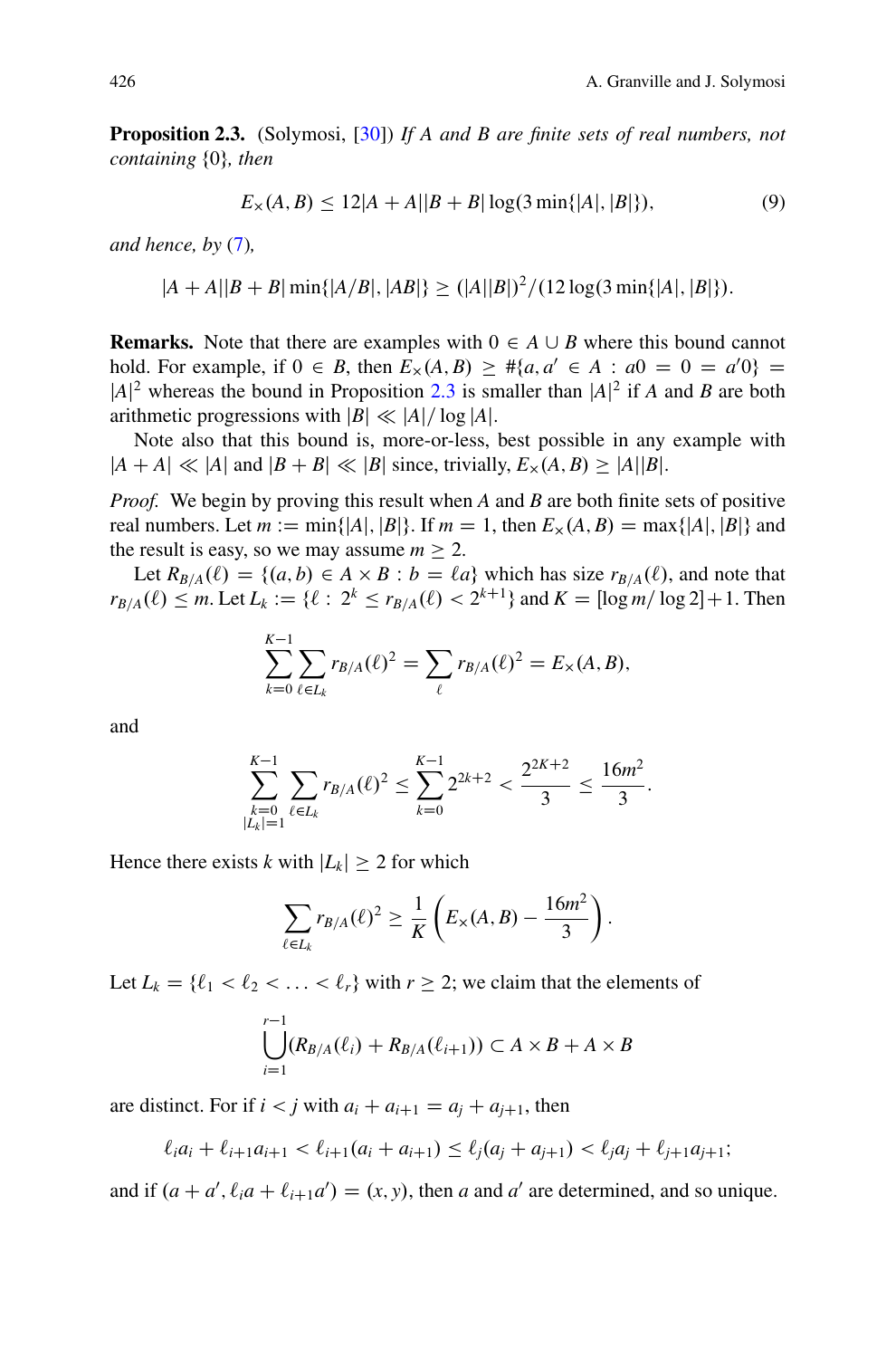Now, as  $A \times B + A \times B = (A + A) \times (B + B)$ , we deduce that

$$
|A + A||B + B| = |A \times B + A \times B| \ge \sum_{i=1}^{r-1} r_{B/A}(\ell_i) r_{B/A}(\ell_{i+1})
$$
  

$$
\ge (r-1)2^{2k} \ge \frac{r}{2} \cdot 2^{2k} \ge \frac{1}{8} \sum_{i=1}^{r} r_{B/A}(\ell_i)^2
$$
  

$$
\ge \frac{1}{8K} \left( E_{\times}(A, B) - \frac{16m^2}{3} \right).
$$

From this we deduce that

$$
E_{\times}(A,B) \le \frac{8 \log 2m}{\log 2} |A+A||B+B| + \frac{16}{3} \min\{|A|, |B|\}^{2},
$$

and then [\(9\)](#page-7-1) follows for  $m \geq 2$  after a little calculation, using the fact that  $|C + C| \geq$  $2|C| - 1.$ 

Now if *A* only has positive real numbers and  $0 \notin B$ , then write  $B = B_+ \cup B_-$ <br>ora  $B_+ = (b \in B_+ + b > 0)$ . Now  $F_+ (A_+ B_-) = F_+ (A_- B_-)$  by definition so where  $B_{\pm} = \{b \in B : \pm b > 0\}$ . Now  $E_{\times}(A, B_{-}) = E_{\times}(A, -B_{-})$  by definition so, by  $(8)$  and then the case in which we have already proved  $(9)$ , we have

$$
E_{\times}(A, B) \le 2E_{\times}(A, B_{+}) + 2E_{\times}(A, -B_{-})
$$
  
\n
$$
\le 12|A + A|(|B_{+} + B_{+}| + |B_{-} + B_{-}|) \log(3 \min\{|A|, |B|\})
$$

which implies [\(9\)](#page-7-1), since  $B_+ + B_+$  and  $B_- + B_-$  are evidently disjoint subsets of  $B + B$  (as their elements are of different signs) (Fig. [1\)](#page-8-0).



<span id="page-8-0"></span>**Fig. 1** The sum of  $(a, b) \in \ell_i$  and  $(c, d) \in \ell_{i+1}$  is a unique point of the Cartesian product  $(A + A) \times (B + B)$ .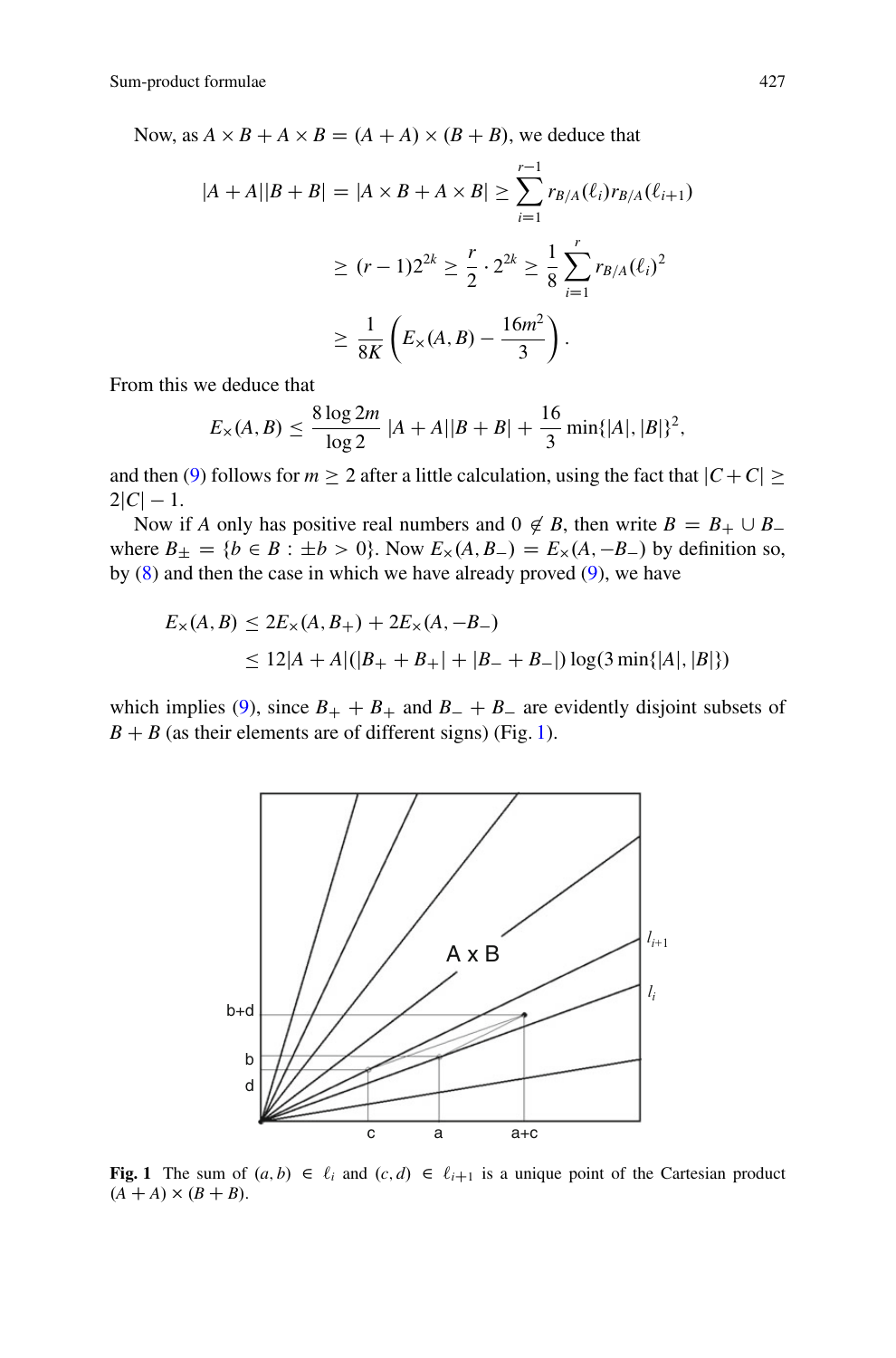Finally, if  $0 \notin A \cup B$ , then [\(9\)](#page-7-1) follows similarly from this last result by partitioning *A* as  $A_+ \cup A_-$ . . The contract of the contract of the contract of the contract of  $\Box$ 

**Remark.** We can deduce bounds on  $E_x(A, B)$ , when  $0 \in A \cup B$ , from Proposition [2.3,](#page-7-0) using the following

If  $0 \notin A$  but  $0 \in B = B_0 \cup \{0\}$  then, by definition,  $E_\times(A, B) = E_\times(A, B_0) + |A|^2$ <br>  $B \cup B = (B_0 + B_1) + B_2$ and  $B + B = (B_0 + B_0) \cup B$ .

If  $0 \in A = A_0 \cup \{0\}$  and  $0 \in B = B_0 \cup \{0\}$ , then  $E_\times(A, B) = E_\times(A_0, B_0) +$  $(A|+|B|-1)^2$  with  $A+A=(A_0+A_0)\cup A$  and  $B+B=(B_0+B_0)\cup B$ .

**Corollary 2.4.** *If A is any finite set of real numbers, then*

<span id="page-9-0"></span>
$$
E_{\times}(A,B) \le 12|A+A|^2 \log(3|A|), \tag{10}
$$

*and hence, by* [\(7\)](#page-6-0)*,*

$$
|A + A|^2 \min\{|A/A|, |AA|\} \ge |A|^4 / (12 \log(3|A|).
$$

*Proof.* If  $0 \notin A$ , then our bound follows from setting  $B = A$  in [\(9\)](#page-7-1). If  $0 \in A$ , then we use the information in the previous remark, together with  $(9)$ , to obtain

$$
E_{\times}(A, A) = E_{\times}(A_0, A_0) + (2|A| - 1)^2 \le 12|A_0 + A_0|^2 \log(3|A|) + (2|A| - 1)^2
$$
  
= 12(|A + A| - |A|)^2 \log(3|A|) + (2|A| - 1)^2  
= 12|A + A|^2 \log(3|A|) + 12 \log(3|A|)(|A|^2 - 2|A||A + A|) + (2|A| - 1)^2  

$$
\le 12|A + A|^2 \log(3|A|) + 12 \log(3|A|)(2|A| - 3|A|^2) + (2|A| - 1)^2
$$

as  $|A + A| \ge 2|A| - 1$ , which yields [\(10\)](#page-9-0).

A similar bound for complex numbers was obtained by Konyagin and Rudnev in [\[22\]](#page-32-5). Very recently Konyagin and Shkredov announced an improvement on the sum-product bound. They proved in [\[23\]](#page-32-6) that

$$
|A + A| + |A \cdot A| \gg |A|^{4/3 + c}
$$

where  $\frac{1}{20598} > c > 0$  is an absolute constant.

#### *2.3 Small Product Sets*

From Corollary [2.2](#page-4-1) it follows that if the sumset is very small then the product set is almost quadratic. The opposite statement is surprisingly hard to prove. It was Chang's observation [\[6\]](#page-31-1) that one can use a powerful tool, the Subspace Theorem, to obtain such bound. For the history and more details about the Subspace Theorem we refer to the excellent survey paper of Yuri Bilu [\[3\]](#page-31-2).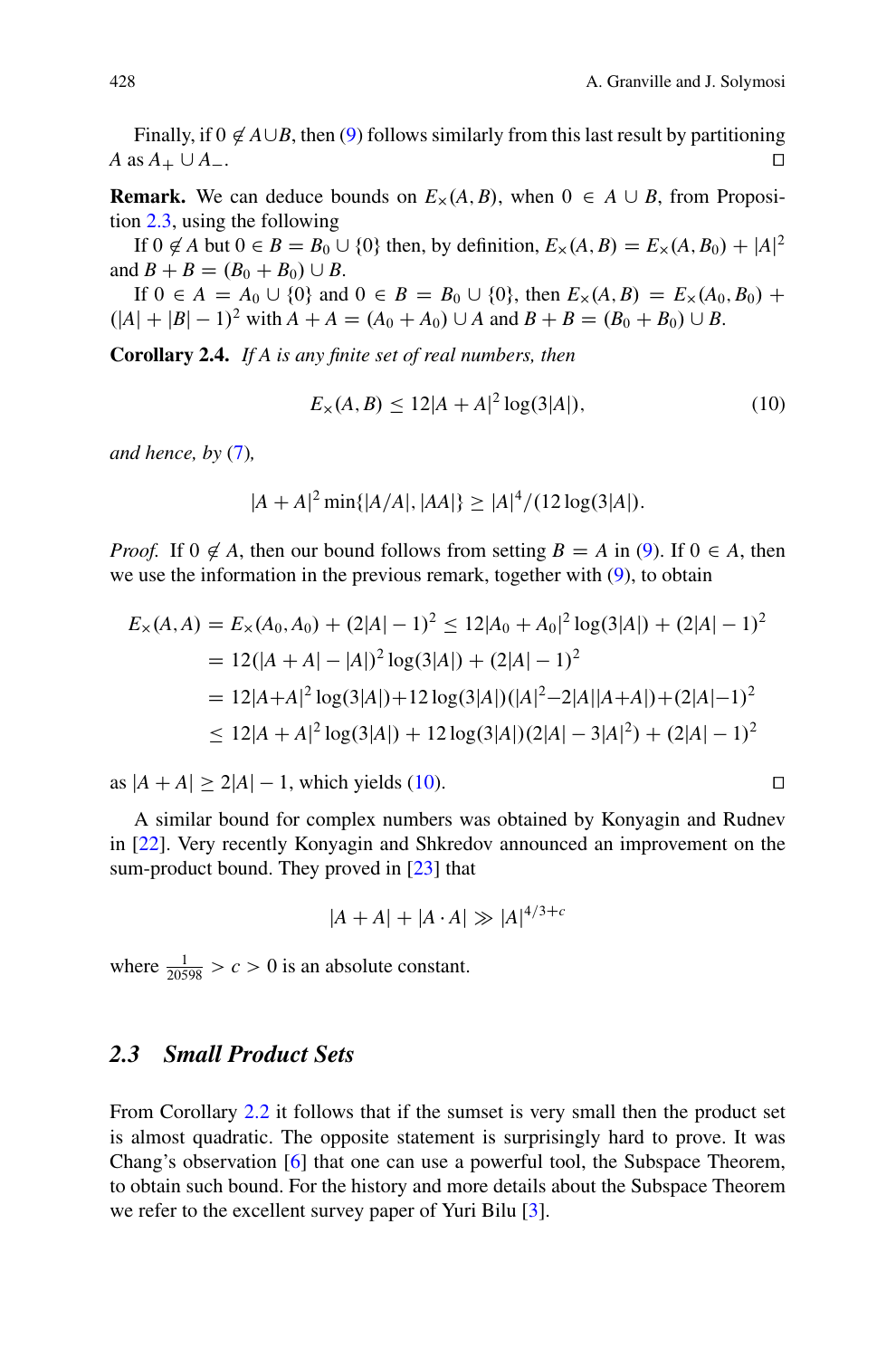An important variant of the Subspace Theorem was proved by Evertse, Schlickewei, and Schmidt [\[9\]](#page-31-3). We present the version with the best known bound due to Amoroso and Viada [\[1\]](#page-31-4).

<span id="page-10-1"></span>**Theorem 2.5.** Let K be a field of characteristic 0,  $\Gamma$  a subgroup of  $K^*$  of rank r, *and*  $a_1, a_2, \ldots, a_n \in K^*$ . *Then the number of solutions of the equation* 

$$
a_1z_1 + a_2z_2 + \dots + a_nz_n = 1 \tag{11}
$$

*with*  $z_i \in \Gamma$  *and no subsum on the left-hand side vanishing is at most* 

$$
A(n,r) \leq (8n)^{4n^4(n+nr+1)}.
$$

<span id="page-10-0"></span>We are going to use the following result of Freiman (Lemma 1.14 in [\[11\]](#page-32-7)).

**Proposition 1.** Let  $A \subset \mathbb{C}$ . If  $|AA| \leq C|A|$ , then A is a subset of a multiplicative *subgroup of*  $\mathbb{C}^*$  *of rank at most r, where r is a constant depending on C.* 

**Theorem 2.6.** *Let*  $A \subset \mathbb{C}$  *with*  $|A| = n$ . Suppose  $|AA| \leq Cn$ . Then there is a *constant C*<sup>0</sup> *depending only on C such that*

$$
|A+A| \geq \frac{n^2}{2} + C'n.
$$

*Proof.* We consider solutions of  $x_1 + x_2 = x_3 + x_4$  with  $x_i \in A$ . A solution of this equation corresponds to two pairs of elements from *A* that give the same element in  $A + A$ . Let us suppose that  $x_1 + x_2 \neq 0$  (there are at most  $|A| = n$  solutions of the equation  $x_1 + x_2 = 0$  with  $x_1, x_2 \in A$ ).

First we consider the solutions with  $x_4 = 0$ . Then by rearranging we get

<span id="page-10-2"></span>
$$
\frac{x_1}{x_3} + \frac{x_2}{x_3} = 1.
$$
 (12)

By Proposition [1](#page-10-0) and Theorem [2.5](#page-10-1) there are at most  $s_1(C)$  solutions of  $y_1 + y_2 = 1$ with no subsum vanishing. Each of these gives at most *n* solutions of [\(12\)](#page-10-2) since there are *n* choices for  $x_3$ . There are only two solutions of  $y_1 + y_2 = 1$  with a vanishing subsum, namely  $y_1 = 0$  or  $y_2 = 0$ , and each of these gives *n* solutions of [\(12\)](#page-10-2). So we have a total of  $(s_1(C) + 2)n$  solutions of [\(12\)](#page-10-2).

For  $x_4 \neq 0$  we get

<span id="page-10-3"></span>
$$
\frac{x_1}{x_4} + \frac{x_2}{x_4} - \frac{x_3}{x_4} = 1.
$$
 (13)

Again by Proposition [1](#page-10-0) and Theorem [2.5,](#page-10-1) the number of solutions of this with no vanishing subsum is at most  $s_2(C)n$ . If we have a vanishing subsum, then  $x_1 = -x_2$ which is a case we excluded earlier or  $x_1 = x_3$  and then  $x_2 = x_4$ , or  $x_2 = x_3$  and then  $x_1 = x_4$ . So we get at most  $2n^2$  solutions of [\(13\)](#page-10-3) with a vanishing subsum (these are the  $x_1 + x_2 = x_2 + x_1$  identities).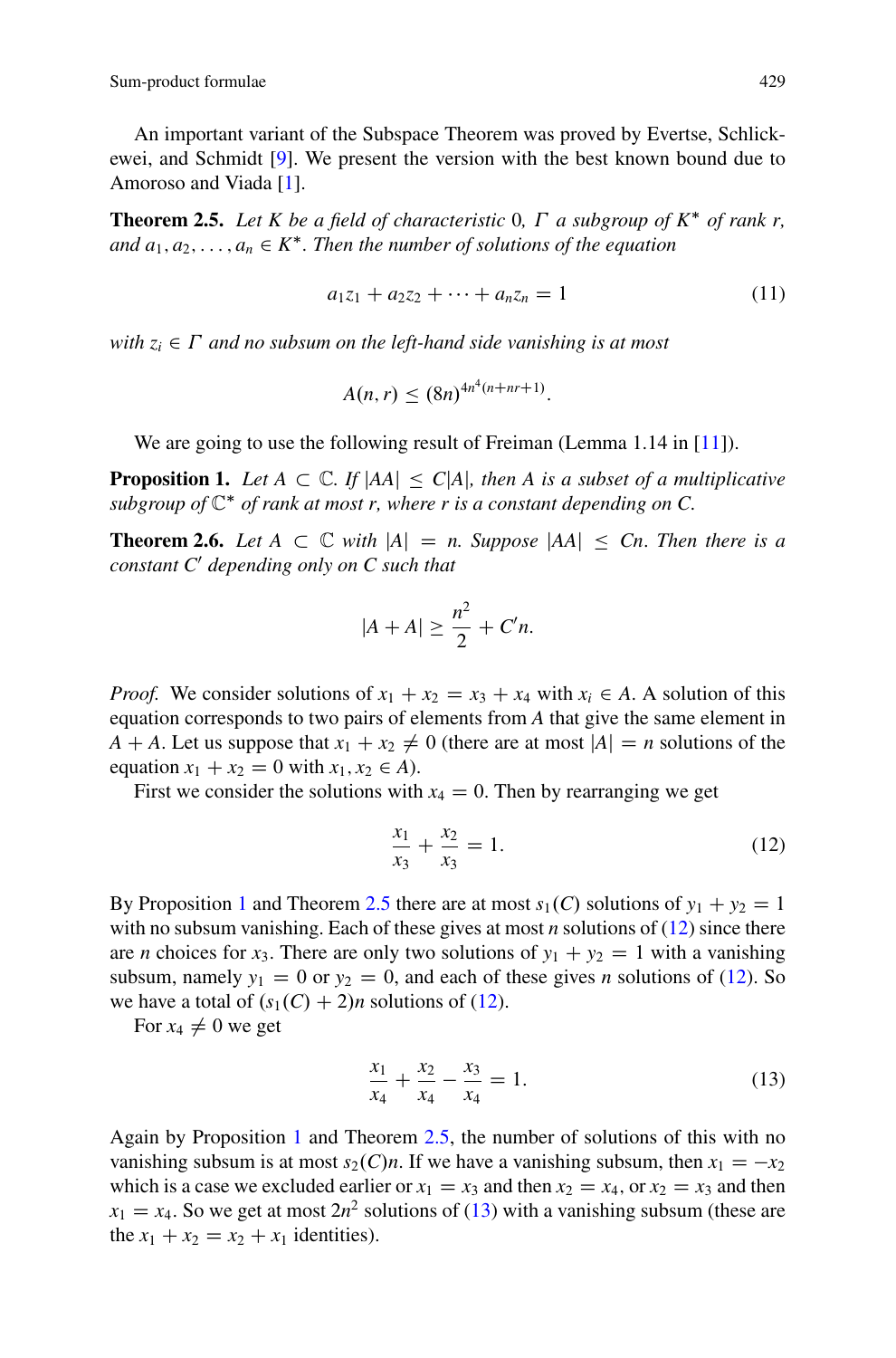So, in total, we have at most  $2n^2 + s(C)n$  solutions of  $x_1 + x_2 = x_3 + x_4$  with  $x_i \in A$ . Suppose  $|A + A| = k$  and  $A + A = \{\alpha_1, \dots, \alpha_k\}$ . We may assume that  $\alpha_1 = 0$ . Recall that we ignore sums  $a_i + a_j = 0$ . Let

$$
P_i = \{(a, b) \in A \times A : a + b = \alpha_i\}, \quad 2 \le i \le k.
$$

Then

$$
\sum_{i=2}^{k} |P_i| \ge n^2 - n = n(n-1).
$$

Also, a solution of  $x_1 + x_2 = x_3 + x_4$  corresponds to picking two values from  $P_i$ where  $x_1 + x_2 = \alpha_i$ . Thus

$$
2n^2 + s(C)n \ge \sum_{i=2}^k |P_i|^2 \ge \frac{1}{k-1} \left(\sum_{i=2}^k |P_i|\right)^2 \ge \frac{n^2(n-1)^2}{k-1}
$$

by the Cauchy-Schwarz inequality. The bound for  $k = |A + A|$  follows.

#### *2.4 Upper Bounds in the Sum-Product Inequality*

One obvious way to obtain upper bounds is to select *A* to be a largish subset of  $\{1, \ldots, x\}$  with lots of multiplicative structure. For example, we could let *A* be the set of integers  $\leq x$  all of whose prime factors are  $\leq y$ , so that  $|A| = \Psi(x, y)$ ,  $|AA| \leq$  $\Psi(x^2, y)$ , and  $|A + A| \leq 2x$ . Roughly  $\Psi(x, y) = x((e + o(1))/u \log u)^u$  when  $x = y^u$ ; so that  $|AA|/|A|^2 = (1/2 + o(1))^{2u}$  and  $|A + A|/|A|^2 = (u \log u/(e + o(1)))^{2u}/x$ . We select *u* so that these are roughly equal, that is,  $u = \frac{\log x}{2 \log \log x} \left( 1 + \frac{1 + o(1)}{\log \log x} \right)$ , and thus  $y \approx (\log x)^2$ . Therefore  $|A| = x^{1/2} 2^{(1+o(1))u}$ . Hence we have an infinite family of examples in which, if  $|A| = N$  then

$$
\max\{|A+A|, |AA|\} \leq N^{2 - \frac{\log 4 + o(1)}{\log \log N}}.
$$

We can obtain this result without using any "machinery": Let *A* be the set of  $N := \binom{\pi(y)+u}{u}$  integers composed of no more than *u* not necessarily distinct prime factors  $\leq$  *y*. Then  $A \subset [1, y^u]$  so that  $|A + A| \leq 2y^u$ , whereas  $|AA| = \binom{\pi(y)+2u}{2u}$ . We select  $u = [ey^{1/2}/2 \log y]$  so that, by Stirling's formula and the prime number theorem,

$$
N = \left(\frac{e(y/\log y)}{u}\right)^u e^{O(u/\log y)} = (2y^{1/2})^u e^{O(u/\log y)} = (u(\log u)^{O(1)})^u,
$$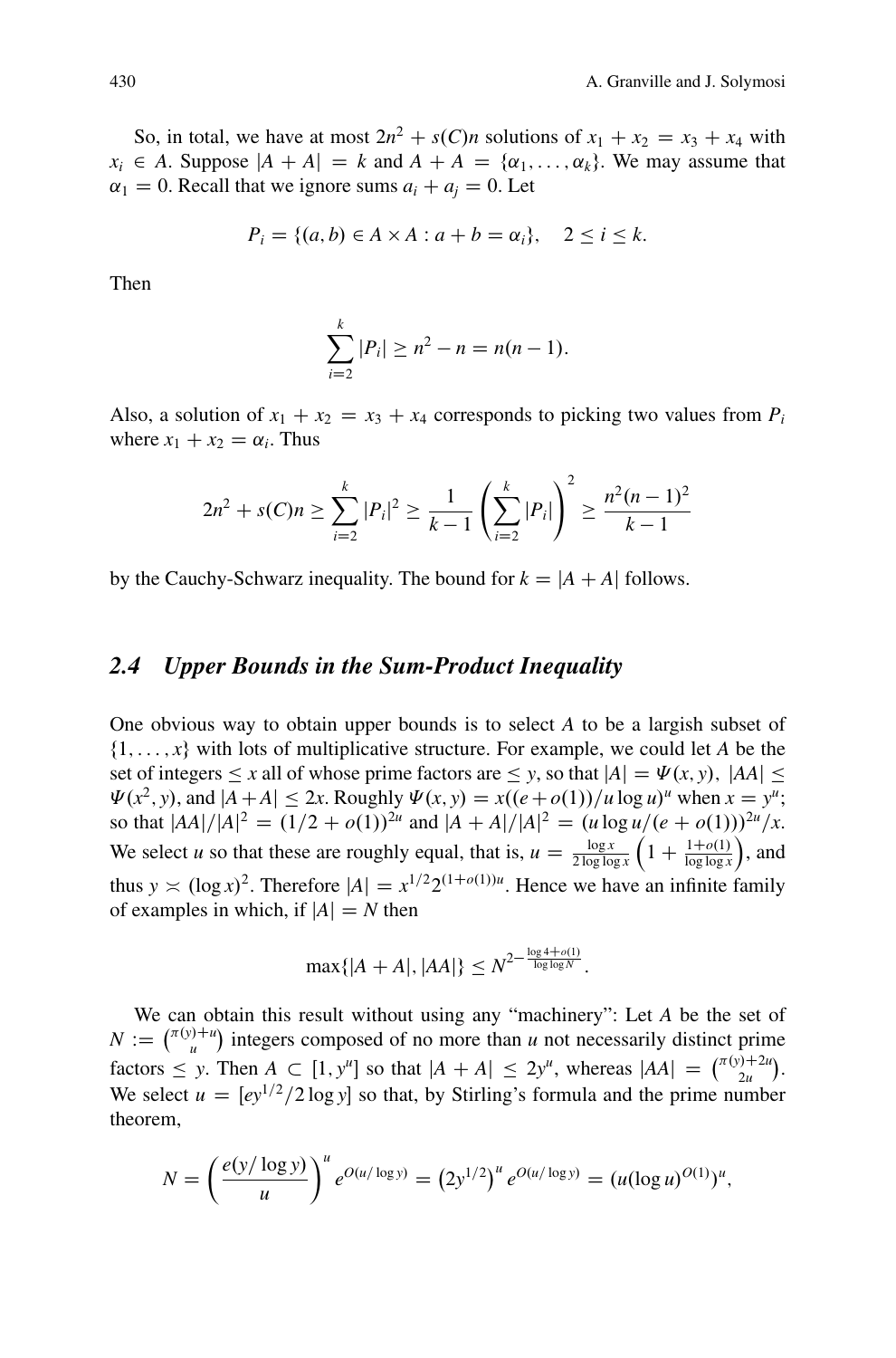and therefore  $u \sim \log N / \log \log N$ . Now, by similar calculations we find that

$$
|AA|
$$
 and  $|A + A| = |A|^2 / 2^{(2+o(1))u} e^{O(u/\log y)} = N^{2 - \frac{\log 4 + o(1)}{\log \log N}}$ .

#### **3 Sum-Product Inequalities over Finite Fields**

The Szemerédi–Trotter Theorem does not hold over  $\mathbb{F}_q$  which renders all of the above results moot in this setting. However such results in finite fields are the most applicable, so we will now pursue this. The first thing to note is that we must modify [\(1\)](#page-1-3) when the set *A* is large, hence Garaev conjectured that if  $A \subset \mathbb{F}_p$  then

$$
|A + A| + |A \cdot A| \gg \min\{|A|^2 / \sqrt{p}, \sqrt{p|A|}\} / |A|^{o(1)}.
$$
 (14)

# *3.1 Upper Bounds in* F*<sup>p</sup>*

We begin by showing that the lower bound in Garaev's conjecture cannot, in general, be increased:

**Proposition 3.1.** *For any given integers I, J, N with*  $1 \leq N \leq I, J \leq p$ , and  $N \leq I$  $\lceil IJ/p \rceil$ , there exist  $A \subset B$ ,  $C \subset \mathbb{F}_p$ , with  $|A| = N$ ,  $|B| = J$ ,  $|C| = I$  such that

<span id="page-12-0"></span>
$$
|A + B| < 2|B| \text{ and } |A \cdot C| < 2|C|.
$$

*In particular, for any given*  $N, 1 \leq N \leq p$ , there exists  $A \subset \mathbb{F}_p$  with  $|A| = N$  such *that*

$$
\max\{|A+A|, |A\cdot A|\} \le \min\{|A|^2, 2\sqrt{p|A|} + 1\}.
$$

**Remark.** If we have  $\max\{|A + A|, |A \cdot A|\} \gg |A|^{2-o(1)}$  for all sets  $A \subset \mathbb{F}_p$  of size *N*, then the second part of Proposition [3.1](#page-12-0) implies that  $N \ll p^{1/3 - o(1)}$ .

*Proof.* Let  $C := \{g^1, \ldots, g^I\}$  where *g* is a primitive root mod *p*, and  $A_x := C \cap B_x$ for each  $x \in \mathbb{F}_p$  where  $B_x := x + \{1, \ldots, J\}$ . Now

$$
\sum_{x} |A_x| = \sum_{i=1}^{I} \sum_{j=1}^{J} \# \{ x \in \mathbb{F}_p : x = g^i - j \} = IJ,
$$

so that there exists *x* with  $|A_x| \geq IJ/p$ . Let *A* be any subset of  $A_x$  of size *N*, and *B* = *B<sub>x</sub>*. Therefore *A* + *A*  $\subset$  *A* + *B*  $\subset$  *B* + *B* = {2*x* + 2*, . . . ,* 2*x* + 2*J*}, *A*  $\cdot$  *A*  $\subset$  $C \cdot C \subset \{g^2, \ldots, g^{2l}\}\$  so that  $|A + A| \leq |A + B| \leq |B + B| < 2J$  and  $|A \cdot A| \leq$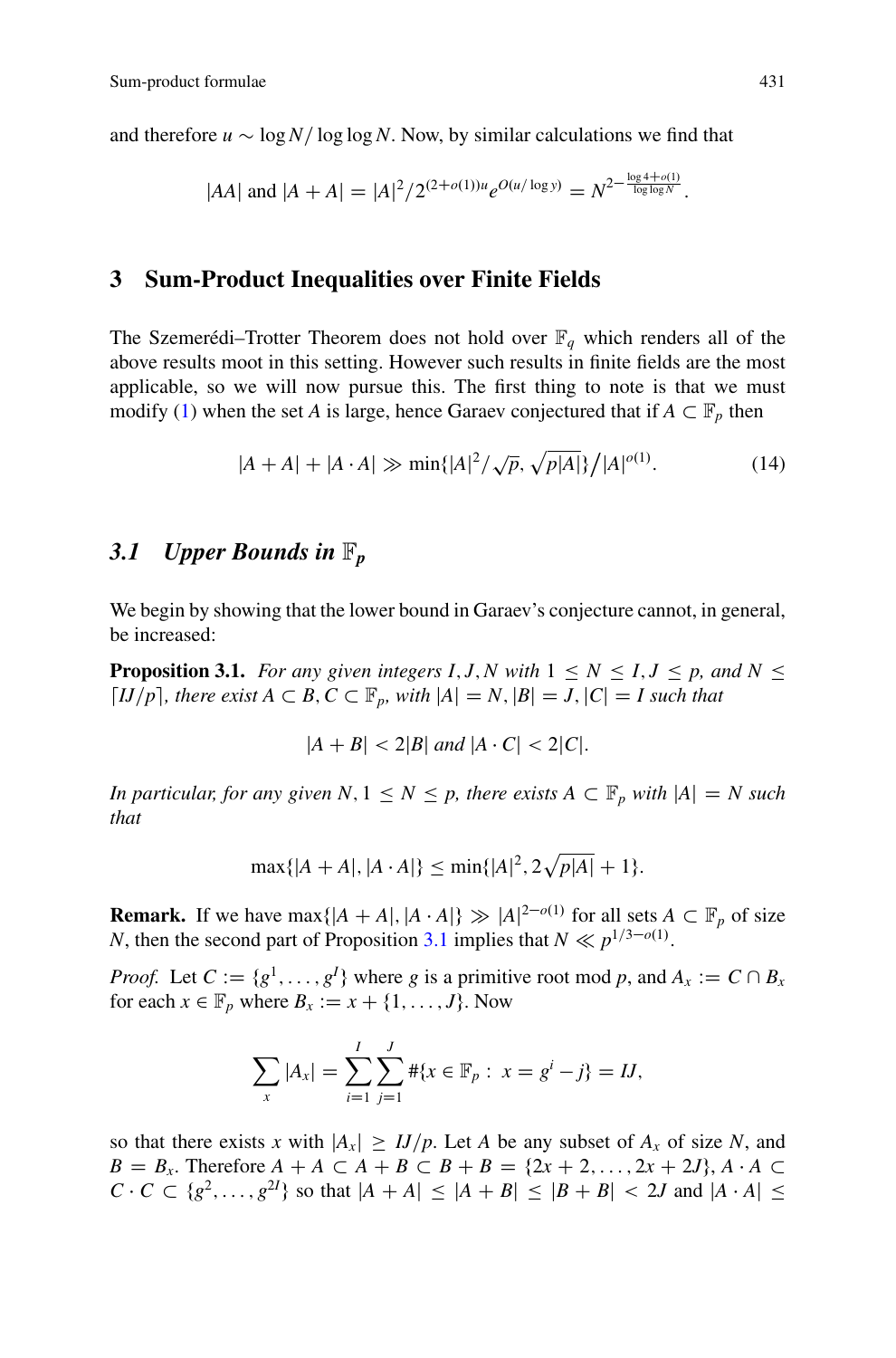$|A \cdot C| \leq |C \cdot C|$  < 2*I*, which completes the proof of the first part. Now, taking  $I = J = \sqrt{\sqrt{pN}}$  we find that  $|A + A|, |A \cdot A| \le 2\sqrt{\sqrt{pN}} - 1$ , which implies the second part.  $\Box$ 

## *3.2 A Little Cauchying*

Let us make note of a couple of inequalities, for characteristic functions of sets: By Cauchy we obtain

<span id="page-13-1"></span>
$$
\left(\sum_{j} \left| A\left(\frac{j}{p}\right) \right| \left| \hat{B}\left(\frac{-j}{p}\right) \right| \right)^{2} \leq \sum_{j} \left| A\left(\frac{j}{p}\right) \right|^{2} \sum_{j} \left| B\left(\frac{-j}{p}\right) \right|^{2} = p|A| \cdot p|B|.
$$
\n(15)

By Cauchy we obtain

<span id="page-13-2"></span>
$$
\left| \sum_{a \in A} \sum_{b \in B} e\left(\frac{kab}{p}\right) \right|^2 \le \sum_{a \in A} 1 \cdot \sum_{a \in A} \left| \sum_{b \in B} e\left(\frac{kab}{p}\right) \right|^2
$$
  
 
$$
\le |A| \cdot \sum_{a \in \mathbb{F}_p} \left| \sum_{b \in B} e\left(\frac{kab}{p}\right) \right|^2 = |A| \cdot p|B|, \qquad (16)
$$

by Parseval.

#### *3.3 Lower Bounds in* F*<sup>p</sup>*

**Theorem 4.** (Garaev) *If A, B, C*  $\subset \mathbb{F}_p$  *with* 0  $\notin$  *C, then* 

<span id="page-13-0"></span>
$$
|A + B| \cdot |A \cdot C| \ge \frac{|A|}{4} \cdot \min\left\{\frac{|A||B||C|}{p}, 2p\right\}.
$$

**Remark.** Taking  $I = J = [\sqrt{pN}]$  in Proposition [3.1,](#page-12-0) we obtain examples with  $|A + B|$   $|A \cdot C| \le 4p|A|$  $|A \cdot C| \le 4p|A|$  $|A \cdot C| \le 4p|A|$ . Therefore Theorem 4 is best possible, up to a factor of 8, when  $|A||B||C| \ge 2p^2$ . In particular for  $|A| = |B| = |C| \ge 2p^{2/3}$ .

Theorem [4](#page-13-0) and its proof remain valid, with suitable modifications, in  $\mathbb{F}_p \times \mathbb{F}_p$ (changing both occurrences of *p* to  $q = p^2$  in the lower bound). If we select a set  $D \subset \mathbb{F}_p$  such that  $|D + D|$ ,  $|DD| \asymp \min\{|D|^2, p\}$ , then taking  $A = B = C = D \times \mathbb{F}_p$ we have  $|A + B|, |AC| \asymp p \min\{|D|^2, p\} = \min\{|A|^2/p, p^2\}$  so that  $|A + A||AA| \asymp$  $\min\{|A|^4/q, q^2\}$  $\min\{|A|^4/q, q^2\}$  $\min\{|A|^4/q, q^2\}$ . Therefore Theorem 4 is best possible up to a constant factor when  $q^{1/2} \leq |A| \leq q^{3/4}$ , in this setting.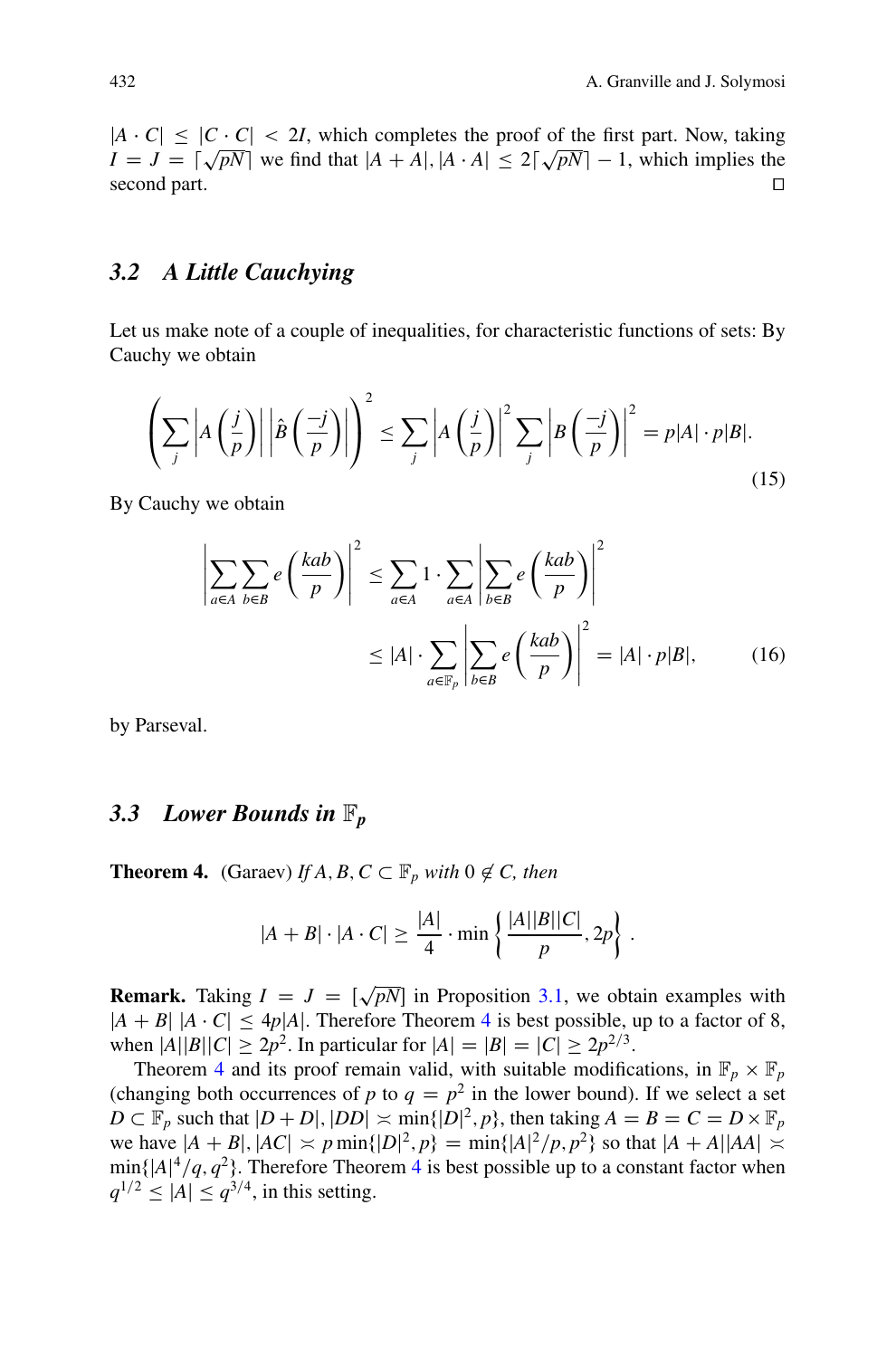First by letting  $C \rightarrow 1/C$  above, and then by taking  $A = B = C$  we deduce: **Corollary 3.2.** *If A, B, C*  $\subset \mathbb{F}_p$  *with* 0  $\notin$  *C, then* 

<span id="page-14-0"></span>
$$
|A + B| \cdot |A/C| \ge \frac{|A|}{4} \cdot \min\left\{\frac{|A||B||C|}{p}, 2p\right\}.
$$

*If*  $A \subset \mathbb{F}_p$  *with*  $0 \notin A$ *, then* 

$$
|A + A| \cdot |AA|, |A + A| \cdot |A/A| \ge \frac{|A|}{4} \cdot \min\left\{\frac{|A|^3}{p}, 2p\right\}.
$$

If A is a multiplicative subgroup of  $\mathbb{F}_p^*$ , then

$$
|A + A| \ge \min\left\{\frac{|A|^3}{4p}, p/2\right\}.
$$

*Proof of Theorem [4.](#page-13-0)* For any  $a \in A, b \in B, c \in C$  we have a distinct solution to

$$
u/c + b = v \tag{17}
$$

with  $u \in AC$ ,  $c \in C$ ,  $b \in B$ ,  $v \in V = A + B$ , where  $u = ac$  and  $v = a + b$ . Hence  $|A||B||C|$  is no more than the total number of solutions of (3.4), which equals

$$
\sum_{u \in AC} \sum_{c \in C} \sum_{b \in B} \sum_{v \in A+B} \frac{1}{p} \sum_{j=0}^{p-1} e\left(\frac{j(u/c + b - v)}{p}\right)
$$
\n
$$
= \frac{1}{p} \sum_{j=0}^{p-1} \hat{B}\left(\frac{j}{p}\right) \hat{V}\left(\frac{-j}{p}\right) \sum_{u \in AC} \sum_{c \in C} e\left(\frac{ju/c}{p}\right)
$$
\n
$$
\leq \frac{|B||C||A + B||AC|}{p} + \frac{1}{p} \max_{k \neq 0} \left| \sum_{u \in AC} \sum_{c \in C} e\left(\frac{ku/c}{p}\right) \right| \sum_{j \neq 0} \left|\hat{B}\left(\frac{j}{p}\right)\right| \left|\hat{V}\left(\frac{-j}{p}\right)\right|
$$
\n
$$
\leq \frac{|B||C||A + B||AC|}{p} + \sqrt{p|B||C||A + B||AC|}
$$

by [\(15\)](#page-13-1) with *A* replaced by *V*, and by [\(16\)](#page-13-2) with *A* replaced by *AC* and *B* replaced by  $1/C$ , and the result follows.

<span id="page-14-1"></span>**Theorem 5.** *Suppose that*  $A, B, C, D \subset \mathbb{F}_p$ *, and*  $C$  *does not contain* 0*.*  $\int |A + B||C + D||A/C|^2|B||D| \leq p^4$ , then

$$
|A + B||C + D| \ge \frac{(|A||C|)^2|B||D|}{4p^2}.
$$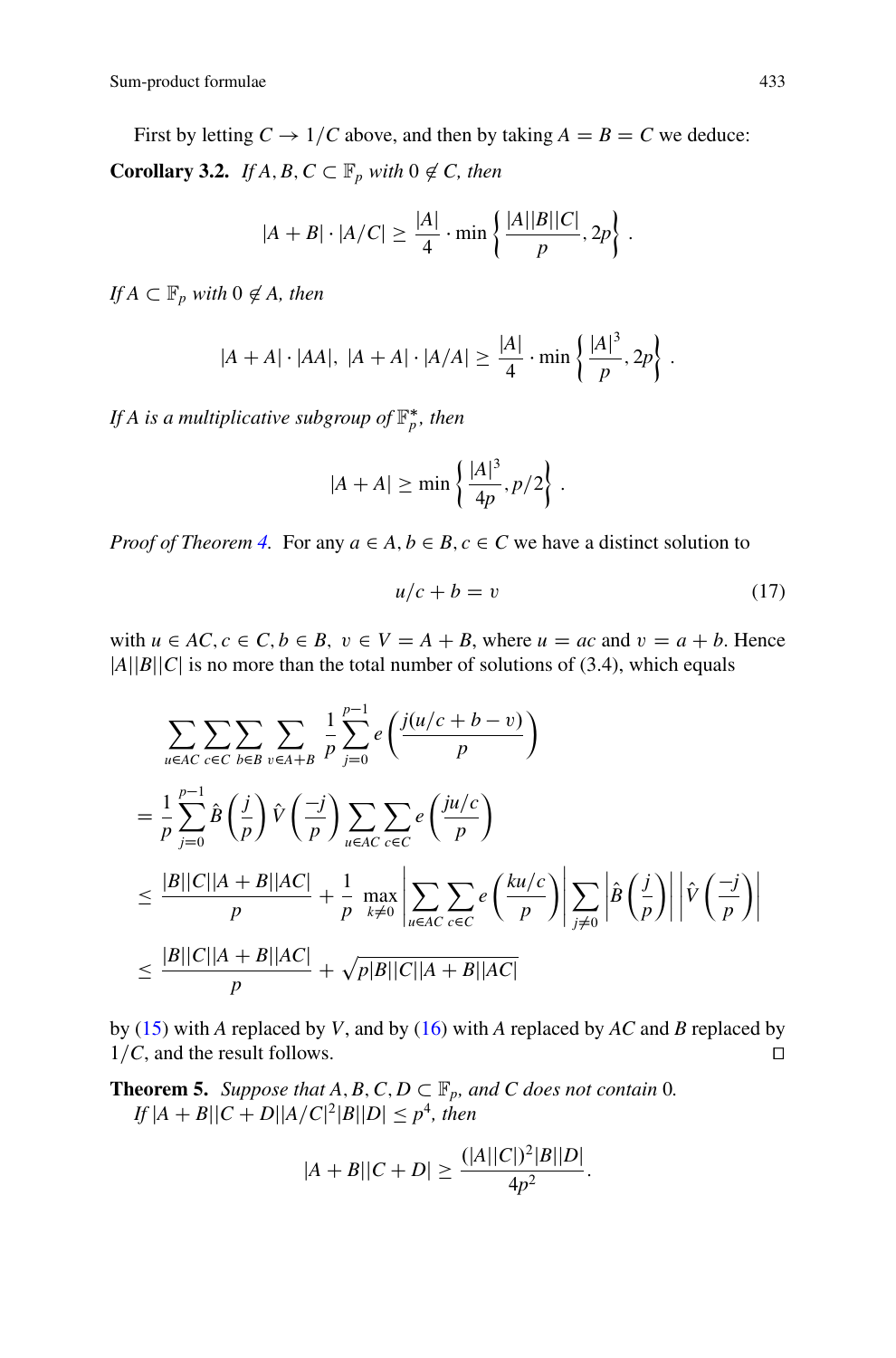$\int f[A + B ||C + D||A/C|^2|B||D| > p^4$ , then

$$
|A + B||C + D||A/C| \ge \frac{p}{2}|A||C|.
$$

**Corollary 3.3.** *If*  $0 \notin A \subseteq \mathbb{F}_p$  *and*  $|A + A||A/A||A| \leq p^2$ , *then*  $|A + A| \geq |A|^3/2p$ . *If*  $|A + A| \le \kappa |A|$  *and*  $|A| \ge p^{2/3}$ *, then*  $|AA|$ *,*  $|A/A| \ge p/2\kappa$  *(by Corollary [3.2\)](#page-14-0).*  $I_f |A + A| \le \kappa |A|$  and  $(2\kappa p)^{1/2} \le |A| \le p^{2/3}$ , then  $|A/A| > p/2\kappa^2$ .

**Remark.** The first part is stronger than Garaev's  $|AA||A + A| \geq |A|^4/2p$  in this range.

*Proof of Theorem [5.](#page-14-1)* Let us look at solutions to  $u - b = m(v - d)$  with  $b \in B, d \in \mathbb{R}$  $D, u \in U = A + B, v \in V = C + D, m \in M = A/C$ . For each  $(a, b, c, d) \in$  $A \times B \times C \times D$  we have the (distinct) solution  $(b, d, u, v, m) = (b, d, a+b, c+d, a/c)$ , so there are at least  $|A||B||C||D|$  solutions. On the other hand we can give an exact count via the exponential sum

$$
\sum_{b,d,u,v,m} \frac{1}{p} \sum_{j=0}^{p-1} e\left(\frac{j(u-b-m(v-d))}{p}\right) = \frac{|B||D||U||V||M| + \text{Error}}{p},
$$

where

$$
|\text{Error}| \leq \max_{i \neq 0} \left| \sum_{m \in M} \hat{D} \left( \frac{im}{p} \right) \hat{V} \left( \frac{-im}{p} \right) \right| \cdot \left| \sum_{j=1}^{p-1} \hat{U} \left( \frac{j}{p} \right) \hat{B} \left( \frac{-j}{p} \right) \right|.
$$

By Cauchy–Schwarz this gives

$$
|\text{Error}|^2 \leq \sum_{m \in M} \left| \hat{D} \left( \frac{im}{p} \right) \right|^2 \cdot \sum_{m \in M} \left| \hat{V} \left( \frac{-im}{p} \right) \right|^2 \cdot \sum_{j=1}^{p-1} \left| \hat{U} \left( \frac{j}{p} \right) \right|^2 \cdot \sum_{j=1}^{p-1} \left| \hat{B} \left( \frac{-j}{p} \right) \right|^2
$$

which is  $\leq p|D|p|V|p|U|p|B|$  by [\(15\)](#page-13-1). Hence we have proved

$$
|A||B||C||D| \le \frac{|B||D||U||V||M|}{p} + p\sqrt{|B||D||U||V|},
$$

and the result follows.  $\Box$ 

**Theorem 6 ([\[17\]](#page-32-8)).** *Suppose that*  $A, B, C, D \subset \mathbb{F}_p$ *, and*  $A, C$  *do not contain* 0*.*  $I f |A + B||C + D||B||D| \ll p^3$ , then

$$
|AC|^2|A + B||C + D| \gg (|A||C|)^2|B||D|/p.
$$

 $I f |A + B||C + D||B||D| \gg p^3$ , then

$$
|AC||A + B||C + D| \gg p|A||C|.
$$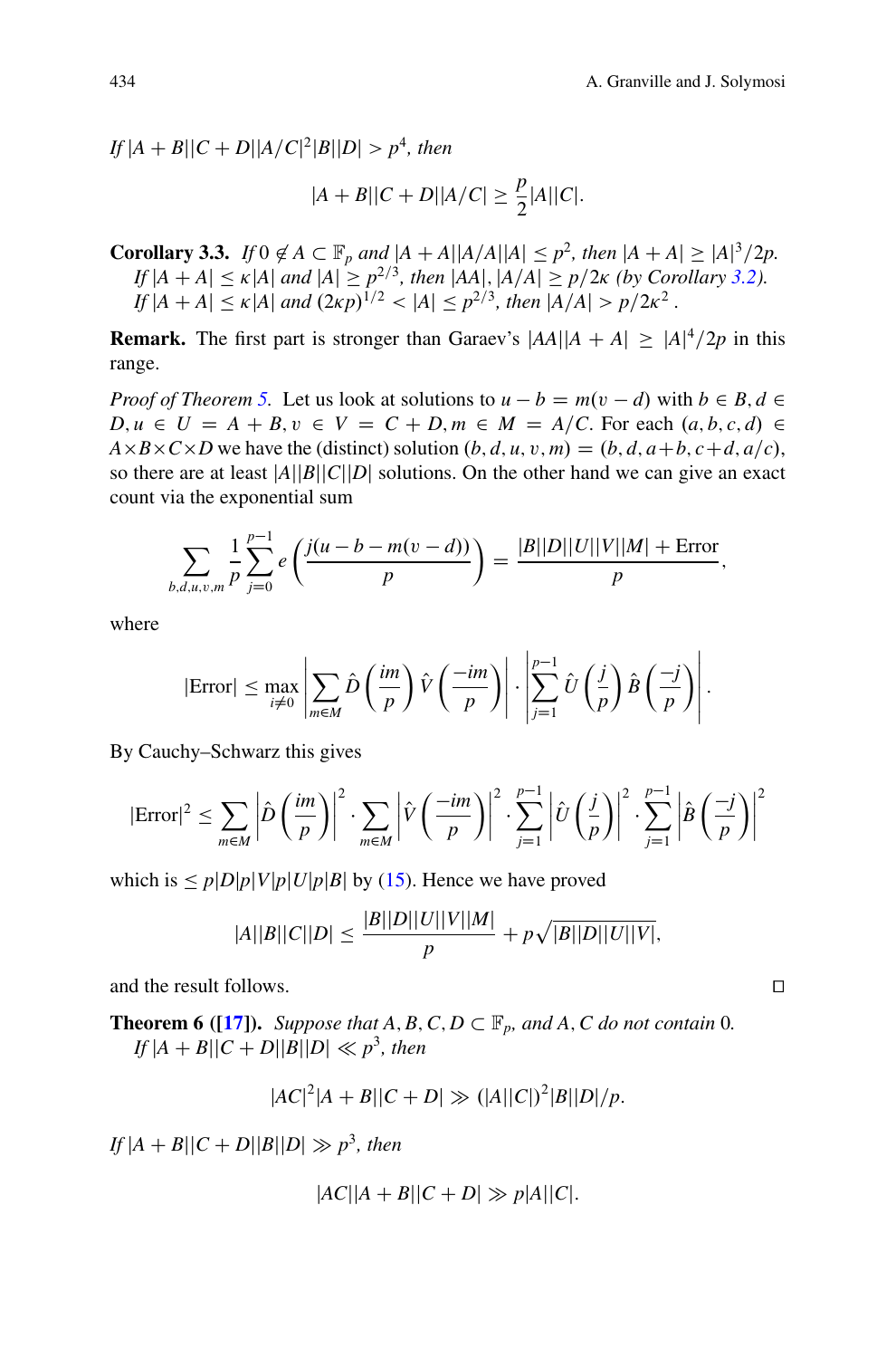**Remark.** We claim that these bounds can be obtained trivially if  $|A||C|(|B||D|)^2 \ll$ *p*<sup>3</sup>: The second case cannot hold since

$$
|A||C|(|B||D|)^{2} = |A||B||C||D||B||D| \ge |A + B||C + D||B||D| \gg p^{3},
$$

but then  $|AC|^2|A + B||C + D| \ge |A||C| |A|^{2/3}|B|^{1/3} |C|^{2/3}|D|^{1/3} =$  $(|A||C|)^2|B||D|/p \cdot (p^3/(|A||C|(|B||D|)^2)^{1/3} \gg (|A||C|)^2|B||D|/p.$ 

*Proof.* There exists  $m \in AC$  such that  $r_{AC}(m) \ge |A||C|/|AC|$ . Now in the set

$$
\{(u, v) \in (A + B) \times (C + D), (b, d) \in B \times D : (u - b)(v - d) = m\}
$$

we evidently have the distinct points  $((a + b, c + d), (b, d))$  for every  $b \in B, d \in D$ , and  $a \in A, c \in C$  with  $ac = m$ ; a total of  $|B||D|r_{AC}(m) \ge |A||B||C||D|/|AC|$  points. To get an exact count, write  $U = A + B$ ,  $V = C + D$ , to obtain

$$
\sum_{b,d,u,v} \sum_{\substack{r,s \ r \equiv m}} \frac{1}{p} \sum_{i} e\left(\frac{i(u-b-r)}{p}\right) \cdot \frac{1}{p} \sum_{j} e\left(\frac{j(v-d-s)}{p}\right)
$$

$$
= \frac{1}{p^2} \sum_{i,j} \hat{U}\left(\frac{i}{p}\right) \hat{B}\left(\frac{-i}{p}\right) \hat{V}\left(\frac{j}{p}\right) \hat{D}\left(\frac{-j}{p}\right) \sum_{\substack{r,s \ r \equiv m}} e\left(\frac{-(ir+js)}{p}\right).
$$

The  $i = j = 0$  term yields  $\frac{p-1}{p^2}$  *U*||*B*||*V*||*D*|, since there are exactly *p* - 1 solutions to  $rs = m$ . If  $j = 0$  but  $i \neq 0$ , then our final sum equals  $-1$ , so that the sum over  $i \neq 0$  is  $\frac{1}{p^2} |V||D|(|U||B| - p|U \cap B|)$ . Similarly with  $i = 0$ . Finally if  $i \neq 0$  and  $j \neq 0$ , then the final term is  $\leq 2\sqrt{p}$  in absolute value by a well-known result on Kloosterman sums, and the total contribution is therefore

$$
\leq \frac{2}{p^{3/2}}\sum_{i\neq 0}\left|\hat{U}\left(\frac{i}{p}\right)\hat{B}\left(\frac{-i}{p}\right)\right|\sum_{j\neq 0}\left|\hat{V}\left(\frac{j}{p}\right)\hat{D}\left(\frac{-j}{p}\right)\right|,
$$

and by Cauchying the square of this is

$$
\leq \frac{4}{p^3} \sum_{i} \left| \hat{U} \left( \frac{i}{p} \right) \right|^2 \sum_{i} \left| \hat{B} \left( \frac{-i}{p} \right) \right|^2 \sum_{j} \left| \hat{V} \left( \frac{j}{p} \right) \right|^2 \sum_{j} \left| \hat{D} \left( \frac{-j}{p} \right) \right|^2 = 4p|U||B||D||V|.
$$

Putting this altogether we obtain

$$
\frac{|A||B||C||D|}{|AC|} \le \frac{p+1}{p^2} |U||B||V||D| + 2\sqrt{p|U||B||D||V|},
$$

which implies the result.  $\Box$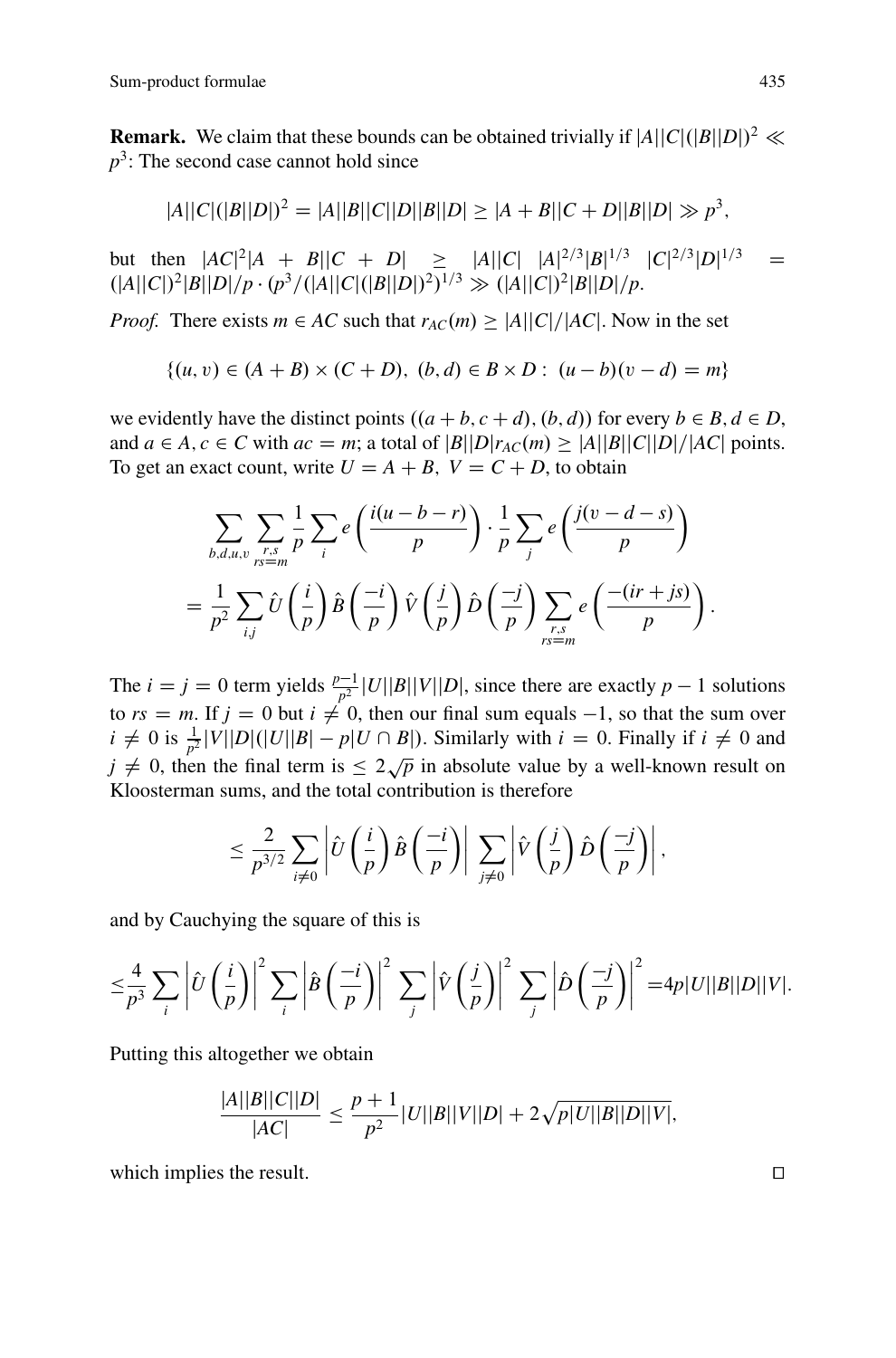**Corollary 3.4.** *Suppose that*  $0 \notin A \subseteq \mathbb{F}_p$ *. If*  $|A + A||A| \ll p^{3/2}$ *, then* 

 $|AA||A + A| \gg |A|^3 / \sqrt{p}$ .

 $If$   $|A + A||A| \gg p^{3/2}$ , then

$$
|AA||A+A|^2 \gg p|A|^2.
$$

This is only non-trivial if  $|A| \gg p^{1/2}$ .

#### **4 Ruzsa–Plunnecke Type Inequalities**

We begin with a key result of Ruzsa:

**Proposition 4.1.** *If*  $X, A_1, \ldots, A_k \subset \mathbb{F}_p$ , then there exists a non-empty  $Y \subset X$  such *that*

<span id="page-17-1"></span><span id="page-17-0"></span>
$$
\frac{|Y + A_1 + \ldots + A_k|}{|Y|} \le \prod_{i=1}^k \frac{|X + A_i|}{|X|}.
$$

**Corollary 4.2.** *If A*, *B*,  $C \subset \mathbb{F}_p$ , *then* 

$$
|A \pm B| \le \frac{|A+C||B+C|}{|C|}.
$$

*Proof.* We can define an injective map  $\phi$  :  $(A - B) \times C \rightarrow (A + C) \times (B + C)$  as follows, so that the inequality  $|A - B| \leq |A + C||B + C|/|C|$  holds: If  $\lambda \in A - B$ , fix  $a_{\lambda} \in A$ ,  $b_{\lambda} \in B$  such that  $\lambda = a_{\lambda} - b_{\lambda}$  and then define  $\phi(\lambda, c) = (a_{\lambda} + c, b_{\lambda} + c)$ . The map is injective since if  $u = a_{\lambda} + c$  and  $v = b_{\lambda} + c$  then  $\lambda = u - v$  and then  $c = u - a_\lambda.$ 

For the other case take  $k = 2$ ,  $A_1 = A$ ,  $A_2 = B$ ,  $X = C$  in Proposition [4.1](#page-17-0) to obtain that there exists non-empty  $Y \subset C$  such that

$$
|A + B| \le |Y + A + B| \le \frac{|A + C|}{|C|} \cdot \frac{|B + C|}{|C|} \cdot |Y| \le \frac{|A + C|}{|C|} \cdot \frac{|B + C|}{|C|} \cdot |C|.
$$

**Corollary 4.3.** *If*  $X, A_1, \ldots, A_k \subset \mathbb{F}_p$ , then there exists  $Z \subset X$  such that  $|Z| \geq \frac{1}{2}|X|$ *and*

<span id="page-17-2"></span>
$$
\frac{|Z+A_1+\ldots+A_k|}{|Z|}\leq 2^k \prod_{i=1}^k \frac{|X+A_i|}{|X|}.
$$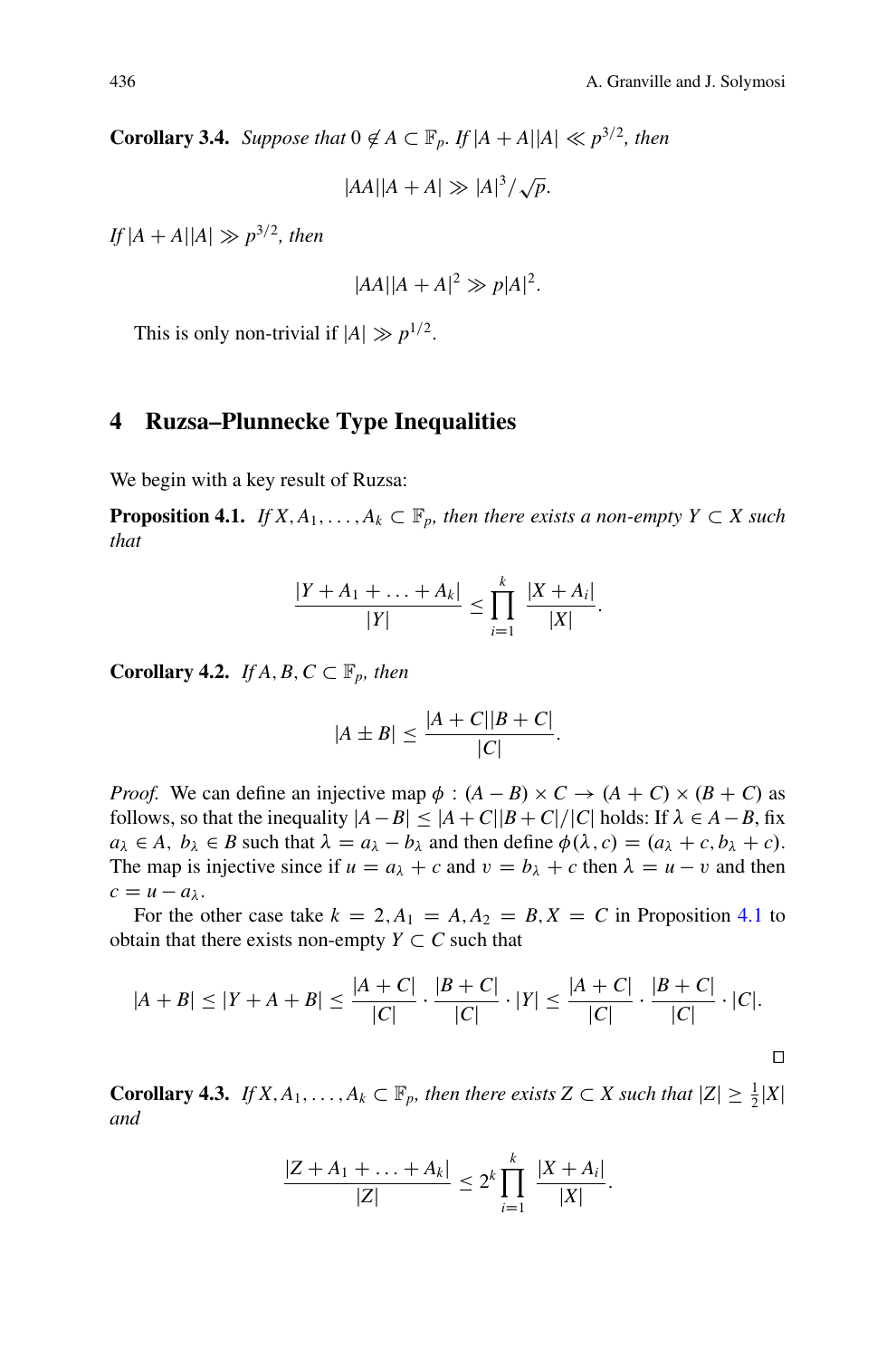*Proof.* By Proposition [4.1](#page-17-0) we know that there exists a set  $Z \subset X$  for which the inequality holds, so let  $Z'$  be the largest subset of  $X$  for which this inequality is satisfied and suppose that  $|Z'| \leq \frac{1}{2}|X|$ . Apply Corollary [4.2](#page-17-1) with  $X' = X \setminus Z'$  in place of *X*. Noting that  $|X'| > |X|/2$ , and each  $|X' + A_i| \leq |X + A_i|$  we deduce that there exists a non-empty  $Y \subset X'$  such that  $|Y + A_1 + ... + A_k| < 2^k |Y| \prod_{i=1}^k (|X + A_i| / |X|)$ .<br>Now let  $Z = Z' \cup Y$  so that  $|Z + A_1 + ... + A_k| < |Z' + A_1 + ... + A_k| + |Y + A_1 + ...$ Now let  $Z = Z' \cup Y$  so that  $|Z + A_1 + ... + A_k| \leq |Z' + A_1 + ... + A_k| + |Y + A_1 + ...$  $\ldots + A_k$ , which is  $\leq 2^k \prod_{i=1}^k (|X + A_i|/|X|)$  times  $|Y| + |Z'| = |Z|$ , and thus our inequality is satisfied by Z which is larger than Z' contradicting the hypothesis. inequality is satisfied by *Z* which is larger than *Z'*, contradicting the hypothesis.  $\Box$ 

**Corollary 4.4.** *For any a*,  $b \in \mathbb{F}_p^*$  *and A*,  $B \subset \mathbb{F}_p$  *we have* 

<span id="page-18-1"></span>
$$
|aA \pm bB| \le \frac{|A+A||B+B|}{|aA \cap bB|},
$$

*and*

$$
|aA \pm bB| \le \frac{|A+A||B+B|}{\max_{n \in \mathbb{F}_p} r_{aA+bB}(n)}
$$

:

*Proof.* In Corollary [4.2](#page-17-1) replace *A* by *aA*, *B* by *bB*, and take  $C = (x + aA) \cap bB$  for some  $x \in \mathbb{F}_p$ . We note that  $aA + C \subset x + aA + aA$  which has the same size as  $A + A$ and, similarly,  $bB + C \subset bB + bB$  which has the same size as  $B + B$ . The first result follows taking  $x = 0$ . Now  $|C| = r_{bB-aA}(x)$ , so writing  $x = -n$  and changing *b* to b we get our second result  $-b$ , we get our second result.

**Corollary 4.5.** *For any a*,  $b \in \mathbb{F}_p^*$  *and A*,  $B \subset \mathbb{F}_p$  *we have* 

$$
|aA \pm bB| \le \frac{|A + B|^2}{|bA \cap aB|},
$$

*and*

$$
|aA \pm bB| \leq \frac{|A + B|^2}{\max_{n \in \mathbb{F}_p} r_{aB + bA}(n)}.
$$

*Proof.* In Corollary [4.2](#page-17-1) now replace *A* by *aA*, *B* by *bB*, and take  $C = (x + bA) \cap aB$ for some  $x \in \mathbb{F}_p$ . We note that  $aA + C \subset aA + aB$  which has the same size as  $A + B$ and, similarly,  $bB + C \subset x + bB + bA$  which also has the same size as  $A + B$ . The first result follows taking  $x = 0$ . Now  $|C| = r_{aB-bA}(x)$ , so changing *b* to  $-b$ , we get our second result  $\Box$ 

#### **5** Lower Bounds on the Size of  $A + tB$

<span id="page-18-0"></span>**Lemma 5.1.** *If A, B*  $\subset \mathbb{F}_p$  *with*  $|A||B| > p$ *, then*  $\frac{A-A}{B-B} = \mathbb{F}_p \cup \{\infty\}$ *.*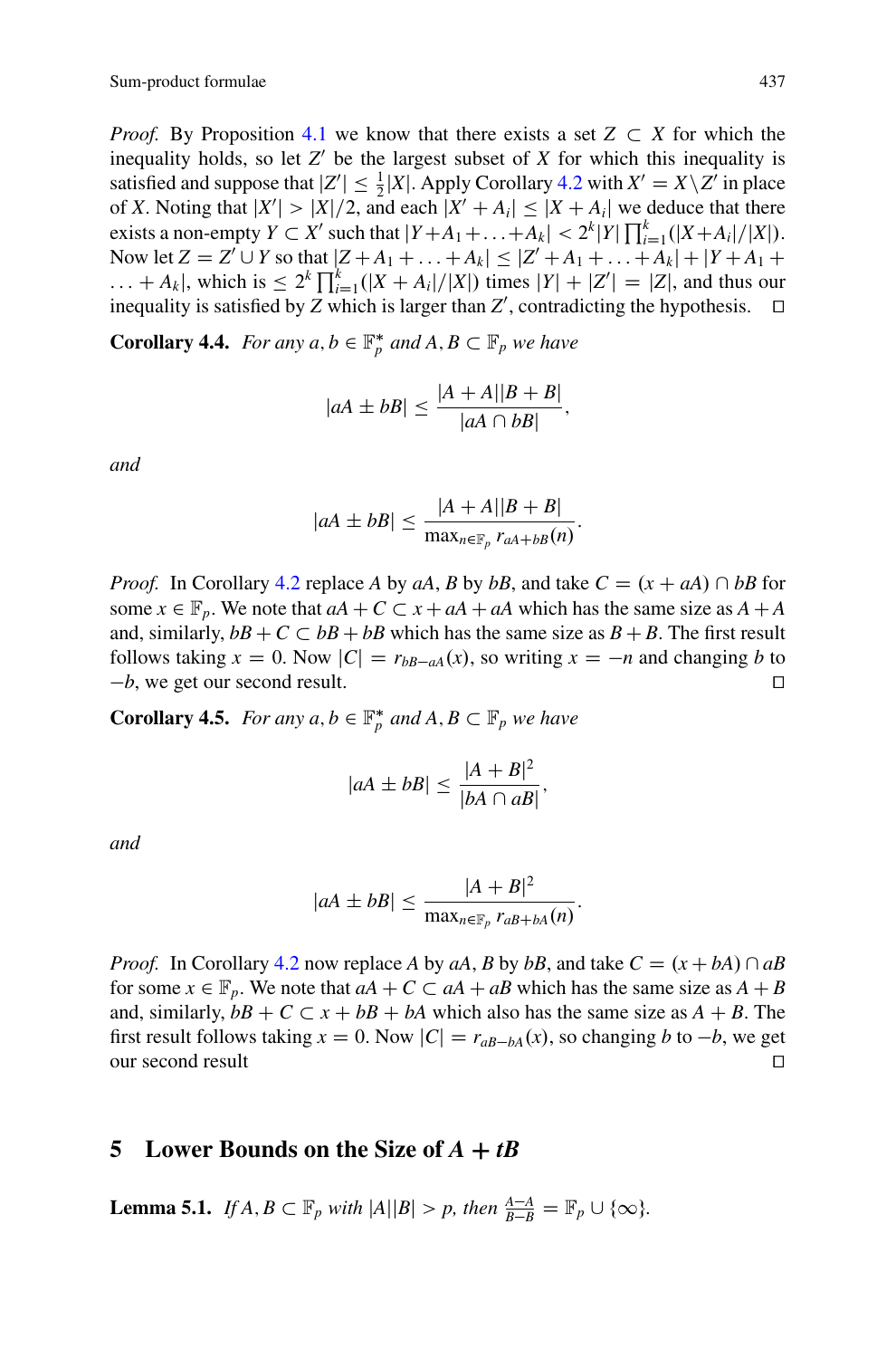*Proof.* As  $|A||B| > p$  and each of  $|A|, |B| \leq p$  hence  $|A|, |B| > 1$ , that is,  $|A|$ ,  $|B| \ge 2$ . Hence  $0 = (a - a)/(b_1 - b_2)$  and  $\infty = (a_1 - a_2)/(b - b)$ . If  $t \ne 0$ , then there are  $|A||B| > p$  numbers  $a + tb$  so that two must be congruent mod p. Taking their difference implies the result.  $\Box$ 

**Remark.** One might expect that if  $A, B \subset \mathbb{F}_p$  with  $|A||B| > p$  then  $AB + AB = \mathbb{F}_p$ . However if  $A = B = \{m \pmod{p} : (m/p) = 1\}$  where p is a prime  $\equiv 3 \pmod{4}$ , then evidently  $0 \notin AB + AB$  (and here  $|A|, |B| = (p-1)/2$ ). Hence the best we can hope for is that if  $|A||B| > p$  then  $AB + AB + AB = \mathbb{F}_p$ , and perhaps  $AB + AB = \mathbb{F}_p^*$ .

Glibichuk [\[14\]](#page-32-9) proved that if  $|A||B| \ge 2p$  then  $8AB = \mathbb{F}_p$  (so that if  $|A||B| \ge p$ then  $8AB = \mathbb{F}_p$ , since then  $|A + A||B| \geq 2p$  so that  $16AB \supseteq 8(A + A)B = \mathbb{F}_p$ , unless *A* is an arithmetic progression, which can be handled).

Let  $T = \frac{A-A}{B-B} \setminus \{0, \infty\}$ . We are interested in the size of  $A + tB$  when  $|A|, |B| > 1$ . Evidently  $|A + tB| \le |A| |B|$  with equality if and only if  $t \notin T \cup \{0\}$ .

Let  $R(t) = R_{A,B}(t)$  denote the number of solutions  $a, c \in A$ ,  $b, d \in B$  to  $a + tb =$  $c + td$ . We always have the the "diagonal solutions" where  $a = c$  and  $b = d$  to  $a + tb = c + td$ , so that  $R(t) \ge |A||B|$ . Equality holds, that is,  $R(t) = |A||B|$ , if and only if  $t \notin T \cup \{0\}$ . Hence

<span id="page-19-1"></span>
$$
|A + tB| = |A| |B| \iff t \notin T \cup \{0\} \iff R(t) = |A||B|.
$$
 (18)

There is a link between  $|A + tB|$  that holds no matter what, which is given by the Cauchy–Schwarz inequality: Let  $r_t(n) = #{a \in A, b \in B : n = a + tb}$  so that

<span id="page-19-0"></span>
$$
(|A| |B|)^2 = \left(\sum_{n \in A + tB} r_t(n)\right)^2 \le |A + tB| R_{A,B}(t), \tag{19}
$$

since  $R_{A,B}(t) = \sum_{n} r_t(n)^2$ .

**Proposition 5.2.** *For any finite sets A, B, S with*  $0 \notin S$ *, there exists*  $t \in S$  *for which* 

<span id="page-19-3"></span>
$$
|A + tB| > \frac{1}{2} \min\{|S|, |A| |B|\}.
$$

*If*  $A, B \in \mathbb{F}_p$ , then we also have

$$
|A + tB| > \frac{1}{2} \min \left\{ p, \frac{|A| |B| |S|}{p} \right\}.
$$

*Proof.* Note that  $|A + 0B| = |A|$  and  $R(0) = |A| |B|^2$ . Since  $R(t) \ge |A||B|$  for all *t* hence

<span id="page-19-2"></span>
$$
\sum_{t \in S} (R(t) - |A||B|) \le \sum_{t \ne 0} (R(t) - |A||B|) = #{a, c \in A, b, d \in B : b \ne d \text{ and } a \ne c}
$$
  
=  $(|A|^2 - |A|)(|B|^2 - |B|).$  (20)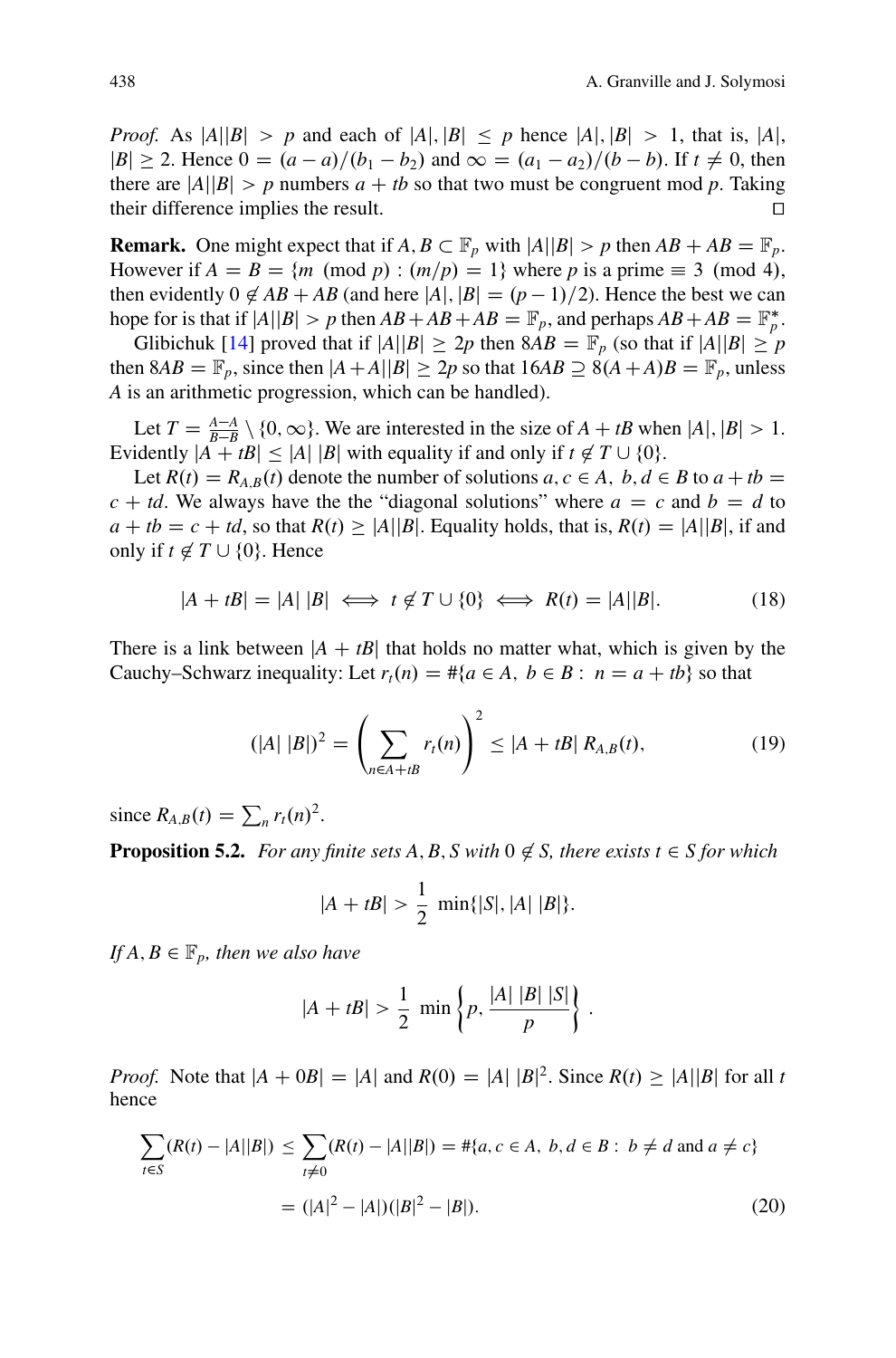Therefore there exists  $t \in S$  with

$$
R(t) \leq \frac{(|A|^2 - |A|)(|B|^2 - |B|)}{|S|} + |A| |B| < 2|A||B| \max \left\{ \frac{|A||B|}{|S|}, 1 \right\},\,
$$

whence, by  $(19)$ ,

$$
|A| \, |B| \le 2|A + tB| \, \max\left\{ \frac{|A||B|}{|S|}, 1 \right\}
$$

and so the first result follows.

When we are working mod *p*, we have

$$
R(t) = \sum_{n} r_t(n)^2 = \frac{1}{p} \sum_{j=0}^{p-1} |\hat{A}(j/p)|^2 |\hat{B}(jt/p)|^2 \geq \frac{(|A| |B|)^2}{p},
$$

taking the  $j = 0$  term, since every term is non-negative. If  $|A||B| > p$ , then  $R(t) >$ |*A*| |*B*| and so  $T = \mathbb{F}_p \setminus \{0\}$  by [\(18\)](#page-19-1) giving another proof of the lemma above.

Now, rearranging [\(20\)](#page-19-2) we obtain

$$
\sum_{t \in S} \left( R(t) - \frac{(|A| |B|)^2}{p} \right) \le \sum_{t \neq 0} \left( R(t) - \frac{(|A| |B|)^2}{p} \right) = p|A||B| \left( 1 - \frac{|A|}{p} \right) \left( 1 - \frac{|B|}{p} \right),
$$

so there exists  $t \in S$  with

$$
|A| \, |B| \le 2|A + tB| \, \max\left\{ \frac{p}{|S|}, \frac{|A| \, |B|}{p} \right\}
$$

by  $(19)$ , and the result follows.  $\Box$ 

**Corollary 5.3.** *Suppose that*  $|A|, |B| \ge 2$ *. If*  $\frac{A-A}{B-B} = \mathbb{F}_p$ *, then there exist a*<sub>1</sub>*, a*<sub>2</sub>  $\in$  *A b*<sub>1</sub>*, b*<sub>2</sub>  $\in$  *B such that*  $A, b_1, b_2 \in B$  such that

<span id="page-20-0"></span>
$$
|(a_1-a_2)B + (b_1-b_2)A| > \frac{1}{2} \min \{p, |A| |B|\}.
$$

*If*  $\frac{A-A}{B-B} \neq \mathbb{F}_p$ , then there exist  $a_1, a_2 \in A$ ,  $b_1, b_2 \in B$  such that

$$
|(a_1-a_2+b_1-b_2)B + (b_1-b_2)A| = |A| |B|.
$$

*In other words, the elements*  $(a_1 - a_2 + b_1 - b_2)b + (b_1 - b_2)a$  with  $a \in A, b \in B$ , *are distinct.*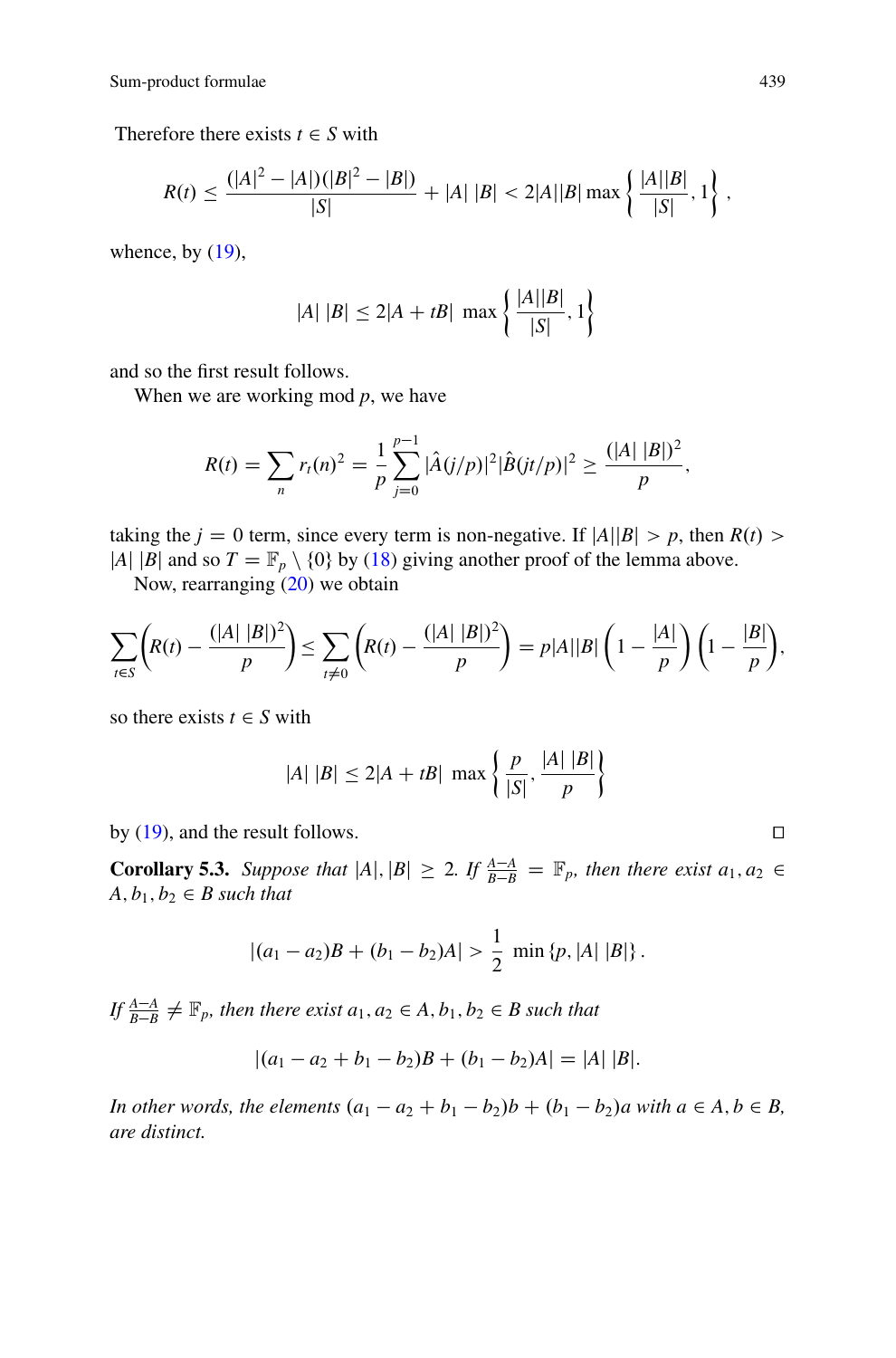*Proof.* For any  $t \in T$ , there exist  $a_1, a_2 \in A$ ,  $b_1, b_2 \in B$ , for which  $(a_2 - a_1)$  $+(b_1 - b_2)t = 0$ . The first case follows immediately from Proposition [5.2](#page-19-3) by multiplying through by  $b_1 - b_2$ .

Suppose that  $T \neq \mathbb{F}_p^*$ . Now *T* contains a non-zero element, say *t*, since *A* has at least two elements. Moreover we may assume  $1 \le t < p/2$  since  $T = -T$  (as may be seen by swapping  $a_1$  and  $a_2$ ). Hence there exists  $t \in T$  such that  $t + 1 \notin T$ . Therefore  $|A + (t + 1)B| = |A||B|$  by [\(18\)](#page-19-1) and the result follows by multiplying through by  $b_1 - b_2$ .

<span id="page-21-0"></span>**Lemma 5.4.** *Let*  $I(A, B) := (B - B)A + (A - A)B$ .

(i) If  $t \in \frac{A-A}{B-B}$ , then  $|I(A, B)| \ge |A + tB|$ .

(ii)  $AB - AB \subset I(A, B)$ , so that  $|I(A, B)| \ge \min\{p, 2|AB| - 1\}$ .

*Proof.* There exist  $a_1, a_2 \in A$ ,  $b_1, b_2 \in B$  for which  $(a_2 - a_1) + (b_1 - b_2)t = 0$ . Each element of  $S = (b_1 - b_2)(A + tB)$  can be written as  $(b_1 - b_2)a + (b_1 - b_2)tb$  $(b_1 - b_2)a + (a_1 - a_2)b \in I(A, B)$  and (i) follows. Also if  $a_1, a_2 \in A$ ,  $b_1, b_2 \in B$ , then  $a_1b_1 - a_2b_2 = (b_1 - b_2)a_1 + (a_1 - a_2)b_2 \in I(A, B)$ , that is,  $AB - AB \subset I(A, B)$ , and (ii) follows from the Cauchy–Davenport theorem.  $\Box$ 

**Corollary 5.5.** *If*  $|A||B| > p$ , then there exists  $t \in T$  for which  $|A + tB| > p/2$ . *Hence*  $|I(A, B)| > p/2$ . We can rephrase this as: There exist  $b_1, b_2 \in B$ ,  $a_1, a_2 \in A$ *such that*  $|(b_1 - b_2)A + (a_1 - a_2)B| > p/2$ .

*Proof.* By Lemma [5.1](#page-18-0) we know that  $\frac{A-A}{B-B} = \mathbb{F}_p$ . Taking  $S = T$  in Proposition [5.2](#page-19-3) we deduce that there exists  $t \in T$  with  $|A + tB| > p/2$ . The result then follows from Lemma [5.4.](#page-21-0)  $\Box$ 

<span id="page-21-2"></span>**Proposition 5.6.** Let  $R_k(B)$  be the set of  $n \in \mathbb{F}_p$  for which  $r_{B/B}(n) \geq k$  for  $1 \leq k \leq n$  $k \leq |B|$ *; note that*  $1 \in R_k(B)$ *. Let*  $G_k(B)$  *be the multiplicative group generated by*  $R_k(B)$ *, and then*  $H_k(B) = G_k(B) \frac{A-A}{B-B}$ *. There exists t*  $\in T$  *for which*  $|A + tB| \gg \min\{k|A| \ |H_k|\}$  $min\{k|A|, |H_k|\}.$ 

*Proof.* If  $H_k(B) = \frac{A-A}{B-B}$ , then the result follows from Proposition [5.2](#page-19-3) (since  $|B| \ge k$ ). Otherwise  $\frac{A-A}{B-B} \subsetneq H_k(B)$  so there exist  $g \in G_k(B)$  and  $t_0 \in T$  such that  $gt_0 \notin T$ . Now any  $g \in G_k(B)$  can be written as  $g = n_1 n_2 ... n_\ell$  where each  $n_j \in R_k(B)$ . Define  $t_j = n_j t_{j-1}$  for each *j*, so that  $t_0 \in T$  and  $t_\ell = gt_0 \notin T$ : hence there exist  $t = t_{j-1} \in T$ <br>and  $r = r_j \in P$  (*P*) such that  $rt = t_j \notin T$ . But than  $|A| + rtP| = |A||P|$  by (18) and  $n = n_j \in R_k(B)$  such that  $nt = t_j \notin T$ . But then  $|A + ntB| = |A||B|$  by [\(18\)](#page-19-1); that is, the elements of  $A + ntB$  are all distinct. Now  $r_{B/B}(n) \geq k$  by the definition of  $R_k(B)$ , and so there are at least k values of  $b \in B$  for which *nb* is also in *B*, and hence  $A + tB$  contains at least  $|A|k$  distinct elements.

<span id="page-21-1"></span>**Lemma 5.7.** Let  $B = B_1 \cup B_2$  be a partition of B where  $b_1/b_2 \notin G_k$  for any  $b_1 \in B_1, b_2 \in B_2$ . Then  $|B_1||B_2| \le (k-1)|B_1B_2|$ .

*Proof.* If  $s \notin B_1/B_2$ , then  $r_{B_1/B_2}(s) = 0$ . If  $s \in B_1/B_2$ , then  $s \notin G_k$  by hypothesis, so that  $s \notin R_k$  and hence  $r_{B_1/B_2}(s) \leq r_{B/B}(s) < k$ . Therefore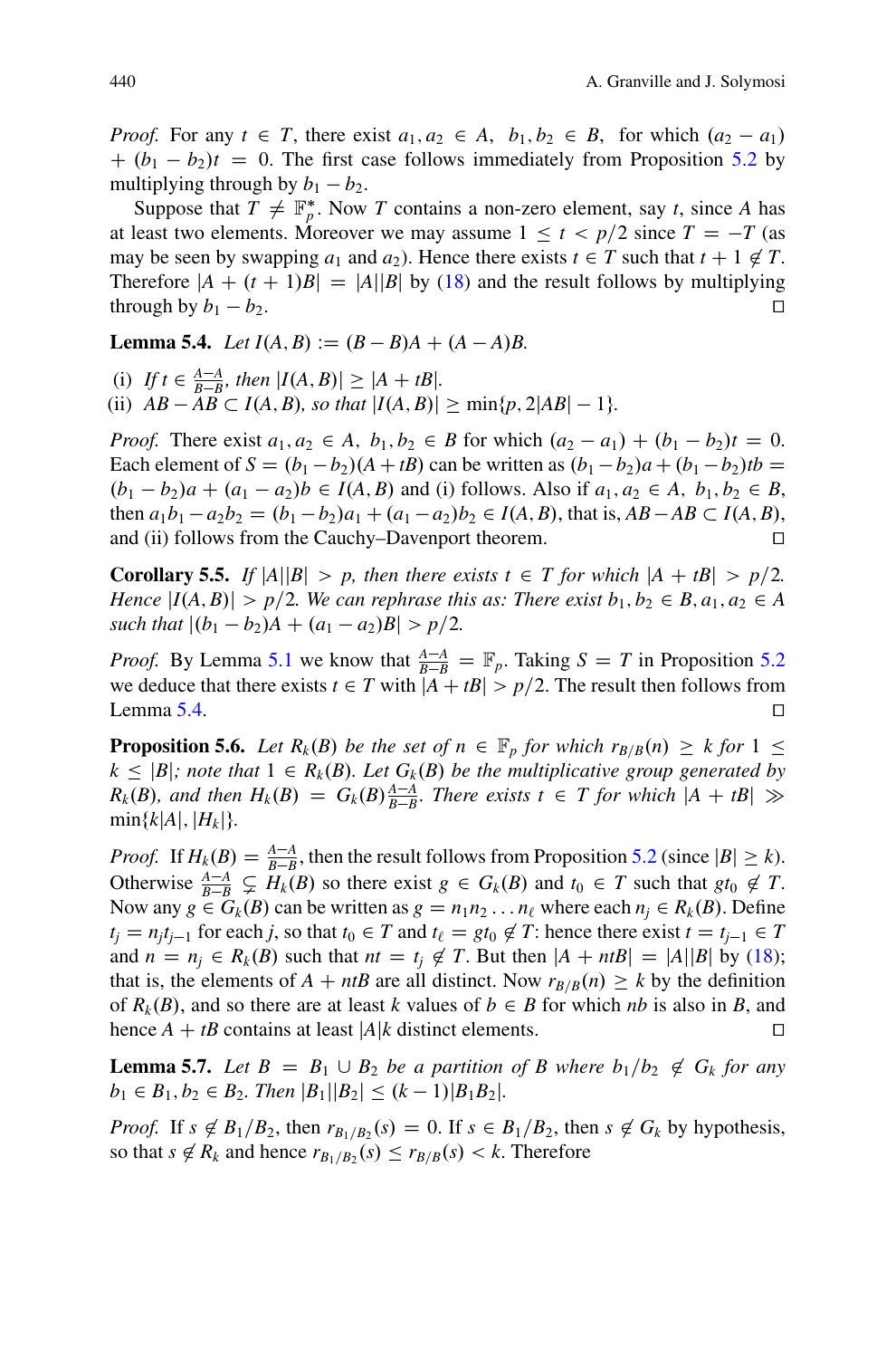Sum-product formulae 441

$$
(|B_1||B_2|)^2 = \left(\sum_s r_{B_1B_2}(s)\right)^2 \le |B_1B_2| \sum_s r_{B_1B_2}(s)^2 = |B_1B_2| \sum_s r_{B_1/B_2}(s)^2
$$
  
 
$$
\le |B_1B_2|(k-1) \sum_s r_{B_1/B_2}(s) = |B_1B_2|(k-1)|B_1||B_2|.
$$

<span id="page-22-2"></span>**Lemma 5.8.** Let  $k = |B|^2/100|BB$ . There exists  $h \neq 0$  for which  $|B \cap hG_k(B)| \geq$  $\frac{49}{50}$  |**B**|.

*Proof.* Let *H* be the set of cosets of  $G_k$  in  $\mathbb{F}_p^*$ . For any partition  $H = H_1 \cup H_2$  let  $B_j := \bigcup_{h \in H_j} (B \cap hG_k)$  for  $j = 1, 2$  so that  $B_1 \cup B_2$  is a partition of *B*; note that  $h, h \in (h, G)$  for some  $h \in H$ ,  $h \in H$ , so that  $h \neq h$ , and thus  $h, (h, G)$ .  $b_1/b_2 \in (h_1/h_2)G_k$  for some  $h_1 \in H_1, h_2 \in H_2$  so that  $h_1 \neq h_2$  and thus  $b_1/b_2 \notin G_k$ . Now  $|B_1|(|B| - |B_1|) = |B_1||B_2| < k|B_1B_2| < k|BB| = \frac{|B|^2}{100}$  by Lemma [5.7,](#page-21-1) and so either  $|B_1|$  or  $|B_2|$  is  $> \frac{49}{50} |B|$ .

Now let  $H_1$  be a maximal subset of *H* such that  $|B_1|$  <  $|B|/50$ . Therefore for any  $h \in H_2$  we must have  $|B_1 \cup (B \cap hG_k)| \geq |B|/50$  and hence  $> \frac{49}{50}|B|$  by the previous paragraph, so that  $|B \cap hG_k| \geq \frac{24}{25} |B|$ . We deduce  $H_2$  has no more than one element, and thus exactly one element (since  $|B_2| > 0$ ). The result follows.

<span id="page-22-3"></span>**Lemma 5.9.** Let  $C \subset G$ , a subgroup of  $\mathbb{F}_p^*$ , with  $1 < |C| < \sqrt{p}$ . Then we have  $|G(C-C)| \gg |C|^{3/2}$  and  $|G| \cdot |C-C| \gg |C|^{5/2}$ .

*Proof.* First note that  $|G(C - C)| \geq |G|$  and  $|C - C| \geq |C|$  so the results follow unless  $|C| \ge 2$  and  $|G| \le |C|^{3/2}$ , which we now assume.

Now, *GS* is a union of cosets of *G* for any set  $S \in \mathbb{F}_p^*$ , so we can write

$$
G(C - C) = \{0\} \cup \bigcup_{i=1}^{m} t_i G,
$$

where we order these cosets of *G* so that  $r_{G-G}(t_1) \geq r_{G-G}(t_2) \geq \ldots \geq r_{G-G}(t_m)$ <br>(note that  $r_{G-G}(t)$  takes the same value for any choice of *t* inside a fixed good of *G*.) (note that  $r_{G-G}(t_i)$  takes the same value for any choice of  $t_i$  inside a fixed coset of *G*).<br>Since  $|G(G-G)| = |G|$  in 1.1 the first result follows uplace  $m \le M := |G|^{3/2} / |G|$ . Since  $|G(C-C)| = |G|m+1$ , the first result follows unless  $m \leq M := [|C|^{3/2}/|G|]$ .

If  $J \leq M$ , then  $J|G|^4 \leq M|G|^4 \leq |G|^3|C|^{3/2} \leq |C|^{9/2}|C|^{3/2} = |C|^6 \leq p^3$ . Therefore

<span id="page-22-1"></span>
$$
Jr_{G-G}(t_J) \le \sum_{i=1}^{J} r_{G-G}(t_i) \le 4(J|G|)^{2/3}
$$
 (21)

by Lemma 5 of [\[18\]](#page-32-10) (with the constant '4' made explicit) and so

<span id="page-22-0"></span>
$$
|G(C - C)| > m|G| \ge \frac{1}{8} \left( \sum_{i=1}^{m} r_{G-G}(t_i) \right)^{3/2}.
$$
 (22)

 $\Box$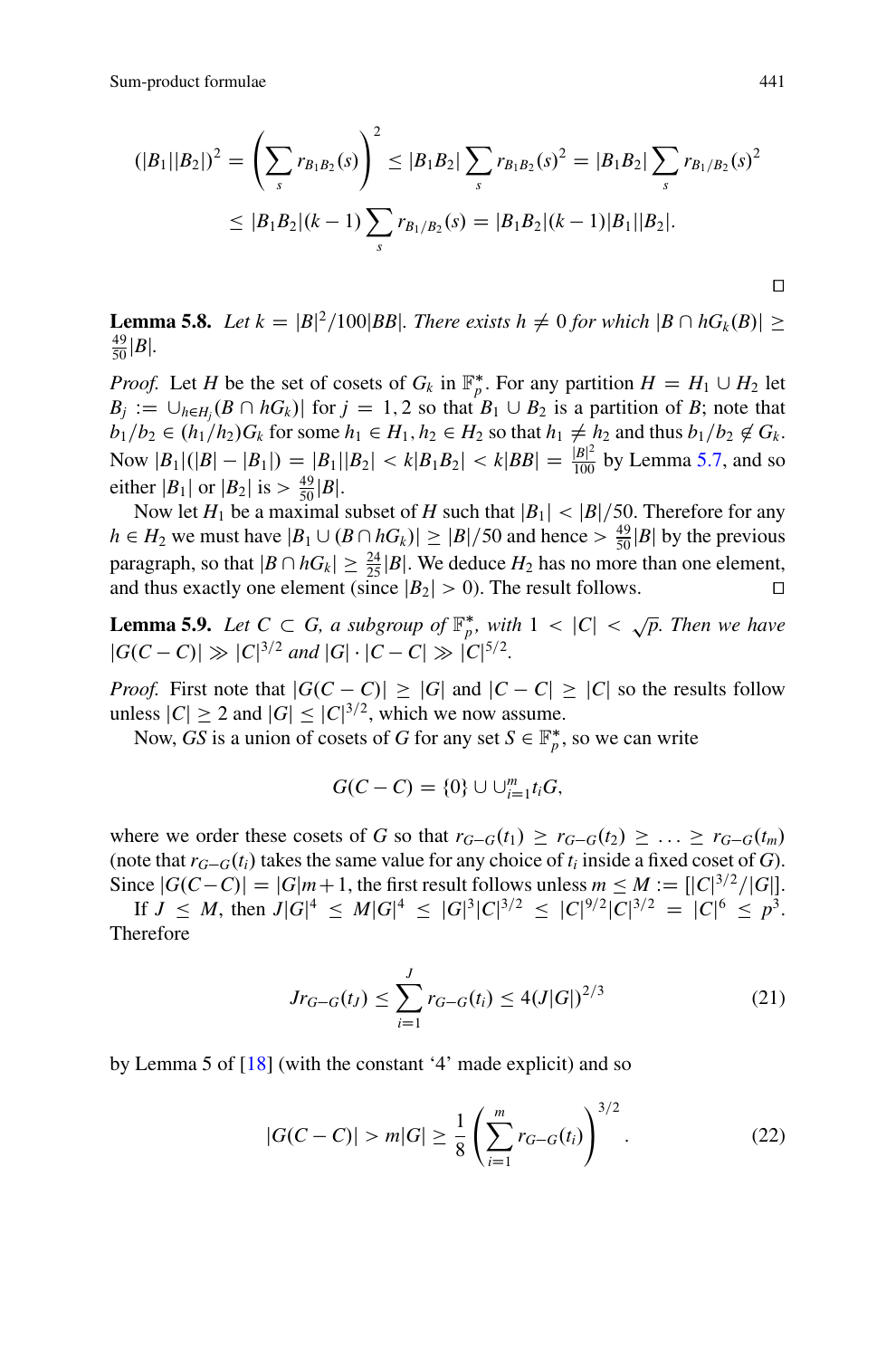For any fixed  $c_0 \in C$  the solutions to  $h_1 - h_2 = t_i$  with  $h_1, h_2 \in G$  are in 1–1 correspondence with the solutions  $h_3 - c_0 = t_i h_4$  with  $h_3, h_4 \in G$ , as may be seen by taking  $h_3 = h_1 c_0/h_2$  and  $h_4 = c_0/h_2$ . Hence

<span id="page-23-0"></span>
$$
r_{G-G}(t_i) = \sum_{t \in t_i G} r_{G-c_0}(t) \ge \sum_{t \in t_i G} r_{C-c_0}(t). \tag{23}
$$

We then deduce

$$
\sum_{i=1}^{m} r_{G-G}(t_i) \ge \sum_{t \in (C-C)G \setminus \{0\}} r_{C-c_0}(t) = |C| - 1,
$$

and the first result follows from [\(22\)](#page-22-0).

We now prove the second result, no longer assuming that  $m \leq M$ : Since  $r_{C-C}(t) \leq r_{G-G}(t) = r_{G-G}(t_i)$  for all  $t \in t_i$ *G*, we have

$$
\sum_{t \in t_i G} r_{C-C}(t)^2 \le r_{G-G}(t_i) \sum_{t \in t_i G} r_{C-C}(t) \le r_{G-G}(t_i) \sum_{c_0 \in C} \sum_{t \in t_i G} r_{C-c_0}(t) \le |C| r_{G-G}(t_i)^2
$$

by [\(23\)](#page-23-0). Therefore, using [\(21\)](#page-22-1) for the bound  $r_{G-G}(t_J) \leq 4|G|^{2/3}/\min\{J,M\}^{1/3}$ , we obtain obtain

$$
\sum_{i \neq 0} r_{C-C}(t)^2 = \sum_{i=1}^{M} \sum_{t \in t_i G} r_{C-C}(t)^2 + \sum_{i=M+1}^{m} \sum_{t \in t_i G} r_{C-C}(t)^2
$$
\n
$$
\leq \sum_{i=1}^{M} |C| r_{G-G}(t_i)^2 + \sum_{i=M+1}^{m} r_{G-G}(t_i) \sum_{t \in t_i G} r_{C-C}(t)
$$
\n
$$
\leq |C| \sum_{i=1}^{M} 16|G|^{4/3} i^{-2/3} + 4|G|^{2/3} M^{-1/3} \sum_{i=M+1}^{m} \sum_{t \in t_i G} r_{C-C}(t)
$$
\n
$$
\leq 48|C||G|^{4/3} M^{1/3} + 4|C|^2|G|^{2/3} M^{-1/3} \approx 52|C|^{3/2}|G|.
$$

Hence

$$
(|C|^2 - |C|)^2 = \left(\sum_{t \neq 0} r_{C-C}(t)\right)^2 \leq |C-C| \sum_{t \neq 0} r_{C-C}(t)^2 \ll |C-C||C|^{3/2}|G|,
$$

and the result follows.  $\Box$ 

**Theorem 7.** *If*  $|A| < \sqrt{p}$ *, then*  $|I(A, A)| \gg |A|^{3/2}$ *.*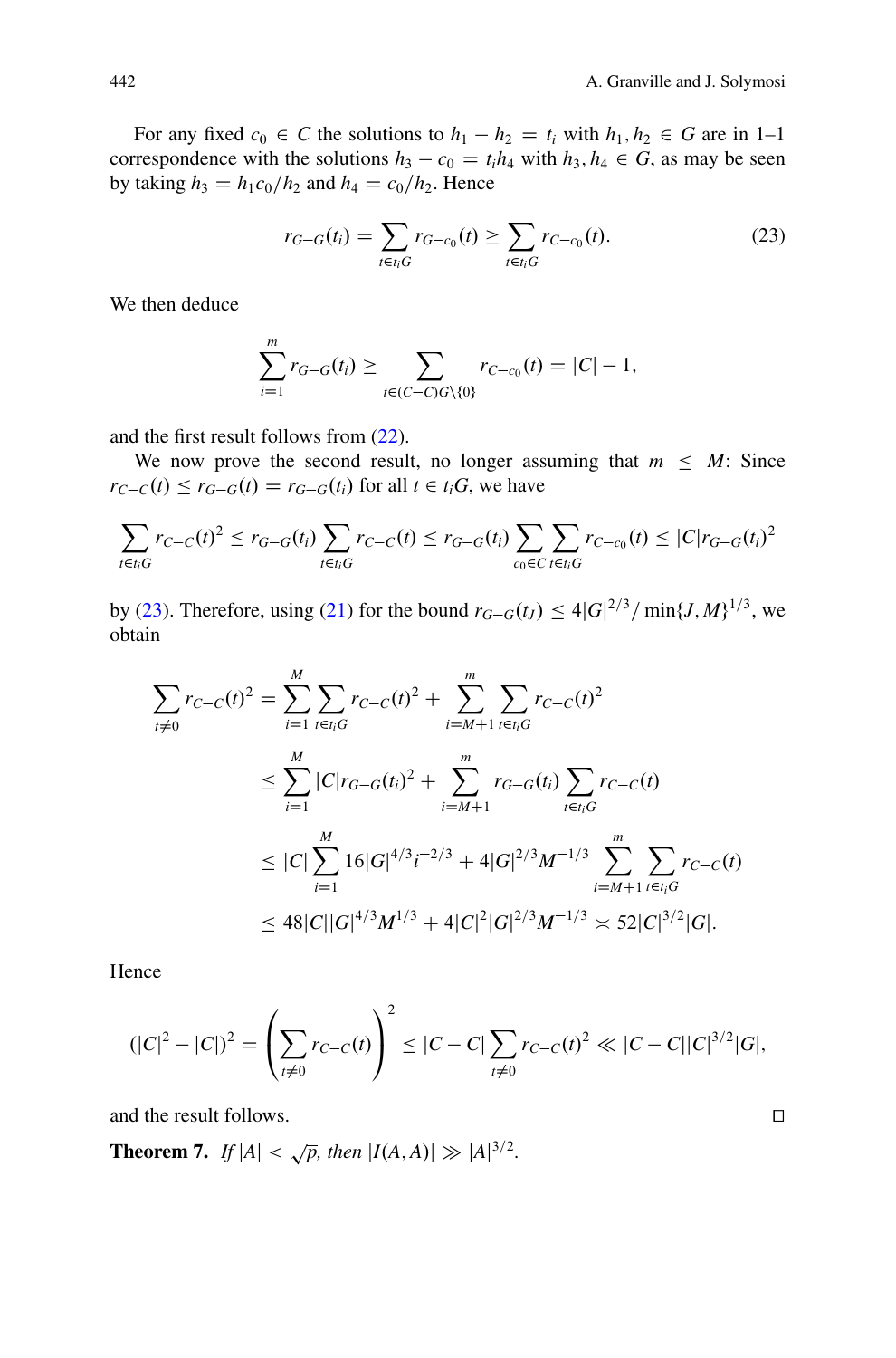*Proof.* We have  $|I(A, A)| \geq 2|AA| - 1$  by Lemma [5.4\(](#page-21-0)ii), and the result follows unless  $|AA| \ll |A|^{3/2}$ , which we now assume.

Let  $k = |A|^2 / 100 |AA|$  ( $\gg |A|^{1/2}$ ), and define  $R_k(A), G_k(A), H_k(A)$  as above. By Lemma [5.8](#page-22-2) there exists  $h \neq 0$  such that if  $C = \{g \in G_k(A) : gh \in A\} = G_k \cap h^{-1}A$ , then

$$
|C| = |A \cap hG_k(A)| \ge \frac{49}{50}|A|.
$$

Therefore, using the fact that  $H = G(A - A)/(A - A)$  we have

$$
|H| + 1 \ge |G(A - A)| \ge |G(hC - hC)| = |G(C - C)| \gg |C|^{3/2} \gg |A|^{3/2}
$$

by Lemma [5.9.](#page-22-3) The result follows by Lemma [5.4](#page-21-0) and Proposition [5.6](#page-21-2) since now  $|I(A, A)| \gg \min\{k|A|, |H_k|\} \gg |A|^{3/2}$ .  $3/2$ .

**Theorem 8.** *We have*

<span id="page-24-0"></span>
$$
E_X(A, A) \le 4|A + A|^2 \max \left\{ \frac{|A|^2}{p}, \frac{p}{|A|} \right\} \log |A|,
$$

*and*

$$
E_x(A,A)^4 < 32|A+A|^8|A|^2 \max\left\{\frac{|A|^3}{p}, 2|A+A|\right\} (\log|A|)^4.
$$

If  $|A| \le \sqrt{p}$ , then  $|A|^3/p \le |A| \le |A + A|$ , so the above becomes  $E_x(A, A)^4 < 64|A + A|^9|A|^2(\log |A|)^4$ . This yields a sum-product bound which is non-trivial for all  $|A| \leq \sqrt{p}$ :

<span id="page-24-1"></span>**Corollary 5.10.** *We have*

$$
E_{\times}(A,B) \le 4|A+A||B+B|\log(|A||B|)\left(\max\left\{\frac{|A|^2}{p},\frac{p}{|A|}\right\}\max\left\{\frac{|B|^2}{p},\frac{p}{|B|}\right\}\right)^{1/2},\,
$$

*and*

$$
E_{\times}(A,B)^{8} < 2^{10}(|A+A||B+B|\log|A||B|)^{8}(|A||B|)^{2} \max\left\{\frac{|A|^{3}}{p}, 2|A+A|\right\}
$$
\n
$$
\times \max\left\{\frac{|B|^{3}}{p}, 2|B+B|\right\},\,
$$

*which implies that if*  $|A|, |B| \leq p^{1/2}$  *then* 

$$
|AB|^8(|A+A||B+B|)^9 > \frac{(|A||B|)^{14}}{2^{12}(\log |A||B|)^8},
$$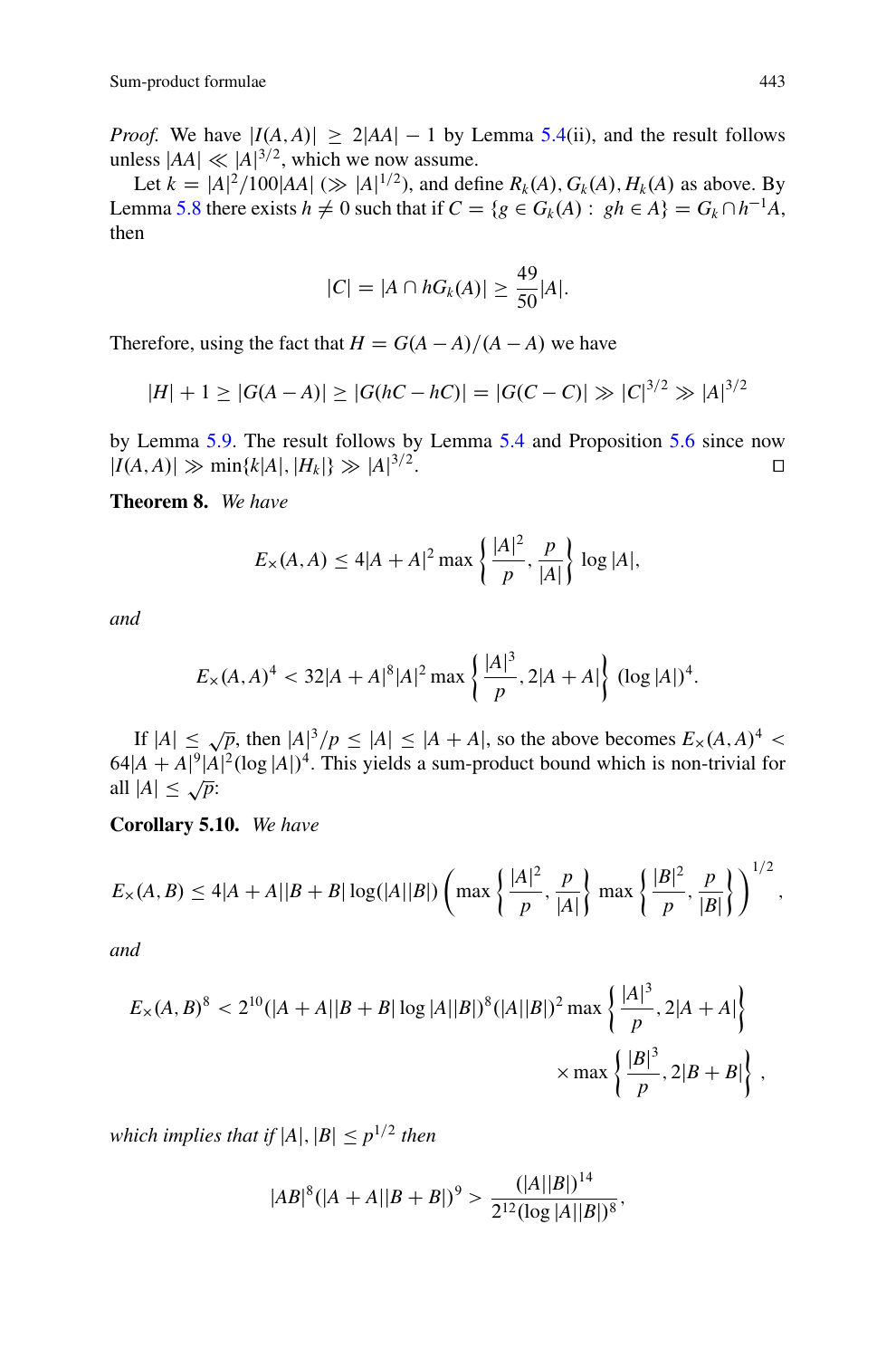*Proof.* By the Cauchy–Schwarz inequality we have

$$
E_{\times}(A,B)^{2} = \left(\sum_{n} r_{A/A}(n) r_{B/B}(n)\right)^{2} \le \sum_{m} r_{A/A}(m)^{2} \sum_{n} r_{B/B}(n)^{2} = E_{\times}(A,A) E_{\times}(B,B)
$$

and then the first two results follow from Theorem [8.](#page-24-0) Now, if  $|A|, |B| \leq p^{1/2}$ , then  $|A|^3/p \leq |A| < |A + A|$ . Therefore, by the second inequality and [\(7\)](#page-6-0), we obtain our third and final inequality  $\Box$ 

If  $|A|, |B| \ge p^{2/3}$ , then by the first inequality in Corollary [5.10,](#page-24-1) and [\(7\)](#page-6-0), we obtain

$$
|A + A||B + B||AB| \ge \frac{p|A||B|}{4\log(|A||B|)}.
$$

which is weaker than Theorem [4.](#page-13-0)

**Corollary 5.11.** *If*  $4p^4/|A|^6 \geq |A + A| > |A|^3/2p$  and  $|A| \leq 2p^{5/9}$ , then

<span id="page-25-0"></span>
$$
|AA|^4|A+A|^9 \ge \frac{|A|^{14}}{2^6 (\log |A|)^4}
$$

*If*  $|A + A| \leq |A|^3/2p$  and  $p^{1/2} \leq |A| \leq p^{5/9}$ , then

$$
|AA||A+A|^2 \ge \frac{|A|^{11/4}p^{1/4}}{2^{5/4}\log|A|}
$$

*Proof.* This follows by Theorem [8](#page-24-0) and [\(7\)](#page-6-0) with  $B = A$ , which gives

$$
|A|^4 \le |AA|E_{\times}(A,A).
$$

*Proof of Theorem [8.](#page-24-0)* We begin by noting that

$$
E_{\times}(A, A) = \sum_{b \in A} \sum_{k=0}^{\lfloor \log |A| \rfloor} \sum_{\substack{a \in A \\ 2^{k} \le |aA \cap bA| < 2^{k+1}}} |aA \cap bA|
$$

where the logarithm here is in base 2. Hence there exists  $2^k \leq |A|$  for which there is  $A_1 \subset A$  and  $b_0 \in A$  such that

$$
2^k \le |aA \cap b_0A| < 2^{k+1}
$$

for every  $a \in A_1$ , where  $|A_1|2^{k+1} \ge E_\times(A, A)/(|A| \log |A|)$ .

 $\Box$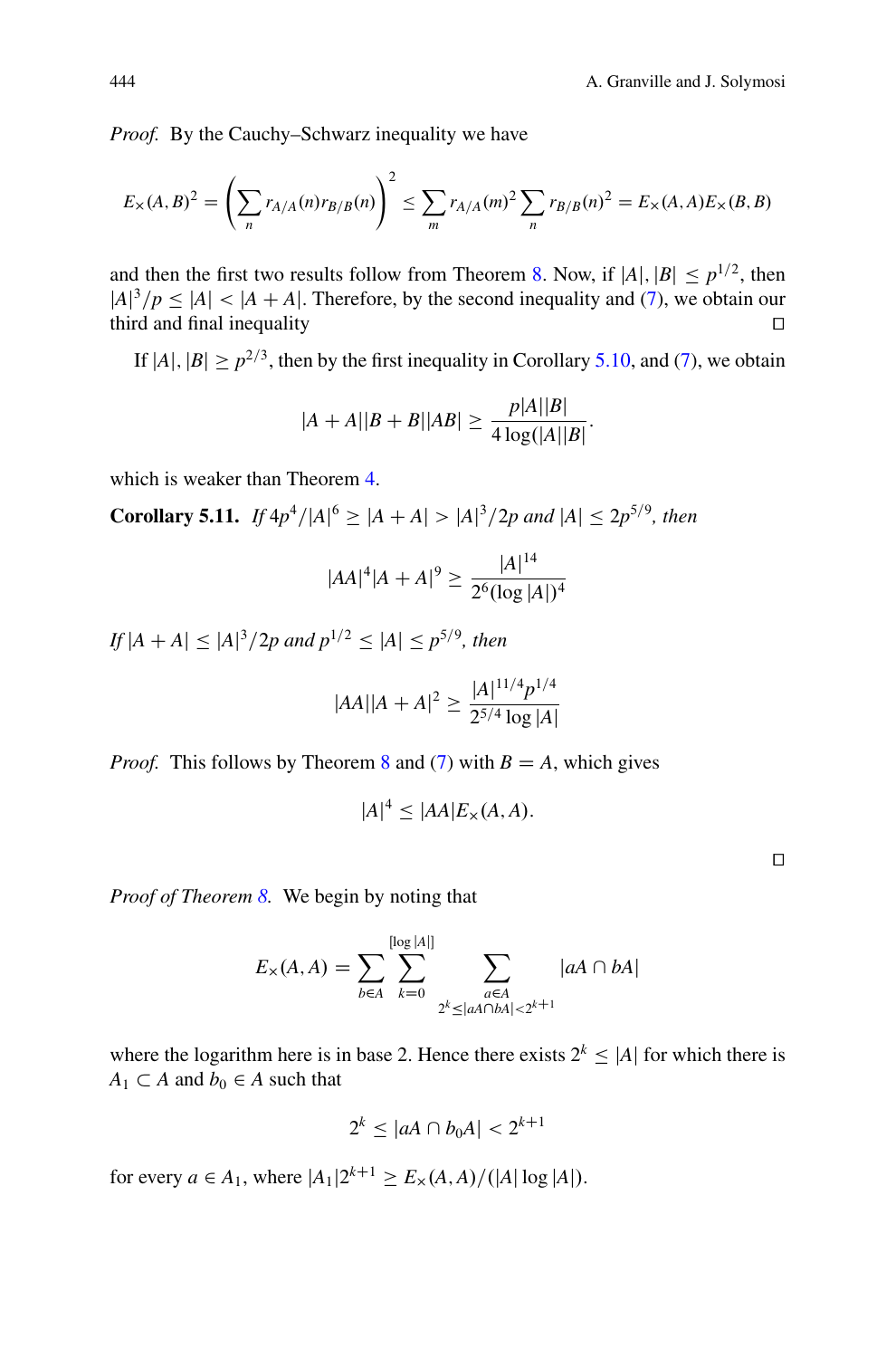By Proposition [5.2](#page-19-3) with  $S = A_1$  there exists  $a \in A_1$  such that

$$
|aA - b_0A| \ge \frac{1}{2} \min\{p, |A|^2 |A_1|/p\};
$$

and  $|aA - b_0A| \leq |A + A|^2/|aA \cap b_0A|$  by Corollary [4.4.](#page-18-1) Hence

$$
|A + A|^2 \ge \frac{E_x(A, A)}{4 \log |A|} \min \left\{ \frac{p}{|A_1||A|}, \frac{|A|}{p} \right\},\,
$$

and the first result follows.

If  $\frac{A_1 - A_1}{A_1 - A_1} = \mathbb{F}_p$ , then by Corollary [5.3](#page-20-0) there exist  $a_1, a_2, a_3, a_4 \in A_1$  such that

$$
|(a_1-a_2)A_1+(a_3-a_4)A_1|>\frac{1}{2}
$$
 min  $\{p, |A_1|^2\}$ ;

By Proposition [4.1](#page-17-0) we have  $Y \subseteq b_0A$  such that

$$
|(a_1 - a_2)A + (a_3 - a_4)A| \le |Y + a_1A - a_2A + a_3A - a_4A| \le |Y| \prod_{i=1}^4 \frac{|a_iA \pm b_0A|}{|b_0A|}
$$
  

$$
\le |b_0A| \prod_{i=1}^4 \frac{|A + A|^2}{|b_0A| |a_iA \cap b_0A|} \le \frac{|A + A|^8}{|A|^3 2^{4k}}
$$

using Corollary [4.4.](#page-18-1) Hence

$$
|A + A|^8 > \frac{(|A_1|2^{k+1})^4}{32} \min \{p/|A|, |A|\},
$$

and so  $E_x(A, A)^4 \leq 32|A + A|^8 |A|^3 (\log |A|)^4 \max \{1, |A|^2/p\}.$ 

If  $\frac{A_1 - A_1}{A_1 - A_1} \neq \mathbb{F}_p$ , then by Corollary [5.3](#page-20-0) there exist  $a_1, a_2, a_3, a_4 \in A_1$  such that if  $\subset A_1$  then  $A_2 \subset A_1$  then

$$
|(a_1-a_2)A_2+(a_1-a_2+a_3-a_4)A_1|=|A_1||A_2|.
$$

By Corollary [4.3](#page-17-2) there exists  $(a_1 - a_2)A_2 \subset (a_1 - a_2)A_1$  with  $|A_2| \ge \frac{1}{2}|A_1|$  such that

$$
\begin{aligned} & |(a_1 - a_2)A_2 + (a_1 - a_2)A_1 + (a_3 - a_4)A_1| \\ &\le 4|A_2| \frac{|A_1 + A_1|}{|(a_1 - a_2)A_1|} \cdot \frac{|(a_1 - a_2)A_1 + (a_3 - a_4)A_1|}{|(a_1 - a_2)A_1|} .\end{aligned}
$$

Bounding the last term as above we obtain  $|A + A|^9 > (|A_1|2^{k+1})^4 |A|^2 / 64$ , so that  $E_x(A, A)^4 \le 64|A + A|^9|A|^2(\log |A|)^4.$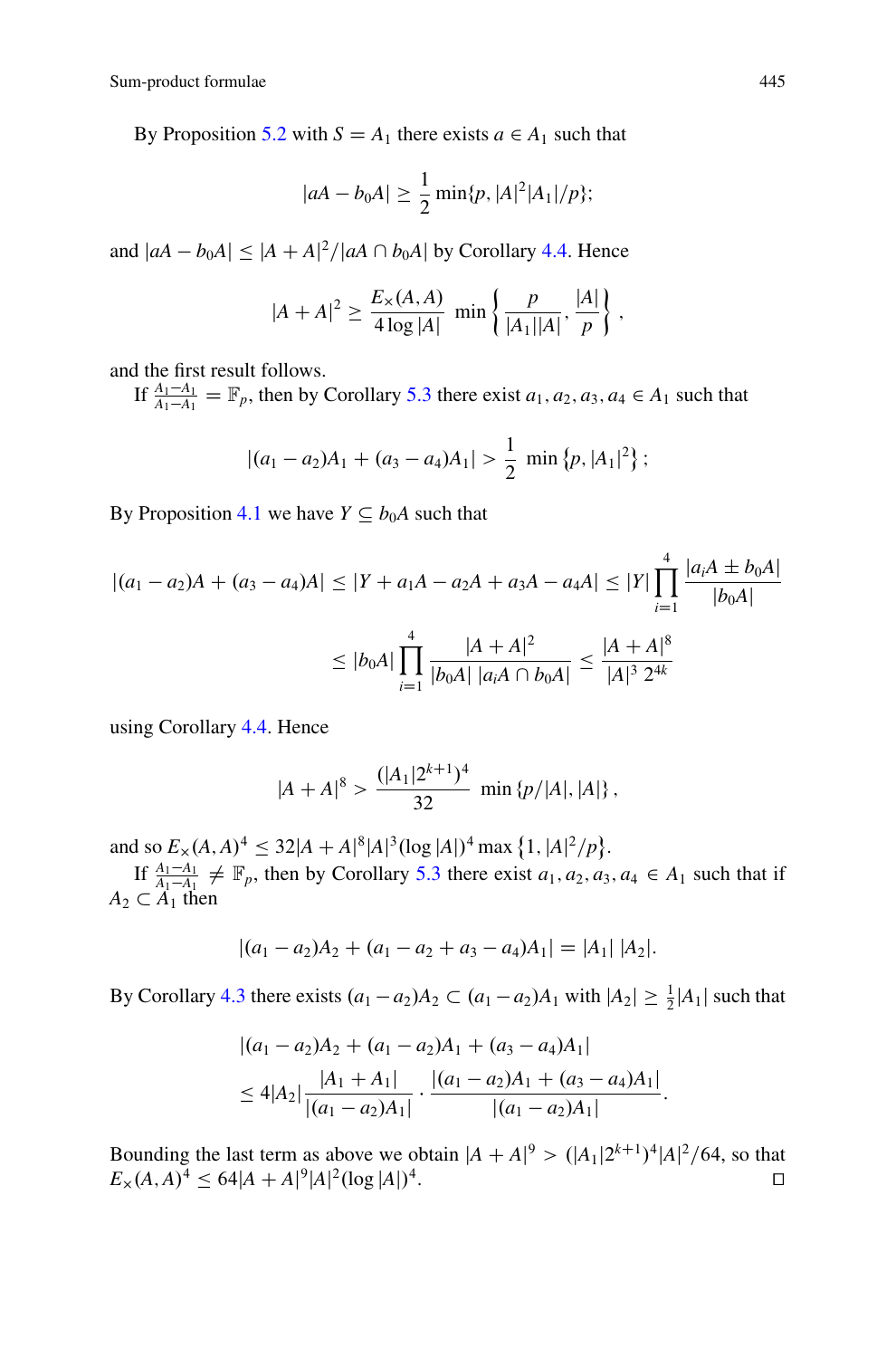**Remark (A few ideas).** In the case that  $\frac{A-A}{A-A} = \mathbb{F}_p$ , we get in the above proof that there exist  $a_1, a_2, a_3, a_4 \in A$  such that there exist  $a_1, a_2, a_3, a_4 \in A$  such that

$$
\frac{1}{2} \min \{p, |A|^2\} \leq |(a_1 - a_2)A + (a_3 - a_4)A| \leq |bA| \prod_{i=1}^4 \frac{|A + A|^2}{|bA| |a_iA \cap bA|}.
$$

Now note that  $\sum_{a,b \in A} |aA \cap bA| = E_x(A, A) \ge |A|^4/|AA|$  so  $|aA \cap bA|$  is  $|A|^2/|AA|$ <br>on average. If we somehow get that, even with the loss of a constant (or even  $|A|^{\epsilon}$ ) on average. If we somehow get that, even with the loss of a constant (or even  $|A|^{\epsilon}$ ) for our  $|a_iA \cap bA|$  then our bound here would be  $|A + A|^8 |AA|^4 \gg |A|^{11} \min \{p, |A|^2\}$ which is what we get in Corollary [5.11,](#page-25-0) but in a less complicated way. If we could take  $b = a_1$  so we can replace one term in our product by  $|A + A|/|A|$ . Then we would get the bound  $|A + A|^7 |AA|^3 \gg |A|^9 \text{ min } \{p, |A|^2\}$ ; this improves the exponent from  $\frac{13}{12}$  when  $|A| \le \sqrt{p}$  to  $\frac{11}{10}$ .

If  $\frac{A-A}{A-A} \neq \mathbb{F}_p$ , then we can change min  $\{p, |A|^2\}$  to min  $\{\left|\frac{A-A}{A-A}\right|, |A|^2\}$  using the same argument.

Combining all the results to this point, here are the results we obtained on sumproduct in finite fields:

**Corollary 5.12.** *If*  $A \subseteq \mathbb{F}_p$ *, then* 

$$
\max\{|AA|, |A+A|\} \gg (\log|A|)^{O(1)} \cdot \begin{cases} \sqrt{p|A|} & \text{if } |A| \ge p^{2/3} \\ |A|^2/\sqrt{p} & \text{if } p^{2/3} > |A| \ge p^{7/13} \\ |A|^{11/12}p^{1/12} & \text{if } p^{7/13} > |A| \ge p^{13/25} \\ |A|^{14/13} & \text{if } p^{13/25} > |A|. \end{cases}
$$

As one can conjecture there is room for improvements. Indeed Rudnev recently published [\[26\]](#page-32-11) a new bound

$$
\max\{|AA|, |A+A|\} \gg (\log|A|)^{O(1)} \cdot |A|^{12/11} \text{ if } p^{1/2} > |A|.
$$

More strikingly after completing this survey we have learned that Roche-Newton, Rudnev, and Shkredov announced [\[24\]](#page-32-12) a fantastic bound

$$
\max\{|AA|, |A+A|\} \gg |A|^{6/5} \text{ if } p^{5/8} > |A|.
$$

In their proof they use incidence bounds in "Elekes style." Misha Rudnev [\[25\]](#page-32-13) used a result of Guth and Katz on point-line incidences in space (see in [\[15\]](#page-32-14) and in  $[21]$ ) to obtain an unexpectedly strong point-plain incidence bound in  $K^3$  for arbitrary field *K*. This beautiful result led to new sum-product bounds in  $\mathbb{F}_p$  even for composite *p*: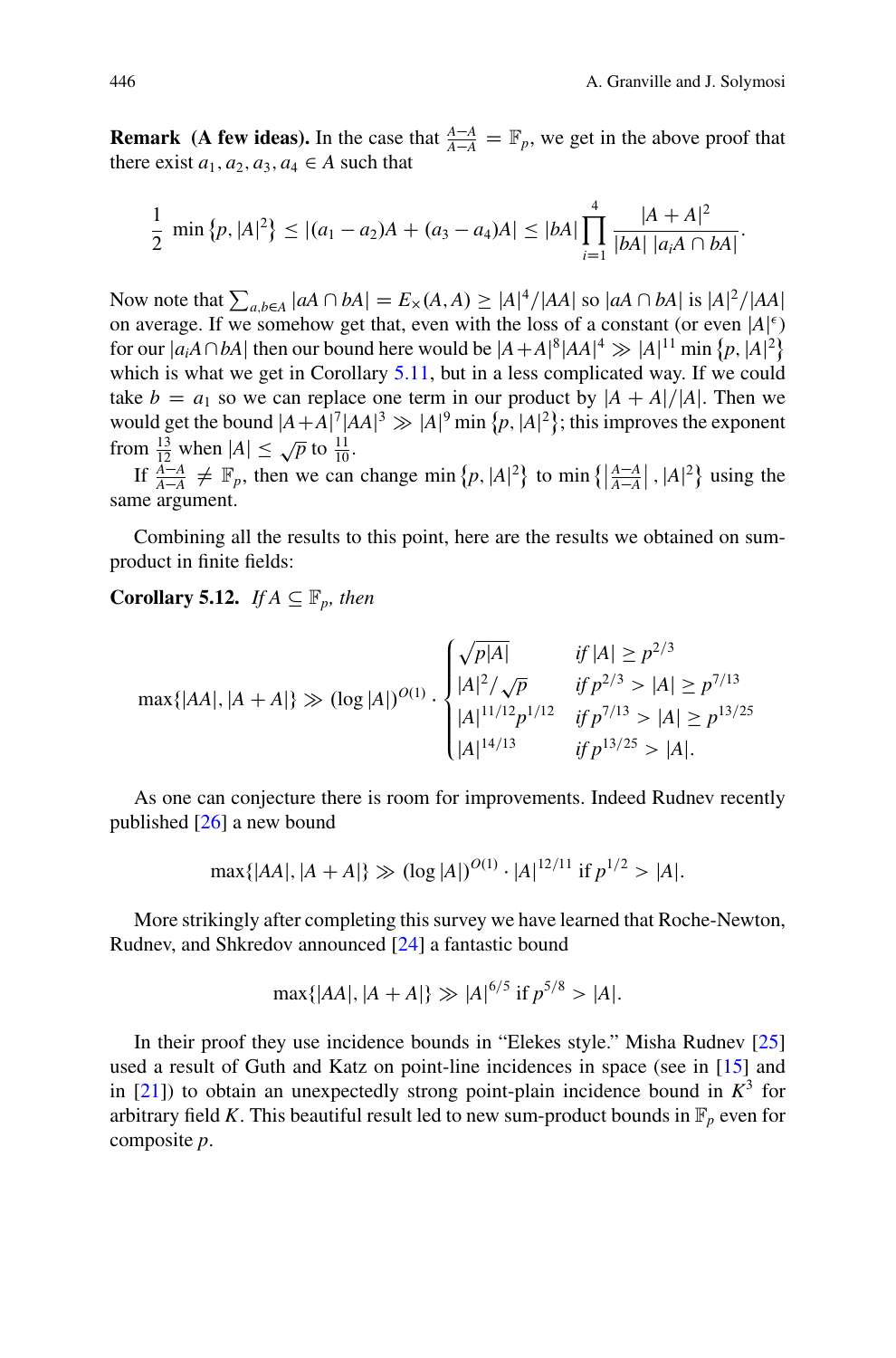#### *5.1 Getting the Full Field*

We now give a result of Glibichuk discussed at the start of this section:

<span id="page-28-0"></span>**Theorem 9.** *If*  $|A||B| > 3p/2 + \sqrt{p}$ , then  $8AB = \mathbb{F}_p$ .

*Proof.* Suppose  $|B| \ge |A|$ , let  $B_+ = \{b \in B : -b \in B\}$  and  $B_- = \{b \in B : -b \notin B\}$ <br>  $B \cup \{b \in B_+ : 1 \le b \le b^{-1}\}$ . By definition *B* is symmetric  $(b \in B_+ \Leftrightarrow b \in B_+ \}$  $B$ ;  $\cup$  { $b \in B_+ : 1 \le b \le \frac{p-1}{2}$ }. By definition  $B_+$  is symmetric  $(b \in B_+ \Leftrightarrow -b \in B_+)$ and *B*<sub>-</sub> is anti-symmetric ( $b \in B_-\implies -b \notin B_-\$ ). Let  $B_*$  be the larger of the two. By a simple counting argument we know that  $|B_*| = \max\{|B_+|, |B_-|\} \ge$  $\max\{\frac{2|B|-1}{3}, 2|B| - p\}.$  Note that  $|A||B_{*}| \ge |A| \cdot \frac{2|B|-1}{3} \ge p + 2.$ <br>Noting that  $a + th = a + td$  iff  $a + td = a + th$  we have

Noting that  $a + tb = c + td$  iff  $a - td = c - tb$  we have  $R(t) = R(-t)$ in Proposition [5.2](#page-19-3) so there exists  $t \neq 0$  such that  $R(t) = R(-t) \leq |A||B_{*}| +$  $|A|^2 |B_*|^2 / (p - 1)$  so that

$$
|A + tB_*|, |A - tB_*| \ge \frac{|A|^2 |B_*|^2}{R(t)} \ge \frac{|A|^2 |B_*|^2}{|A||B_*| + |A|^2 |B_*|^2 / (p - 1)} > p/2
$$

as  $|A||B_*| \ge p + 2$ . If  $B_* = B_+$ , then  $I(A, B) = A(B + B) + B(A + A) \subset 4AB$ <br>and so by Lamma 5.4(i), we have  $|AB_+| > |I(A, B_+)| > |A_+ + B_-| > n/2$  and and so, by Lemma [5.4\(](#page-21-0)i), we have  $|4AB_{+}| \ge |I(A, B_{+})| \ge |A + tB_{+}| > p/2$ , and thus  $8AB_+ = \mathbb{F}_p$  by the pigeonhole principle. If  $B_* = B_-$ , then, by the pigeonhole principle, there exist  $B_* \subseteq B$ , such that  $a_*$ , the  $a_* = (a_* - b_*)$ principle, there exist  $a_1, a_2 \in A$ ,  $b_1, b_2 \in B$ , such that  $a_1 - tb_1 = -(a_2 - tb_2)$  so<br>that  $t = (a_1 + a_2)/(b_1 + b_2)$  (and  $b_1 + b_2 \neq 0$  as  $B_2$  is anti-symmetric). But then that  $t = (a_1 + a_2)/(b_1 + b_2)$  (and  $b_1 + b_2 \neq 0$  as  $B_-$  is anti-symmetric). But then<br> $\frac{|AB|}{|AB|}$   $\geq |(b_1 + b_2)A_+|(a_2 + a_3)B_+| = |A_+ + B| \geq |a_1|^2$  and thus  $\frac{8AB_-}{|B_+ - B_-|}$  but  $|4AB_{-}| \ge |(b_1 + b_2)A + (a_1 + a_2)B_{-}| = |A + tB| > p/2$ , and thus  $8AB_{-} = \mathbb{F}_p$  by the pigeophology principle the pigeonhole principle.

The result follows.  $\Box$ 

**Corollary 5.13.** *If*  $|A||B| \ge 3p/4 + \sqrt{p}$ , then  $16AB = \mathbb{F}_p$ .

*Proof.* Suppose  $|B| \ge |A|$  so that  $|A||B + B| \ge |A|(2|B| - 1) \ge 2|A||B| - \sqrt{|A||B|} >$  $3p/2+\sqrt{p}$ , and the result follows by applying Theorem [9](#page-28-0) with *B* replaced by  $B+B$ , so that  $16AB \subset 8A(B+B) = \mathbb{F}_p$ .

We now give a result of Hart and Iosevitch  $[16]$ :

**Theorem 10.** *If*  $\prod_{i=1}^m |A_i||B_i|/p > (p-1)$ , then  $\sum_{i=1}^m A_iB_i \supseteq \mathbb{F}_p^*$ , In particular,<br>if  $|A||B_i| > (p-1) \cdot |B_i|/m$ , then  $mAP \supseteq \mathbb{F}_p^*$ , if  $\Pi^m = |A||B_i|/n > (p-1)^2$ , then *if*  $|A||B| > p(p-1)^{1/m}$ , then  $mAB \supseteq \mathbb{F}_p^*$ . If  $\prod_{j=1}^m |A_j||B_j|/p > (p-1)^2$ , then  $\sum_{i=1}^{m} A_i B_i \supseteq \mathbb{F}_p$ .

*Proof.* Let  $r(t)$  be the number of representations of *t* as  $\sum_{i=1}^{m} a_i b_i$ , so that

$$
r(t) = \sum_{\substack{a_i \in A_i \\ b_j \in B_j}} \frac{1}{p} \sum_k e\left(\frac{k(\sum_i a_i b_i - t)}{p}\right) = \frac{\prod_i |A_i||B_i|}{p} + \frac{\text{Error}}{p},
$$

where, by the Cauchy–Schwarz inequality, and writing  $u \equiv k/l \pmod{p}$ 

$$
\overline{a}
$$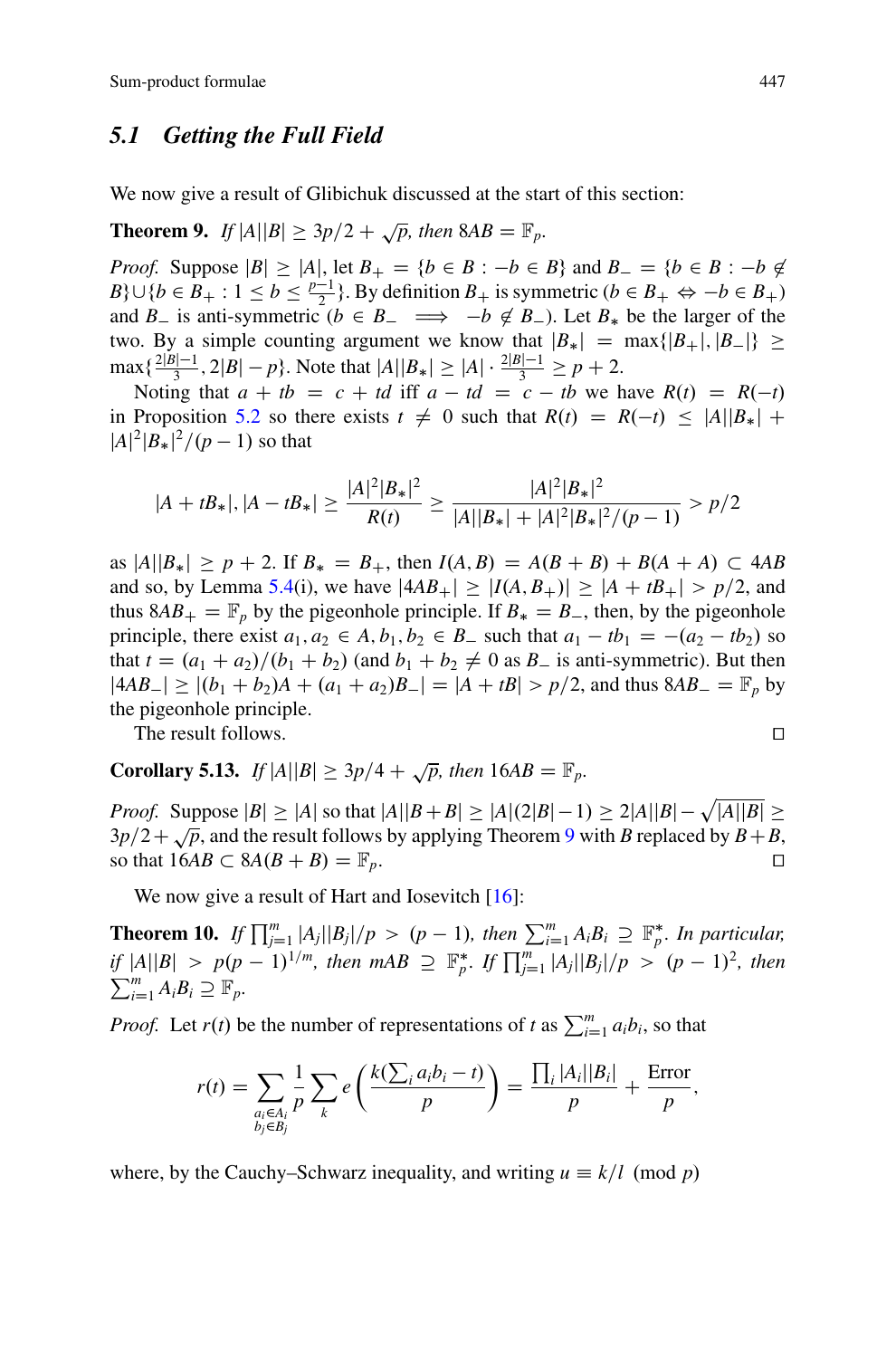$$
|\text{Error}|^{2} = \left| \sum_{a_{i} \in A_{i}} \sum_{k \neq 0} e\left(\frac{-kt}{p}\right) \prod_{j} \sum_{b_{j} \in B_{j}} e\left(\frac{ka_{j}b_{j}}{p}\right) \right|^{2}
$$
  

$$
\leq \sum_{a_{i} \in A_{i}} \left| \sum_{k \neq 0} e\left(\frac{-kt}{p}\right) \prod_{j} \sum_{b_{j} \in B_{j}} e\left(\frac{ka_{j}b_{j}}{p}\right) \right|^{2}
$$
  

$$
\leq \prod_{i} |A_{i}| \cdot \sum_{a_{i}} \sum_{k, l \neq 0} e\left(\frac{(l-k)t}{p}\right) \prod_{j} \sum_{b_{j}, b_{j}^{\prime} \in B_{j}} e\left(\frac{a_{j}(kb_{j} - lb_{j}^{\prime})}{p}\right)
$$
  

$$
\leq \prod_{i} |A_{i}| \cdot \sum_{u, l \neq 0} e\left(\frac{(1-u)lt}{p}\right) \prod_{j} p \sum_{b_{j}, ub_{j} \in B_{j}} 1.
$$

Assume, for now, that  $t \neq 0$ . If  $u \neq 1$ , then the sum over *l* equals -1, otherwise it equals  $p - 1$ . Hence the above is  $\leq (p - 1) \prod_i |A_i| \cdot \prod_j p \sum_{b_j \in B_j} 1 = (p - 1)p^m$  $\prod_i |A_i||B_i|$ . We deduce that  $pr(t) \ge \prod_i |A_i||B_i| - ((p-1)p^m \prod_i |A_i||B_i|)^{1/2}$  and the result follows.

If  $t = 0$ , the sum over *l* is  $p - 1$  and it is feasible that  $ub_i \in B_i$  for all  $u, j$ , so the above is  $\leq (p-1)^2 p^m \prod_i |A_i||B_i|$  and the result follows (one can also prove this bound more directly using  $(16)$ .

### **6 Helfgott's More General Bounds**

**Theorem 11 (Helfgott's Theorem).** *Let G be a group and be an abelian group of automorphisms. Let*  $S \subset \Gamma$  *with the property* 

<span id="page-29-0"></span>
$$
If g^{\sigma} = g \text{ for some } g \in G, \sigma \in S^{-1}S, \text{ then } g = 1 \text{ or } \sigma = 1. \tag{24}
$$

*Then for any*  $A \subset G$  *we have one of the following:* 

- (i) *There exists g*  $\in$  *A such that*  $|Ag^S| = |A| |S|$ *Or there exist*  $c \in A^{-1}A$  and  $\lambda \neq \tau \in S$  such that
- (ii) *There exists b*  $\in$  *A*  $\cup$  *A*<sup>-1</sup> *such that* { $(ab^{\sigma})^{\tau}c^{\sigma}(ab^{\sigma})^{-\lambda}$  : *a*  $\in$  *A*, *o*  $\in$  *S*} *contains* j*A*j j*S*j *distinct elements.*

*Or* (iii) *There exists*  $\eta \in S \cup S^{-1}$  *such that*  $\{a^{\tau}(c^{\eta})^{\sigma}a^{-\lambda} : a \in A, \sigma \in S\}$  *contains* j*A*j j*S*j *distinct elements;*

*or* (iv)  $\{a^{\tau}c^{\sigma}a^{-\lambda}: a \in A, \sigma \in S\}$  *contains*  $\geq \frac{1}{2}$  min $\{|A||S|, |\mathscr{O}|\}$  *distinct elements, where*  $\mathcal O$  *is the union of the orbits of elements of A under the two maps a*  $\rightarrow$  *ba for*  $any b \in A \cup A^{-1}$ *, and*  $a \rightarrow a^{\eta}$  *for any*  $\eta \in S \cup S^{-1}$ *.*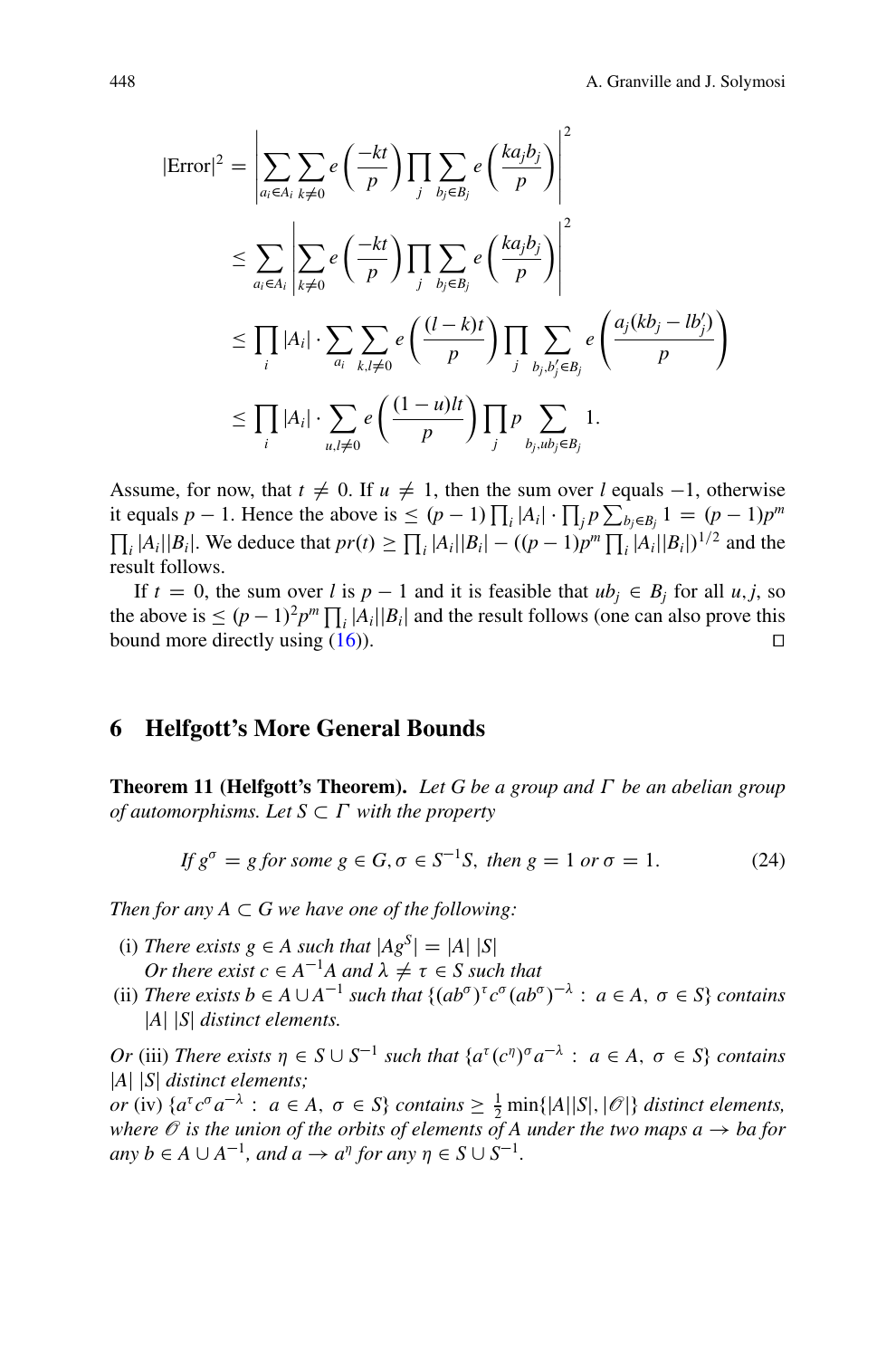*Proof.* Define  $U := \{ g \in G : \text{ There exists } \lambda \neq \tau \in S \text{ such that } g^{\tau-\lambda} \in A^{-1}A \}.$  For any  $g \in G$  define  $\phi_g : A \times S \to G$  by  $\phi_g(a, \sigma) = ag^{\sigma}$ . Note that  $\phi_g$  is injective if and only if  $g \notin U$ , and in this case  $|Ag^S| = |A| |S|$ .

Next define  $\delta_{\lambda,\tau}(g) = g^{\tau-\lambda}$  for  $g \in G$ , for each  $\lambda \neq \tau \in S$ . This is always injective, for if  $\delta_{\lambda,\tau}(g_1) = \delta_{\lambda,\tau}(g_2)$ , then  $(g_1^{-1}g_2)^{\lambda\tau^{-1}} = g_1^{-1}g_2$ , and so  $g_1 = g_2$ by [\(24\)](#page-29-0). Hence if  $g \notin U$ , then  $|\delta_{\lambda,\tau}(Ag^S)| = |A| |S|$ . We observe that

<span id="page-30-0"></span>
$$
\delta_{\lambda,\tau}(ag^{\sigma}) = (ag^{\sigma})^{\tau-\lambda} = a^{\tau} g^{\sigma(\tau-\lambda)} a^{-\lambda},\tag{25}
$$

using the fact that  $\Gamma$  is abelian.

Suppose that  $\mathcal{O} \not\subset U$ . By following how the orbits are created from *A* by applying the two maps, we consider the first element of  $\mathcal O$  that is not in *U*. Then one of the following must be true:

- (i) There exists  $g \in A$  such that  $g \notin U$ ;
- (ii) There exists  $u \in \mathcal{O} \cap U$  such that  $g = bu \notin U$  with  $b \in A \cup A^{-1}$ ;
- (iii) There exists  $u \in \mathcal{O} \cap U$  such that  $g = u^{\eta} \notin U$  with  $\eta \in S \cup S^{-1}$ , where

In case (i) we have that  $\phi_g$  is injective so that  $|Ag^S| = |A| |S|$ .

In cases (ii) and (iii) we have  $u \in \mathscr{O} \cap U$  and so there exist  $\lambda \neq \tau \in S$  and  $c \in A^{-1}A$  such that  $u^{\tau-\lambda} = c$ .

In case (ii) we then have  $g^{\tau-\lambda} = (bu)^{\tau-\lambda} = b^{\tau}u^{\tau-\lambda}b^{-\lambda} = b^{\tau}cb^{-\lambda}$ , and so  $\delta_{\lambda,\tau}(ag^{\sigma}) = (ab^{\sigma})^{\tau} c^{\sigma} (ab^{\sigma})^{-\lambda}$  by [\(25\)](#page-30-0) and the commutativity of  $\Gamma$ . Hence

$$
\{(ab^{\sigma})^{\tau}c^{\sigma}(ab^{\sigma})^{-\lambda}: a \in A, \sigma \in S\} = \delta_{\lambda,\tau}(Ag^{S})
$$

which has size  $|\delta_{\lambda,\tau}(Ag^S)| = |A| |S|$ .

In case (iii) we then have  $g^{\tau-\lambda} = u^{(\tau-\lambda)\eta} = c^{\eta}$  and so, proceeding as above,

$$
\{a^{\tau}(c^{\eta})^{\sigma}a^{-\lambda}: a \in A, \sigma \in S\} = \delta_{\lambda,\tau}(Ag^{S})
$$

which has size  $|\delta_{\lambda,\tau}(Ag^S)| = |A| |S|$ .

Now suppose that  $\mathcal{O} \subset U$  and define  $R_g := \{a, b \in A, \lambda \neq \tau \in S : a g^{\lambda} = b g^{\tau}\}.$ Note these are disjoint for if  $(a, b, \lambda \tau) \in R_g \cap R_h$ , then  $g^{\tau-\lambda} = b^{-1}a = h^{\tau-\lambda}$  which is impossible as  $\delta_{\lambda,\tau}$  is injective. Therefore,

$$
\min_{g \in U} |R_g| \le \frac{1}{|U|} \# \{a, b \in A, \lambda \ne \tau \in S\} < \frac{(|A||S|)^2}{|\mathscr{O}|}
$$

and, since

$$
\sum_{n} r_{Ag^S}(n)^2 = #\{a, b \in A, \lambda, \tau \in S : ag^{\lambda} = bg^{\tau}\} = |R_g| + |A||S|,
$$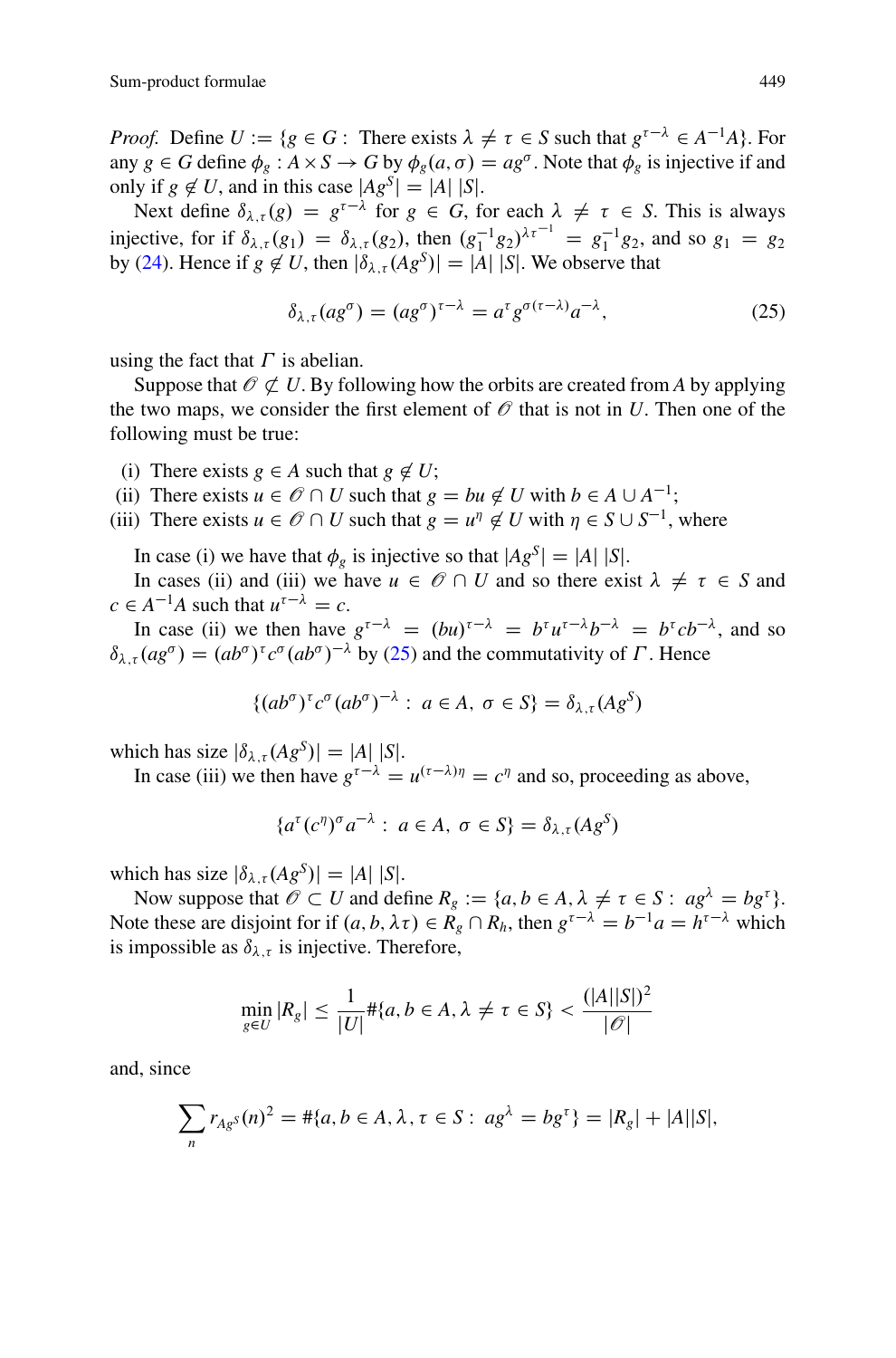we deduce that for some  $g \in U$ ,

$$
|A|^2|S|^2 = \left(\sum_n r_{Ag^S}(n)\right)^2 \le |Ag^S| \sum_n r_{Ag^S}(n)^2 \le |Ag^S| \left(\frac{(|A||S|)^2}{|\mathcal{O}|} + |A||S|\right)
$$

by the Cauchy–Schwarz inequality. As  $g \in U$ , there exist  $\lambda \neq \tau \in S$  and  $c \in A^{-1}A$ such that  $g^{\tau-\lambda} = c$ , and so, by [\(25\)](#page-30-0),

$$
\{a^{\tau}c^{\sigma}a^{-\lambda}: a \in A, \sigma \in S\} = \delta_{\lambda,\tau}(Ag^{S})
$$

which has size

$$
|\delta_{\lambda,\tau}(Ag^S)| = |Ag^S| \ge \frac{|A||S||\mathscr{O}|}{|A||S| + |\mathscr{O}|} \ge \frac{1}{2} \min\{|A||S|, |\mathscr{O}|\}.
$$

For further readings on the subject see [\[2,](#page-31-5) [4,](#page-31-6) [5,](#page-31-7) [8,](#page-31-8) [10,](#page-31-9) [12,](#page-32-17) [13,](#page-32-18) [19,](#page-32-19) [20,](#page-32-20) [31\]](#page-32-21).

**Acknowledgements** Thanks are due to Todd Cochrane, Ernie Croot, Harald Helfgott, Chris Pinner. Andrew Granville is partially supported by an NSERC Discovery Grant, as well as a Canadian Research Chair. Jozsef Solymosi is partially supported by ERC Advanced Research Grant no 267165 (DISCONV), by Hungarian National Research Grant NK 104183, and by an NSERC Discovery Grant.

#### **References**

- <span id="page-31-4"></span>1. F. Amoroso, E. Viada, Small points on subvarieties of a torus. Duke Math. J. **150**(3), 407–442 (2009)
- <span id="page-31-5"></span>2. A. Ayyad, T. Cochrane, Z. Zheng, The congruence  $x_1x_2 \equiv x_3x_4 \pmod{p}$ , the equation  $x_1x_2 = x_3x_4$  $x_3x_4$ , and mean values of character sums. J. Number Theory **59**, 398–413 (1996)
- <span id="page-31-2"></span>3. Y. Bilu, The Many Faces of the Subspace Theorem (after Adamczewski, Bugeaud, Corvaja, Zannier. . . ). Séminaire Bourbaki, Exposé 967, 59ème année (2006–2007); Astérisque **317**, 1–38 (2007/2008)
- <span id="page-31-6"></span>4. J. Bourgain, A.A. Glibichuk, S.V. Konyagin, Estimates for the number of sums and products and for exponential sums in fields of prime order. J. Lond. Math. Soc. **73**, 380–398 (2006)
- <span id="page-31-7"></span>5. J. Bourgain, N. Katz, T. Tao, A sum-product estimate in finite fields, and applications. GAFA **14**, 27–57 (2004)
- <span id="page-31-1"></span>6. M.-C. Chang, Sum and product of different sets. Contrib. Discrete Math. **1**(1), (2006)
- <span id="page-31-0"></span>7. G. Elekes, On the number of sums and products. Acta Arith. **81**(4), 365–367 (1997)
- <span id="page-31-8"></span>8. P. Erdős, E. Szemerédi, *On Sums and Products of Integers*. Studies in Pure Mathematics (Birkhäuser, Basel, 1983), pp. 213–218
- <span id="page-31-3"></span>9. J.-H. Evertse, H.P. Schlickewei, W.M. Schmidt, Linear equations in variables which lie in a multiplicative group. Ann. Math. **155**(3), 807–836 (2002)
- <span id="page-31-9"></span>10. K. Ford, The distribution of integers with a divisor in a given interval. Ann. Math. **168**, 367–433 (2008)

 $\Box$